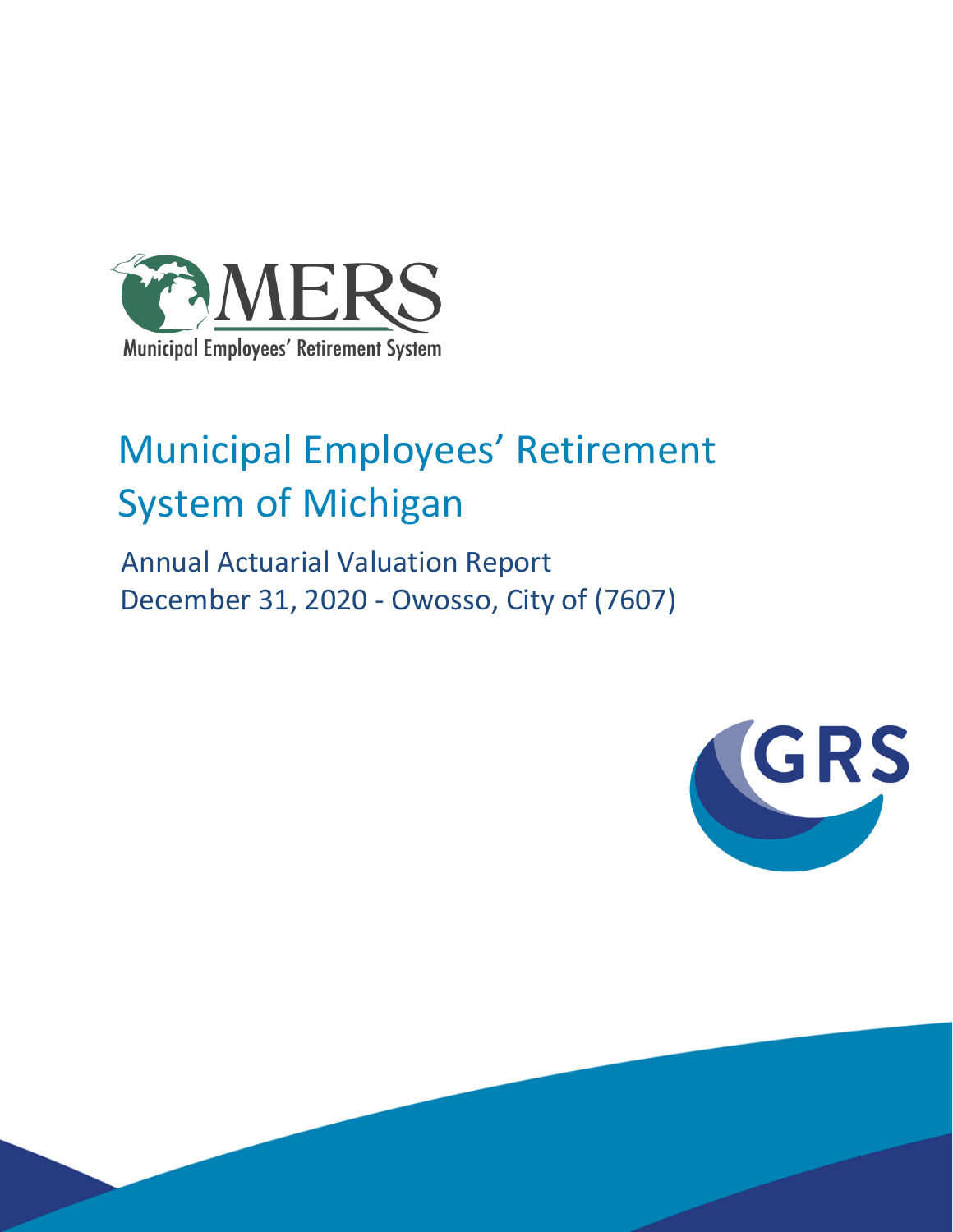

Spring, 2021

Owosso, City of

In care of: Municipal Employees' Retirement System of Michigan 1134 Municipal Way Lansing, Michigan 48917

This report presents the results of the Annual Actuarial Valuation, prepared for Owosso, City of (7607) as of December 31, 2020. The report includes the determination of liabilities and contribution rates resulting from the participation in the Municipal Employees' Retirement System of Michigan ("MERS"). This report contains the minimum actuarially determined contribution requirement, in alignment with the MERS Plan Document, Actuarial Policy, the Michigan Constitution, and governing statutes. Owosso, City of is responsible for the employer contributions needed to provide MERS benefits for its employees and former employees.

The purposes of this valuation are to:

- Measure funding progress as of December 31, 2020,
- Establish contribution requirements for the fiscal year beginning July 1, 2022,
- Provide information regarding the identification and assessment of risk,
- Provide actuarial information in connection with applicable Governmental Accounting Standards Board (GASB) statements, and
- Provide information to assist the local unit of government with state reporting requirements.

This valuation assumed the continuing ability of the plan sponsor to make the contributions necessary to fund this plan. A determination regarding whether or not the plan sponsor is actually able to do so is outside our scope of expertise and was not performed.

The findings in this report are based on data and other information through December 31, 2020. The valuation was based upon information furnished by MERS concerning Retirement System benefits, financial transactions, plan provisions and active members, terminated members, retirees and beneficiaries. We checked for internal reasonability and year-to-year consistency, but did not audit the data. We are not responsible for the accuracy or completeness of the information provided by MERS.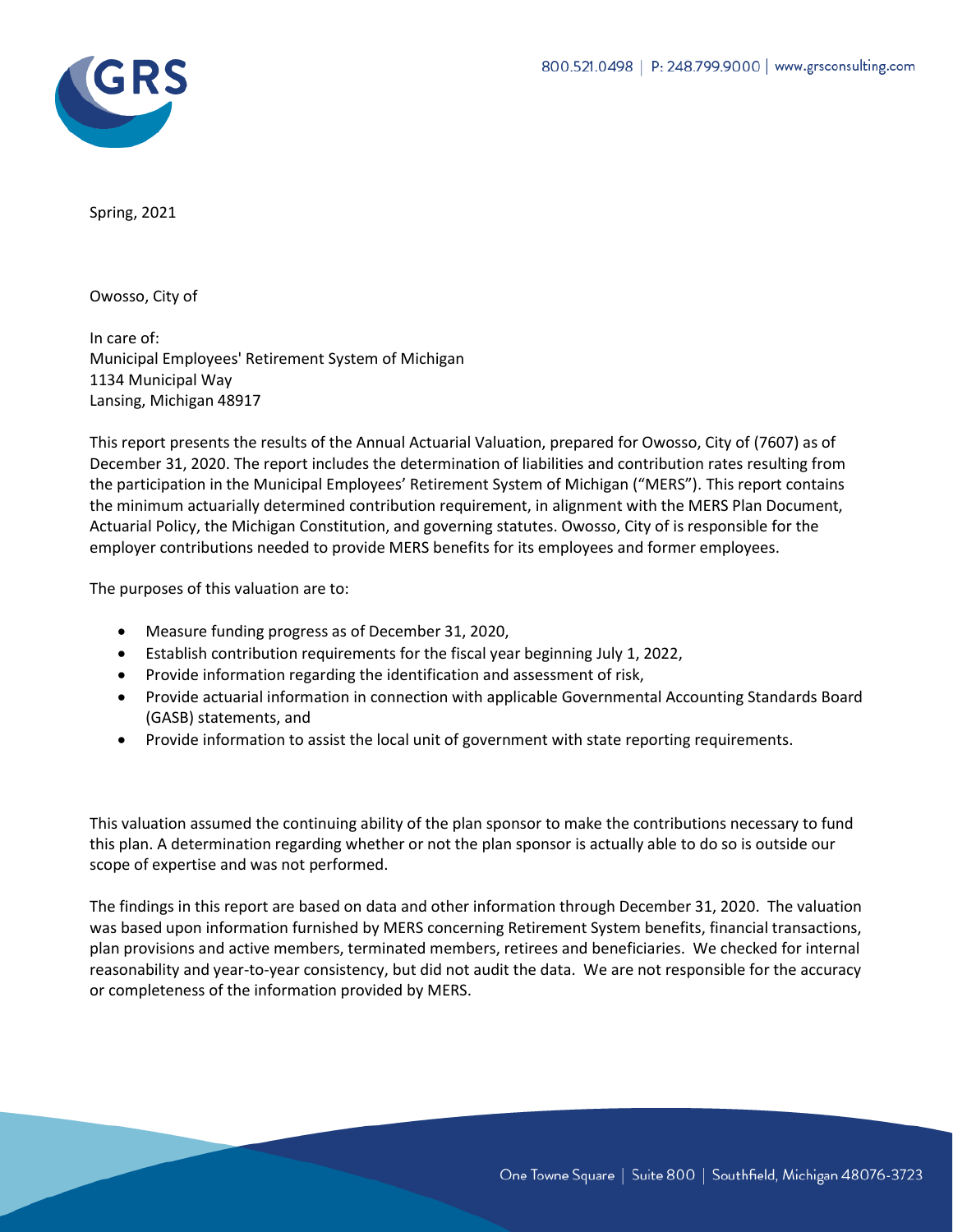Owosso, City of Spring, 2021 Page 2

The Municipal Employees' Retirement Act, PA 427 of 1984 and the MERS' Plan Document Article VI sec. 71 (1)(d), provides the MERS Board with the authority to set actuarial assumptions and methods after consultation with the actuary. As the fiduciary of the plan, MERS Retirement Board sets certain assumptions for funding and GASB purposes. These assumptions are checked regularly through a comprehensive study, called an Experience Study. Studies were completed in 2018 and 2020, and are the basis of the economic and demographic assumptions and methods currently in place. Updated economic assumptions were adopted by the MERS Retirement Board at the February 28, 2019 board meeting and were effective with the December 31, 2019 annual actuarial valuation. **At the February 27, 2020 board meeting, the MERS Retirement Board adopted demographic assumptions effective with the December 31, 2020 annual actuarial valuation, which will impact contributions beginning in 2022.**

The Michigan Department of Treasury provides required assumptions to be used for purposes of Public Act 202 reporting. These assumptions are for reporting purposes only and do not impact required contributions. Please refer to the State Reporting page found at the end of this report for information for this filing.

For a full list of all the assumptions used, please refer to the division-specific assumptions described in table(s) in this report, and to the Appendix on the MERS website at: [http://www.mersofmich.com/Portals/0/Assets/Resources/AAV-Appendix/MERS-](http://www.mersofmich.com/Portals/0/Assets/Resources/AAV-Appendix/MERS-2020AnnualActuarialValuation-Appendix.pdf)[2020AnnualActuarialValuation-Appendix.pdf](http://www.mersofmich.com/Portals/0/Assets/Resources/AAV-Appendix/MERS-2020AnnualActuarialValuation-Appendix.pdf)

**The actuarial assumptions used for this valuation, including the assumed rate of investment return, are reasonable for purposes of the measurement.**

**This report reflects the impact of COVID-19 experience through December 31, 2020. It does not reflect the ongoing impact of COVID-19, which is likely to influence demographic and economic experience, at least in the short-term. We will continue to monitor these developments and their impact on the MERS Defined Benefit and Hybrid plans. Actual future experience will be reflected in each subsequent annual valuation, as experience emerges.**

This report has been prepared by actuaries who have substantial experience valuing public employee retirement systems. To the best of our knowledge the information contained in this report is accurate and fairly presents the actuarial position of Owosso, City of as of the valuation date. All calculations have been made in conformity with generally accepted actuarial principles and practices, with the Actuarial Standards of Practice issued by the Actuarial Standards Board, and with applicable statutes.

David T. Kausch, Rebecca L. Stouffer, and Mark Buis are members of the American Academy of Actuaries. These actuaries meet the Academy's Qualification Standards to render the actuarial opinions contained herein. The signing actuaries are independent of the plan sponsor. GRS maintains independent consulting agreements with certain local units of government for services unrelated to the actuarial consulting services provided in this report.

The Retirement Board of the Municipal Employees' Retirement System of Michigan confirms that the System provides for payment of the required employer contribution as described in Section 20m of Act No. 314 of 1965 (MCL 38.1140m).

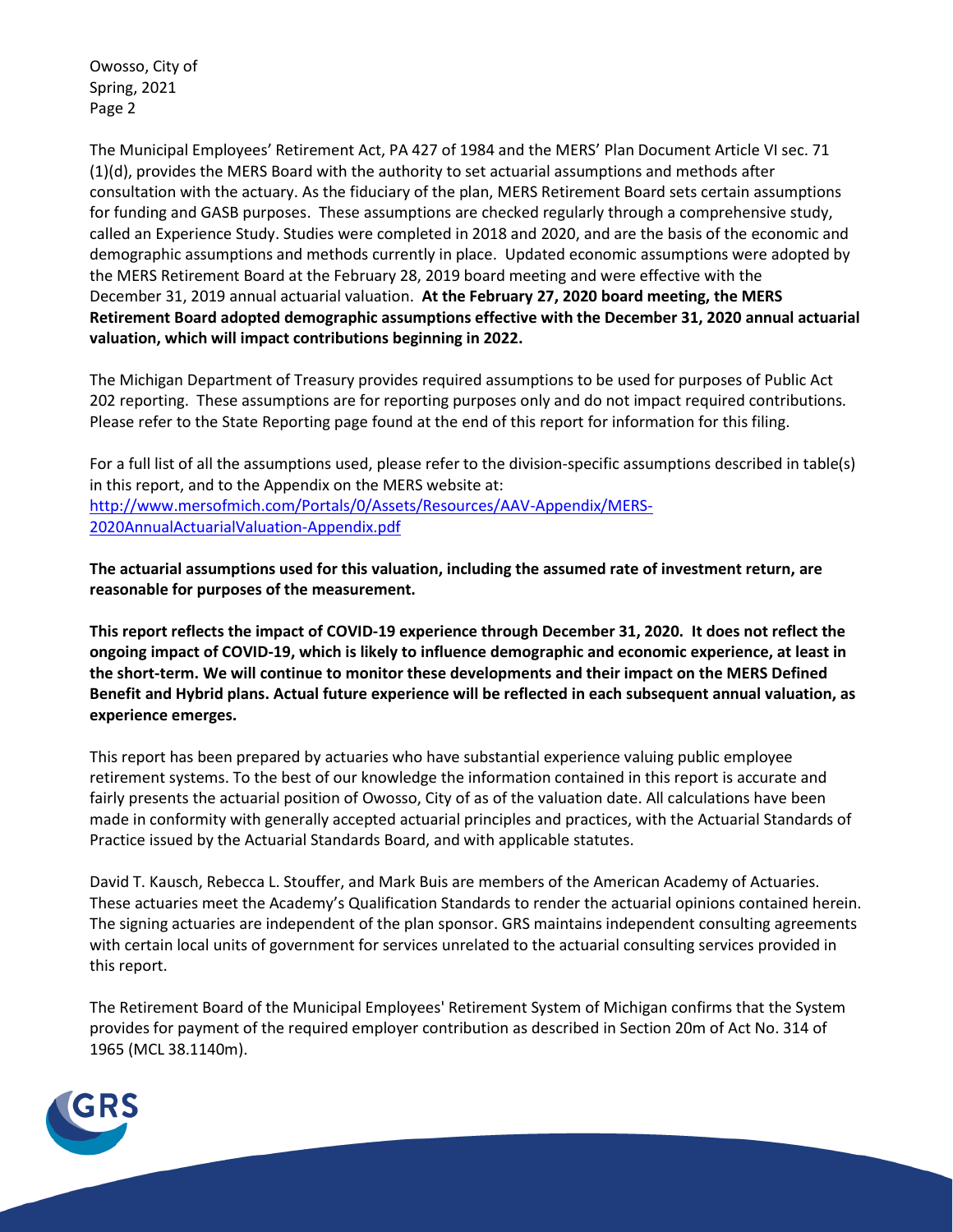Owosso, City of Spring, 2021 Page 3

This information is purely actuarial in nature. It is not intended to serve as a substitute for legal, accounting or investment advice.

This report was prepared at the request of the MERS Retirement Board and may be provided only in its entirety by the municipality to other interested parties (MERS customarily provides the full report on request to associated third parties such as the auditor for the municipality). GRS is not responsible for the consequences of any unauthorized use. This report should not be relied on for any purpose other than the purposes described herein. Determinations of financial results, associated with the benefits described in this report, for purposes other than those identified above may be significantly different.

If you have reason to believe that the plan provisions are incorrectly described, that important plan provisions relevant to this valuation are not described, that conditions have changed since the calculations were made, that the information provided in this report is inaccurate or is in anyway incomplete, or if you need further information in order to make an informed decision on the subject matter in this report, please contact your Regional Manager at 1.800.767.MERS (6377).

Sincerely,

David Tofausch

David T. Kausch, FSA, FCA, EA, MAAA

Rebecca J. Stough

Rebecca L. Stouffer, ASA, FCA, MAAA

Mark Buis, FSA, FCA, EA, MAAA

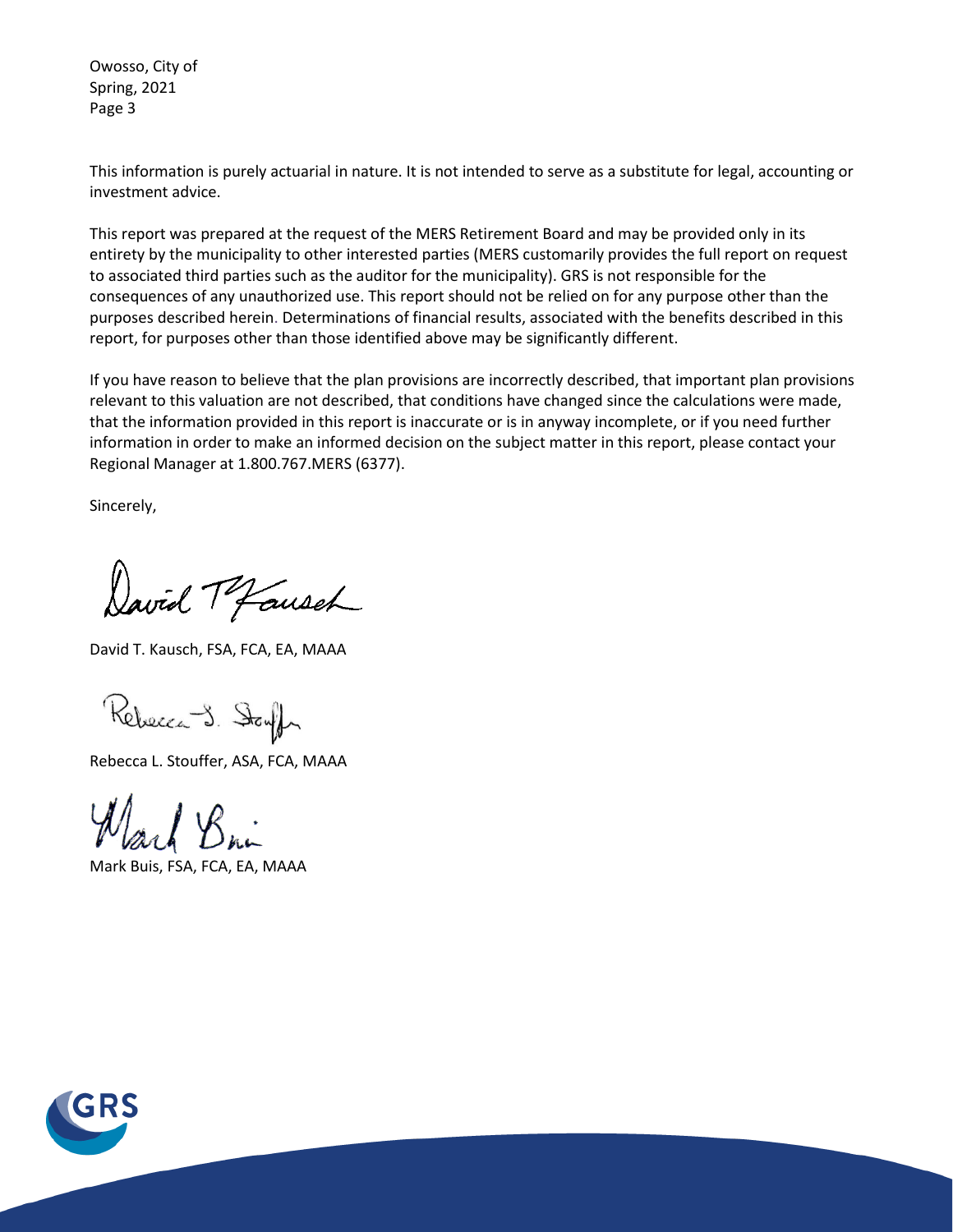# **Table of Contents**

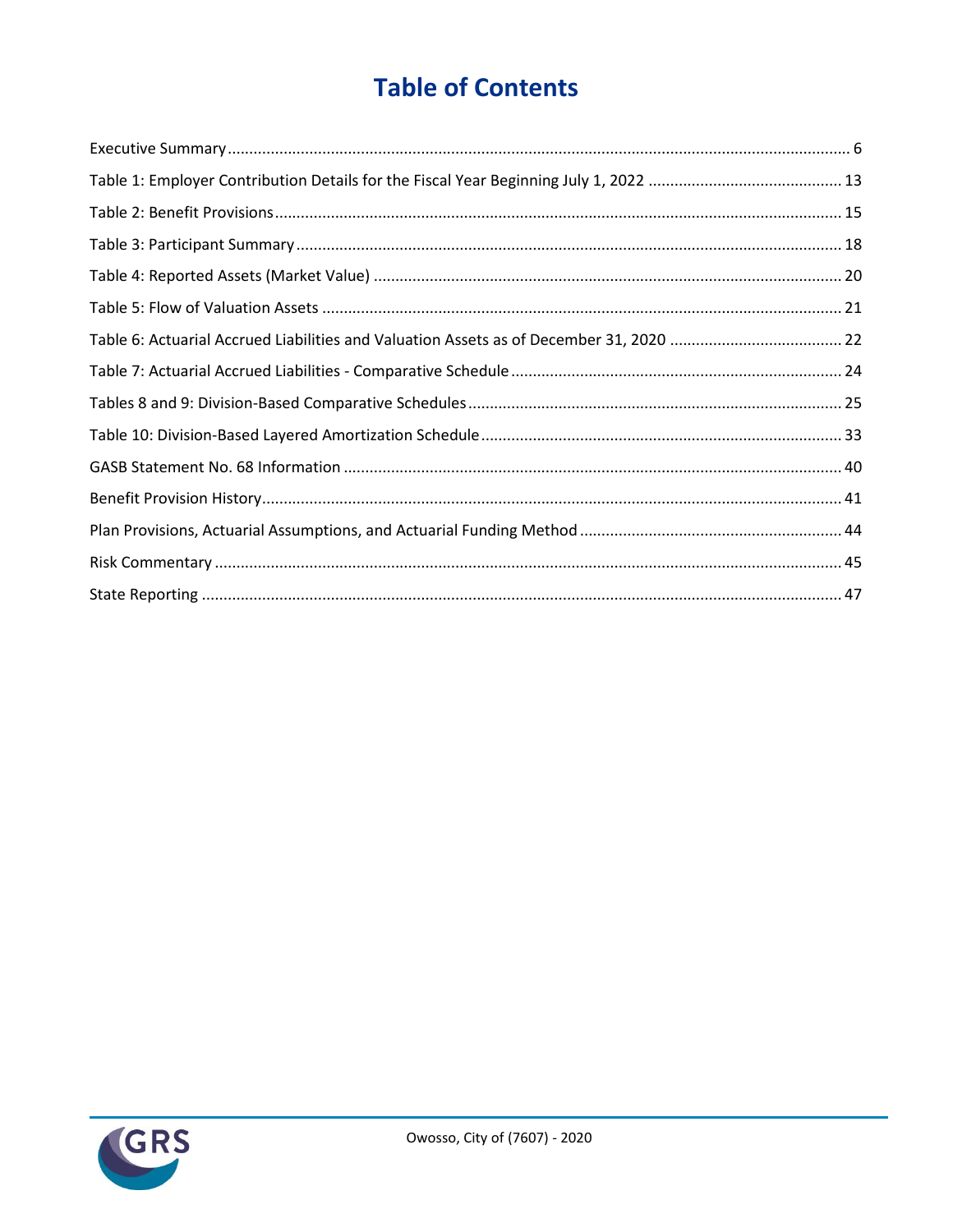# **Executive Summary**

# **Funded Ratio**

The funded ratio of a plan is the percentage of the dollar value of the actuarial accrued liability that is covered by the actuarial value of assets. While funding ratio may be a useful plan measurement, understanding a plan's funding trend may be more important than a particular point in time. Refer to Table 7 to find a history of this information.

|               | 12/31/2020 | 12/31/2019 |
|---------------|------------|------------|
| Funded Ratio* | 86%        | 82%        |

\* Reflects assets from Surplus divisions, if any.

Throughout this report are references to valuation results generated prior to the 2018 valuation date. Results prior to 2018 were received directly from the prior actuary or extracted from the previous valuation system by MERS's technology service provider.

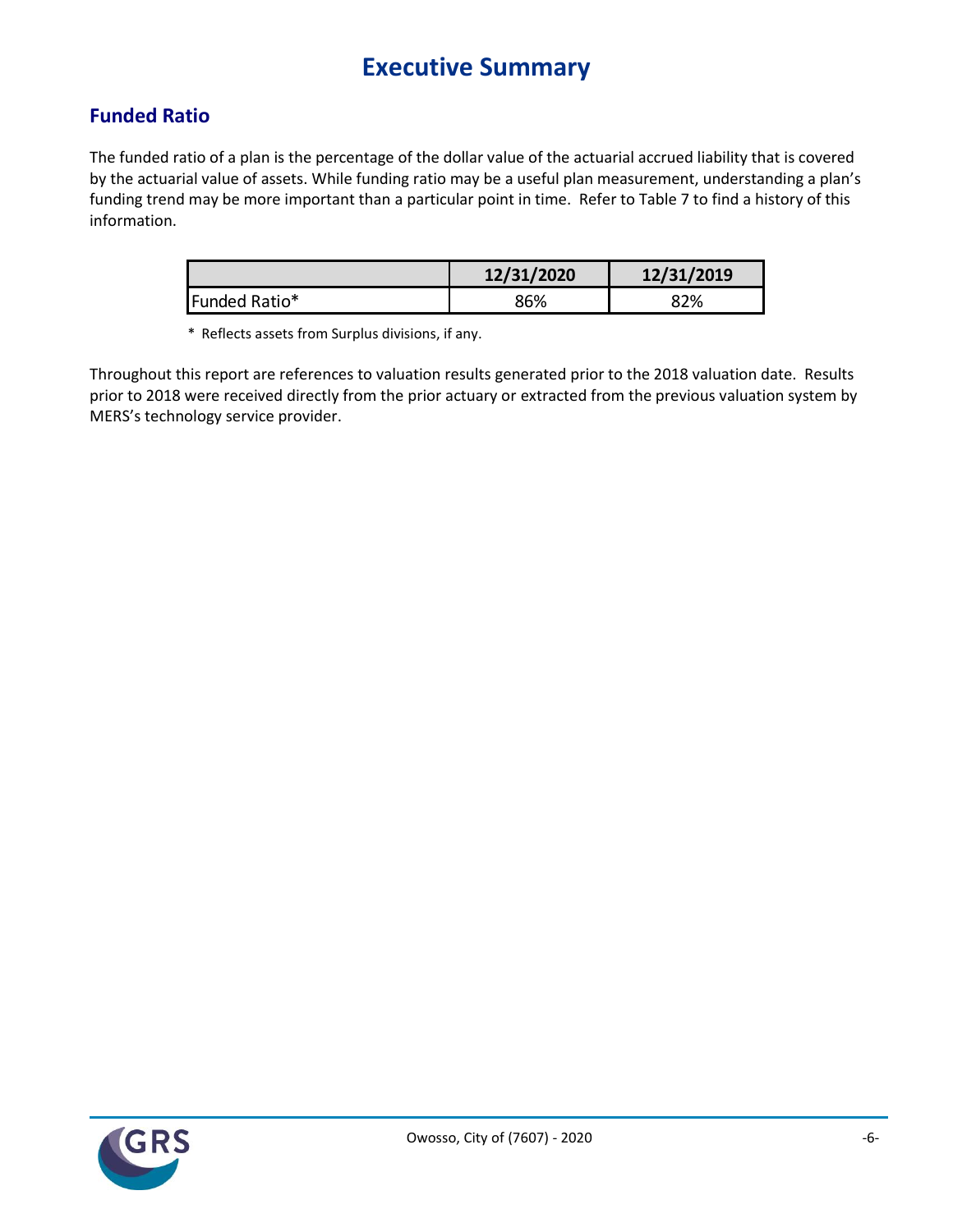# **Required Employer Contributions**

Your required employer contributions are shown in the following table. Employee contributions, if any, are in addition to the employer contributions.

Effective for the December 31, 2020 valuation, the MERS Retirement Board has adopted updated demographic assumptions. Changes to these assumptions are effective for contributions beginning in 2022. Effective with the 2019 valuation, the MERS Retirement Board adopted updated economic assumptions. The combined impact of these assumption changes may be phased in. This valuation reflects the second year of phase-in for the economic assumption update and the first year of phase-in for the demographic assumption update. The remaining combined phase-in period is four years for all assumption changes.

By default, MERS will invoice you based on the amount in the "No Phase-in" columns. This amount will be considered the minimum required contribution unless you request to be billed the "Phase-in" rates. If you wish to be billed using the phased-in rates, please contact MERS, at which point the alternate minimum required contribution will be the amount in the "Phase-in" columns.

|                                       |            | <b>Percentage of Payroll</b> | Monthly \$ Based on Projected Payroll |             |    |             |         |                    |    |              |      |             |  |            |
|---------------------------------------|------------|------------------------------|---------------------------------------|-------------|----|-------------|---------|--------------------|----|--------------|------|-------------|--|------------|
|                                       | Phase-in   | No Phase-in                  | Phase-in                              | No Phase-in |    | Phase-in    |         | No Phase-in        |    | Phase-in     |      | No Phase-in |  |            |
| <b>Valuation Date:</b>                | 12/31/2020 | 12/31/2020                   | 12/31/2019                            | 12/31/2019  |    | 12/31/2020  |         | 12/31/2020         |    |              |      | 12/31/2019  |  | 12/31/2019 |
|                                       | July 1,    | July 1,                      | July 1,                               | July 1,     |    | July 1,     | July 1, |                    |    | July 1,      |      | July 1,     |  |            |
| <b>Fiscal Year Beginning:</b>         | 2022       | 2022                         | 2021                                  | 2021        |    | 2022        |         | 2022<br>2021       |    |              | 2021 |             |  |            |
| <b>Division</b>                       |            |                              |                                       |             |    |             |         |                    |    |              |      |             |  |            |
| 01 - AFSCME Council                   |            |                              |                                       |             | \$ | 4,480       | -Ś      | 4,864              | S. | $2,808$ \$   |      | 2,877       |  |            |
| 02 - Plc. Cmnd. Emp                   | 38.53%     | 42.48%                       | 36.58%                                | 39.13%      |    | 16,606      |         | 18,307             |    | 15,392       |      | 16,466      |  |            |
| 05 - Fire hired bf 5/1/19             |            |                              |                                       |             |    | 16,124      |         | 16,124             |    | $\Omega$     |      | $\Omega$    |  |            |
| 10 - AFSCME hired pr 7/1/05           |            |                              |                                       |             |    | 13,403      |         | 13,403             |    |              |      | $\Omega$    |  |            |
| 11 - General ee's hired pr 1/1/06     |            |                              |                                       |             |    | 19,264      |         | 19,264             |    | $\mathbf{0}$ |      | $\Omega$    |  |            |
| 20 - POLC - NonSupervisory            |            |                              |                                       |             |    | 10,665      |         | 12,438             |    | 9,916        |      | 9,883       |  |            |
| HB - IAFF hired aft 5/1/19            | 5.65%      | 5.65%                        | 6.40%                                 | 6.23%       |    | 1,362       |         | 1,362              |    | 572          |      | 557         |  |            |
| Total Municipality -                  |            |                              |                                       |             |    |             |         |                    |    |              |      |             |  |            |
| <b>Estimated Monthly Contribution</b> |            |                              |                                       |             |    | $81,904$ \$ |         | $85,762$ $\mid$ \$ |    | $28,688$ \$  |      | 29,783      |  |            |
| Total Municipality -                  |            |                              |                                       |             |    |             |         |                    |    |              |      |             |  |            |
| <b>Estimated Annual Contribution</b>  |            |                              |                                       |             |    | 982,848     | -S      | $1,029,144$ \$     |    | 344,256 \$   |      | 357,396     |  |            |

Employee contribution rates:

|                                   | <b>Employee Contribution Rate</b> |            |  |  |  |  |
|-----------------------------------|-----------------------------------|------------|--|--|--|--|
| <b>Valuation Date:</b>            | 12/31/2020                        | 12/31/2019 |  |  |  |  |
| <b>Division</b>                   |                                   |            |  |  |  |  |
| 01 - AFSCME Council               | 6.40%                             | 6.40%      |  |  |  |  |
| 02 - Plc. Cmnd. Emp               | 10.00%                            | 10.00%     |  |  |  |  |
| 05 - Fire hired bf 5/1/19         | 8.00%                             | 0.00%      |  |  |  |  |
| 10 - AFSCME hired pr 7/1/05       | 6.00%                             | 0.00%      |  |  |  |  |
| 11 - General ee's hired pr 1/1/06 | 6.00%                             | 0.00%      |  |  |  |  |
| 20 - POLC - NonSupervisory        | 10.00%                            | 10.00%     |  |  |  |  |
| HB-IAFF hired aft 5/1/19          | 0.00%                             | 0.00%      |  |  |  |  |

The employer may contribute more than the minimum required contributions, as these additional contributions will earn investment income and may result in lower future contribution requirements. Employers making contributions in excess of the minimum requirements may elect to apply the excess contribution immediately to a particular division, or segregate the excess into one or more of what MERS calls "Surplus" divisions. An election in the first case would immediately reduce any unfunded accrued liability and lower the amortization payments throughout the remaining amortization period. An election to set up Surplus divisions would not immediately lower future contributions, however the assets from the Surplus division could be transferred to an unfunded division in the future to reduce the unfunded liability in future years, or to be used to pay all or a portion of the minimum required contribution in a future year. For purposes of this report, the assets in any Surplus division have been included in the municipality's total assets, unfunded

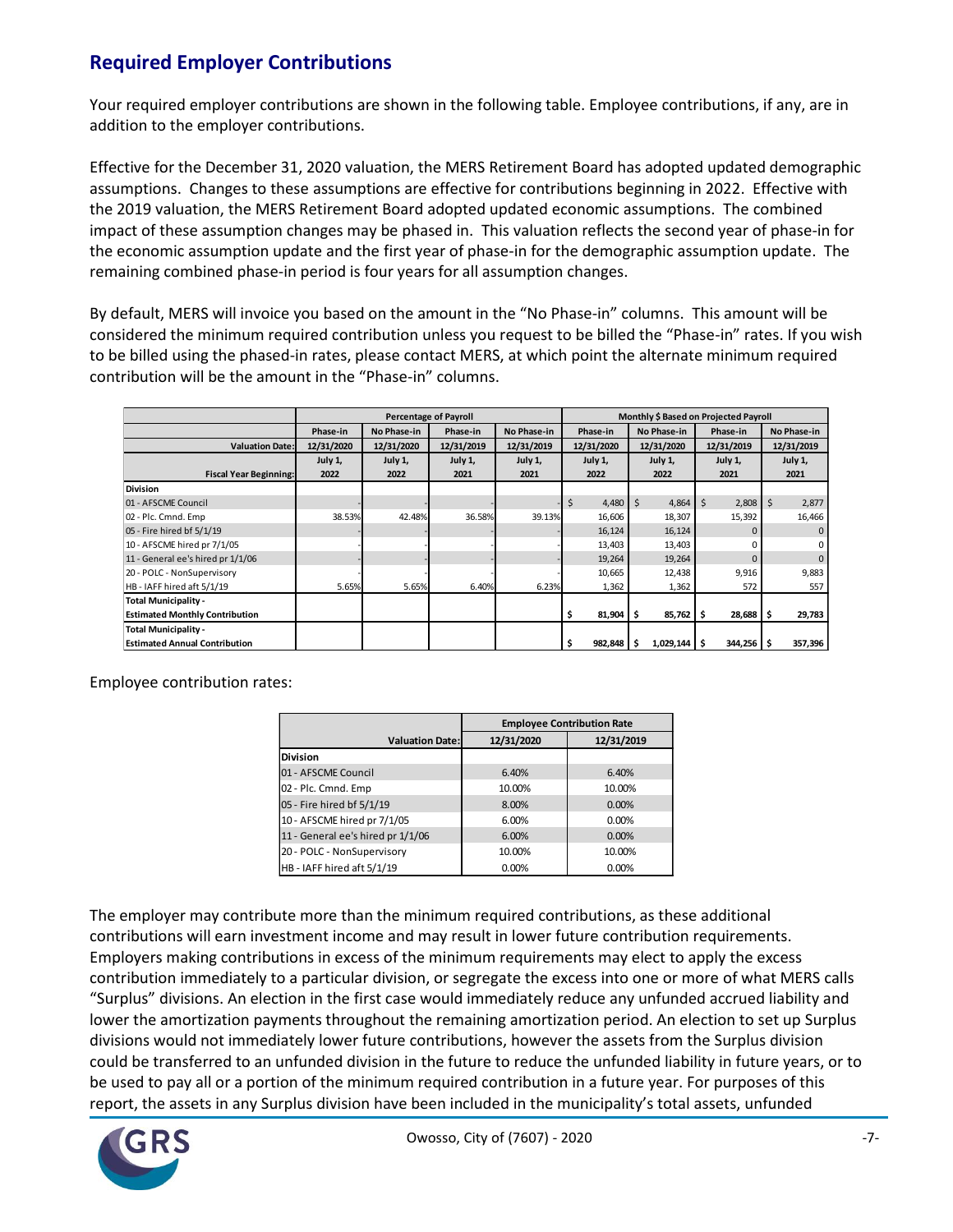accrued liability and funded status, however, these assets are not used in calculating the minimum required contribution.

#### **MERS strongly encourages employers to contribute more than the minimum contribution shown above.**

Assuming that experience of the plan meets actuarial assumptions:

● To accelerate to a 100% funding ratio in 10 years, estimated monthly employer contributions for the fiscal year beginning in 2022 for the entire employer would be \$96,266, instead of \$85,762.

#### **How and Why Do These Numbers Change?**

In a defined benefit plan, contributions vary from one annual actuarial valuation to the next as a result of the following:

- Changes in benefit provisions (see Table 2),
- Changes in actuarial assumptions and methods (see the Appendix), and
- Experience of the plan (investment experience and demographic experience); this is the difference between actual experience of the plan and the actuarial assumptions.

These impacts are reflected in various tables in the report. For more information, please contact your Regional Manager.

# **Comments on Investment Rate of Return Assumption**

A defined benefit plan is funded by employer contributions, participant contributions, and investment earnings. Investment earnings have historically provided a significant portion of the funding. The larger the share of benefits being provided from investment returns, the smaller the required contributions, and vice versa. Determining the contributions required to prefund the promised retirement benefits requires an assumption of what investment earnings are expected to add to the fund over a long period of time. This is called the **Investment Return Assumption**.

The MERS Investment Return Assumption is **7.35%** per year. This, along with all of our other actuarial assumptions, is reviewed at least every five years in an Experience Study that compares the assumptions used against actual experience and recommends adjustments if necessary. If your municipality would like to explore contributions at lower assumed investment return assumptions, please review the "what if" projection scenarios later in this report.

## **Assumption Change in 2020**

A 5-year experience study analyzing historical experience from 2013 through 2018 was completed in February 2020. In addition to changes to the economic assumptions which took effect with the fiscal year 2021 contribution rates, the experience study recommended updated demographic assumptions, including adjustments to the following actuarial assumptions: mortality, retirement, disability, and termination rates. Changes to the demographic assumptions resulting from the experience study have been approved by the MERS Retirement Board and are effective beginning with the December 31, 2020 actuarial valuation, first impacting 2022 contributions. A complete description of the assumptions may be found in the Appendix to the valuation.

## **Comments on Asset Smoothing**

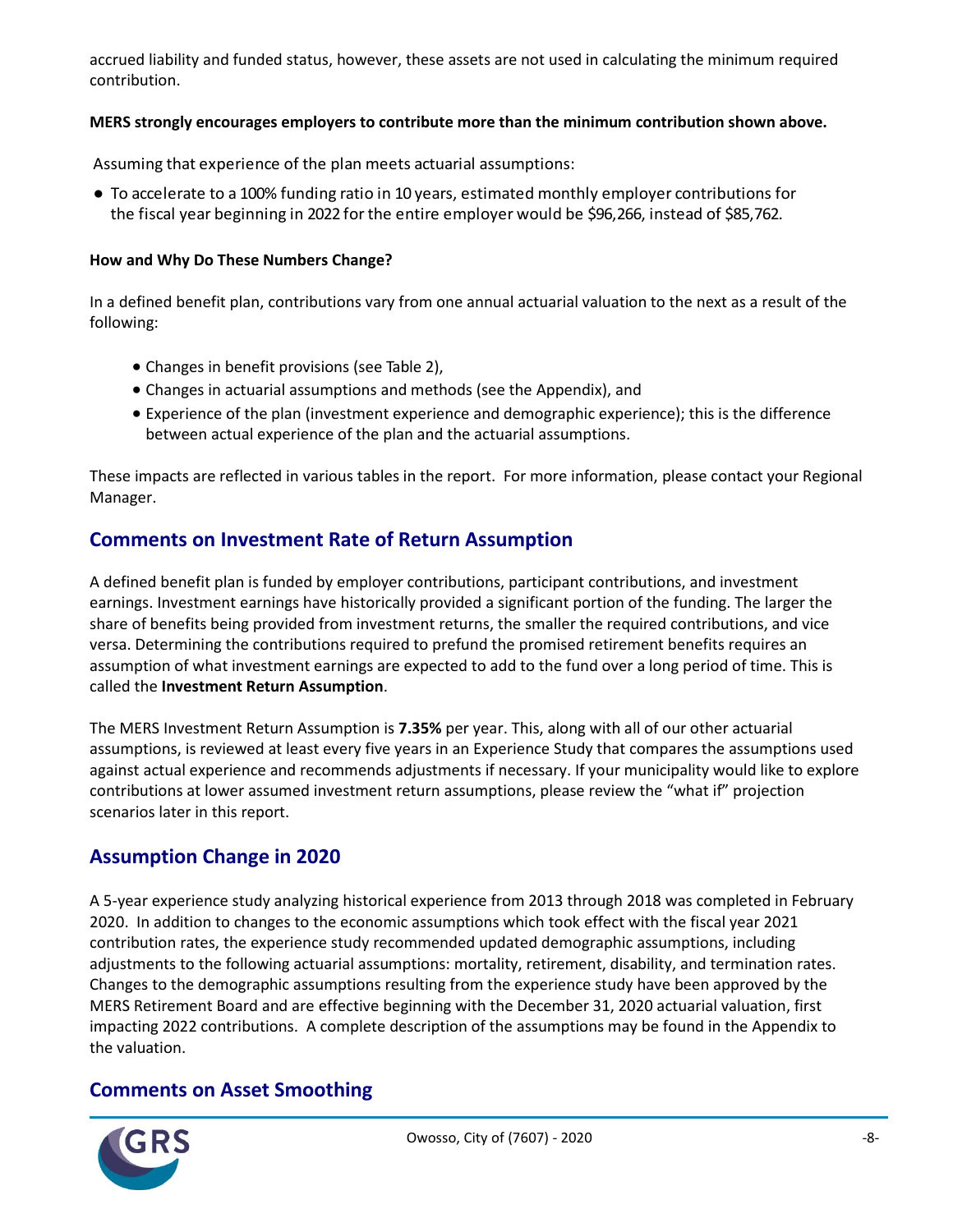To avoid dramatic spikes and dips in annual contribution requirements due to short term fluctuations in asset markets, MERS applies a technique called **asset smoothing**. This spreads out each year's investment gains or losses over the prior year and the following four years. This smoothing method is used to determine your actuarial value of assets (valuation assets), which is then used to determine both your funded ratio and your required contributions. **The (smoothed) actuarial rate of return for 2020 was 8.17%, while the actual market rate of return was 12.70%.** To see historical details of the market rate of return, compared to the smoothed actuarial rate of return, refer to this report's Appendix, or view the ["How Smoothing Works" vi](https://vimeo.com/mersofmich/review/290989403/5707240419)deo on the [Defined Benefit resource page](http://www.mersofmich.com/Employer/Programs/Defined-Benefit-Plan) of the MERS website.

As of December 31, 2020, the actuarial value of assets is 97% of market value due to asset smoothing. This means that the rate of return on the actuarial value of assets should exceed the actuarial assumption in the next few years provided that the annual market returns exceed the 7.35% investment return assumption. When all assumptions are met, contribution rates are expected to stay approximately level as a percent of payroll (dollar amounts are expected to increase with wage inflation of 3.0% each year).

If the December 31, 2020 valuation results were based on market value instead of actuarial value:

- The funded percent of your entire municipality would be 88% (instead of 86%); and
- Your total employer contribution requirement for the fiscal year starting July 1, 2022 would be \$879,432 (instead of \$1,029,144).

# **Alternate Scenarios to Estimate the Potential Volatility of Results ("What If Scenarios")**

The calculations in this report are based on assumptions about long-term economic and demographic behavior. These assumptions will never materialize in a given year, except by coincidence. Therefore, the results will vary from one year to the next. The volatility of the results depends upon the characteristics of the plan. For example:

- Open divisions that have substantial assets compared to their active employee payroll will have more volatile employer contribution rates due to investment return fluctuations.
- Open divisions that have substantial accrued liability compared to their active employee payroll will have more volatile employer contribution rates due to demographic experience fluctuations.
- Small divisions will have more volatile contribution patterns than larger divisions because statistical fluctuations are relatively larger among small populations.
- Shorter amortization periods result in more volatile contribution patterns.

Many assumptions are important in determining the required employer contributions. In the following table, we show the impact of varying the Investment Return assumption. Lower investment returns would result in higher required employer contributions, and vice-versa. The three economic scenarios below provide a quantitative risk assessment for the impact of investment returns on the plan's future financial condition for funding purposes.

The relative impact of the economic scenarios below will vary from year to year, as the participant demographics change. The impact of each scenario should be analyzed for a given year, not from year to year. The results in the table are based on the December 31, 2020 valuation, and are for the municipality in total, not by division. These results do not reflect a phase-in of the impact of the new actuarial assumptions.

It is important to note that calculations in this report are mathematical estimates based upon assumptions

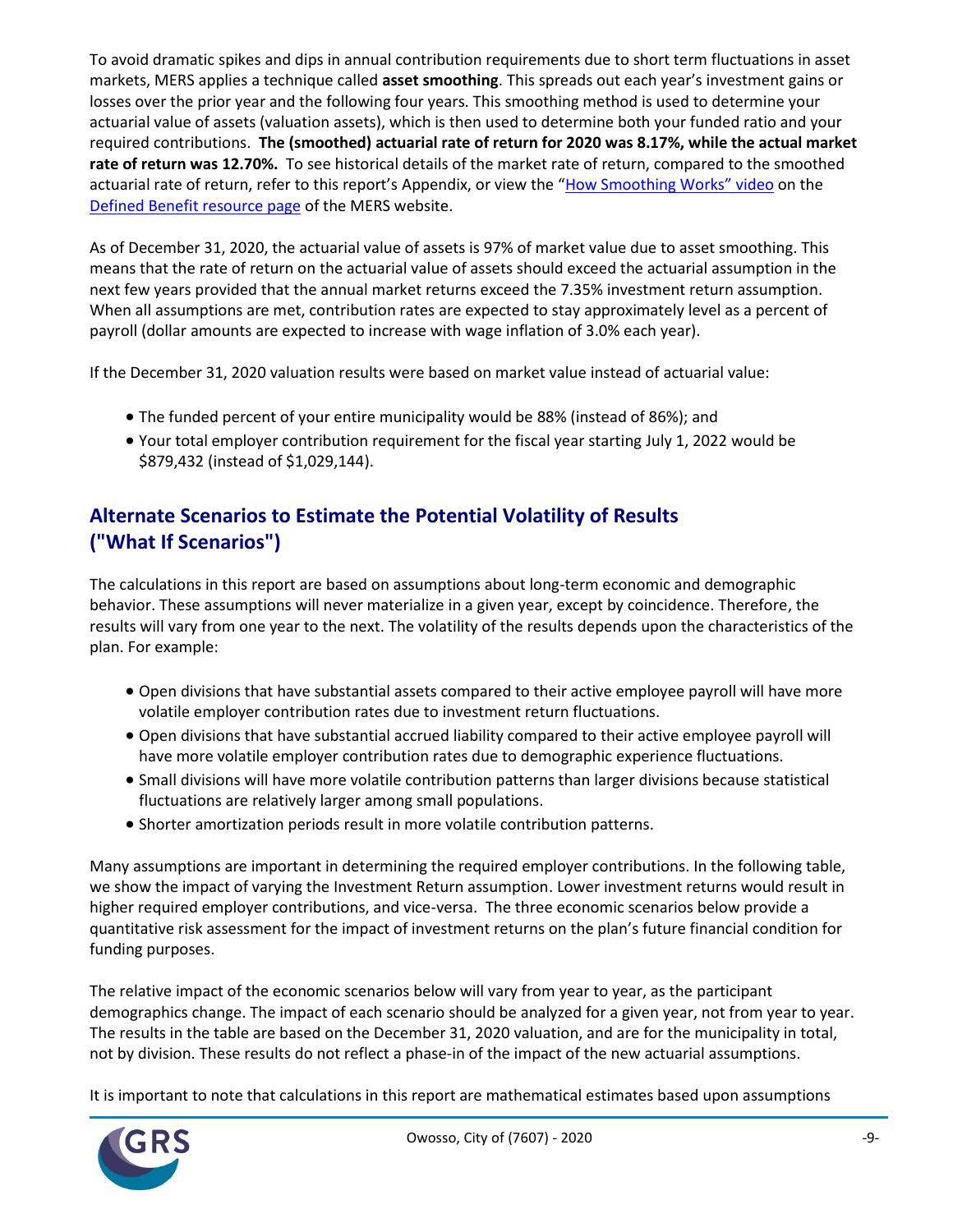regarding future events, which may or may not materialize. Actuarial calculations can and do vary from one valuation to the next, sometimes significantly depending on the group's size. Projections are not predictions. Future valuations will be based on actual future experience.

|                                          | <b>Lower Future</b>   |    | <b>Lower Future</b>   |    | <b>Valuation</b>   |
|------------------------------------------|-----------------------|----|-----------------------|----|--------------------|
| 12/31/2020 Valuation Results             | <b>Annual Returns</b> |    | <b>Annual Returns</b> |    | <b>Assumptions</b> |
| <b>Investment Return Assumption</b>      | 5.35%                 |    | 6.35%                 |    | 7.35%              |
| <b>Accrued Liability</b>                 | \$<br>58,108,050      | \$ | 52,224,420            | \$ | 47,279,312         |
| Valuation Assets <sup>1</sup>            | \$<br>40,662,626      |    | 40,662,626            | \$ | 40,662,626         |
| <b>Unfunded Accrued Liability</b>        | \$<br>17,445,424      | Ś  | 11,561,794            | \$ | 6,616,686          |
| <b>Funded Ratio</b>                      | 70%                   |    | 78%                   |    | 86%                |
|                                          |                       |    |                       |    |                    |
| <b>Monthly Normal Cost</b>               | \$<br>51,475          |    | 35,804                | Ś  | 24,023             |
| <b>Monthly Amortization Payment</b>      | \$<br>153,023         |    | 106,110               | Ş  | 61,739             |
| Total Employer Contribution <sup>2</sup> | \$<br>204.498         |    | 141.914               |    | 85,762             |

 $1$  The Valuation Assets include assets from Surplus divisions, if any.

<sup>2</sup> If assets exceed accrued liabilities for a division, the division may have an overfunding credit to reduce the division's employer contribution requirement. If the overfunding credit is larger than the normal cost, the division's full credit is included in the municipality's amortization payment above but the division's total contribution requirement is zero. This can cause the displayed normal cost and amortization payment to not add up to the displayed total employer contribution.

## **Projection Scenarios**

The next two pages show projections of the plan's funded ratio and computed employer contributions under the actuarial assumptions used in the valuation and alternate economic assumption scenarios. All three projections take into account the past investment experience that will continue to affect the actuarial rate of return in the short term.

The 7.35% scenario provides an estimate of computed employer contributions based on current actuarial assumptions, and a projected 7.35% market return. The other two scenarios may be useful if the municipality chooses to budget more conservatively, and make contributions in addition to the minimum requirements. The 6.35% and 5.35% projection scenarios provide an indication of the potential required employer contribution if these assumptions were met over the long-term.

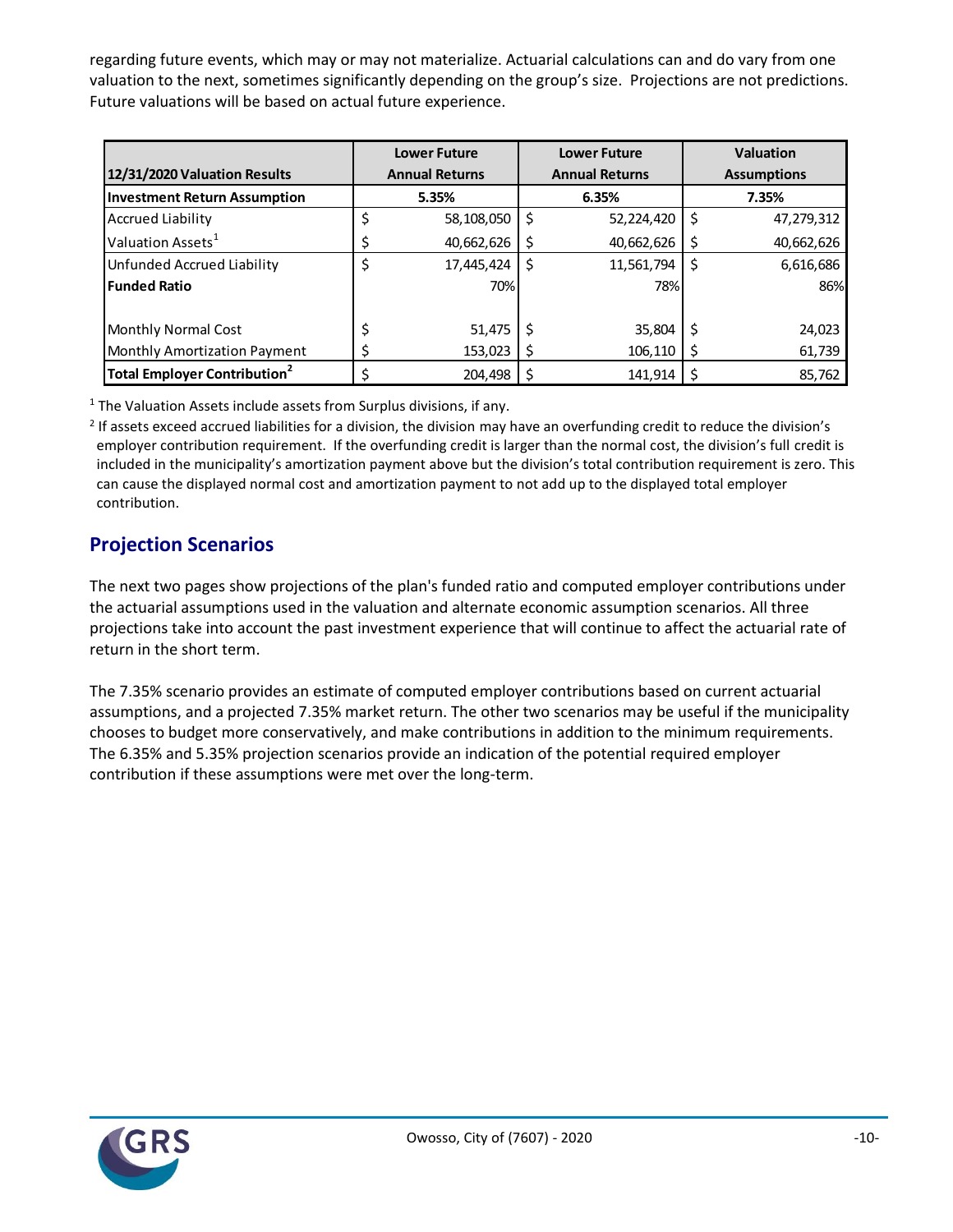| <b>Valuation</b>                    | <b>Fiscal Year</b> |                          |                               |               | <b>Estimated Annual</b> |
|-------------------------------------|--------------------|--------------------------|-------------------------------|---------------|-------------------------|
| <b>Year Ending</b>                  | <b>Beginning</b>   | <b>Actuarial Accrued</b> |                               | <b>Funded</b> | <b>Employer</b>         |
| 12/31                               | 7/1                | Liability                | Valuation Assets <sup>2</sup> | Percentage    | Contribution            |
| $7.35\%$ <sup>1</sup> - NO PHASE-IN |                    |                          |                               |               |                         |
| 2020                                | 2022               | \$<br>47,279,312         | \$<br>40,662,626              | 86%           | \$<br>1,029,144         |
| 2021                                | 2023               | \$<br>47,600,000         | \$<br>41,000,000              | 86%           | \$<br>1,030,000         |
| 2022                                | 2024               | \$<br>47,900,000         | \$<br>41,300,000              | 86%           | \$<br>1,050,000         |
| 2023                                | 2025               | \$<br>48,100,000         | \$<br>42,500,000              | 88%           | \$<br>990,000           |
| 2024                                | 2026               | \$<br>48,300,000         | \$<br>43,500,000              | 90%           | \$<br>954,000           |
| 2025                                | 2027               | \$<br>48,400,000         | \$<br>44,000,000              | 91%           | \$<br>934,000           |
| $6.35\%$ <sup>1</sup> - NO PHASE-IN |                    |                          |                               |               |                         |
| 2020                                | 2022               | \$<br>52,224,420         | \$<br>40,662,626              | 78%           | \$<br>1,702,968         |
| 2021                                | 2023               | \$<br>52,600,000         | \$<br>40,700,000              | 77%           | \$<br>1,720,000         |
| 2022                                | 2024               | \$<br>52,900,000         | \$<br>40,900,000              | 77%           | \$<br>1,770,000         |
| 2023                                | 2025               | \$<br>53,100,000         | \$<br>42,400,000              | 80%           | \$<br>1,730,000         |
| 2024                                | 2026               | \$<br>53,300,000         | \$<br>43,800,000              | 82%           | \$<br>1,720,000         |
| 2025                                | 2027               | \$<br>53,400,000         | \$<br>44,700,000              | 84%           | \$<br>1,760,000         |
| $5.35\%$ <sup>1</sup> - NO PHASE-IN |                    |                          |                               |               |                         |
| 2020                                | 2022               | \$<br>58,108,050         | \$<br>40,662,626              | 70%           | \$<br>2,453,976         |
| 2021                                | 2023               | \$<br>58,500,000         | \$<br>40,400,000              | 69%           | \$<br>2,500,000         |
| 2022                                | 2024               | \$<br>58,800,000         | \$<br>40,700,000              | 69%           | \$<br>2,570,000         |
| 2023                                | 2025               | \$<br>59,000,000         | \$<br>42,500,000              | 72%           | \$<br>2,550,000         |
| 2024                                | 2026               | \$<br>59,200,000         | \$<br>44,300,000              | 75%           | \$<br>2,560,000         |
| 2025                                | 2027               | \$<br>59,300,000         | \$<br>45,600,000              | 77%           | \$<br>2,630,000         |

 Represents both the interest rate for discounting liabilities and the future investment return assumption on the Market Value of assets.

Valuation Assets do not include assets from Surplus divisions, if any.

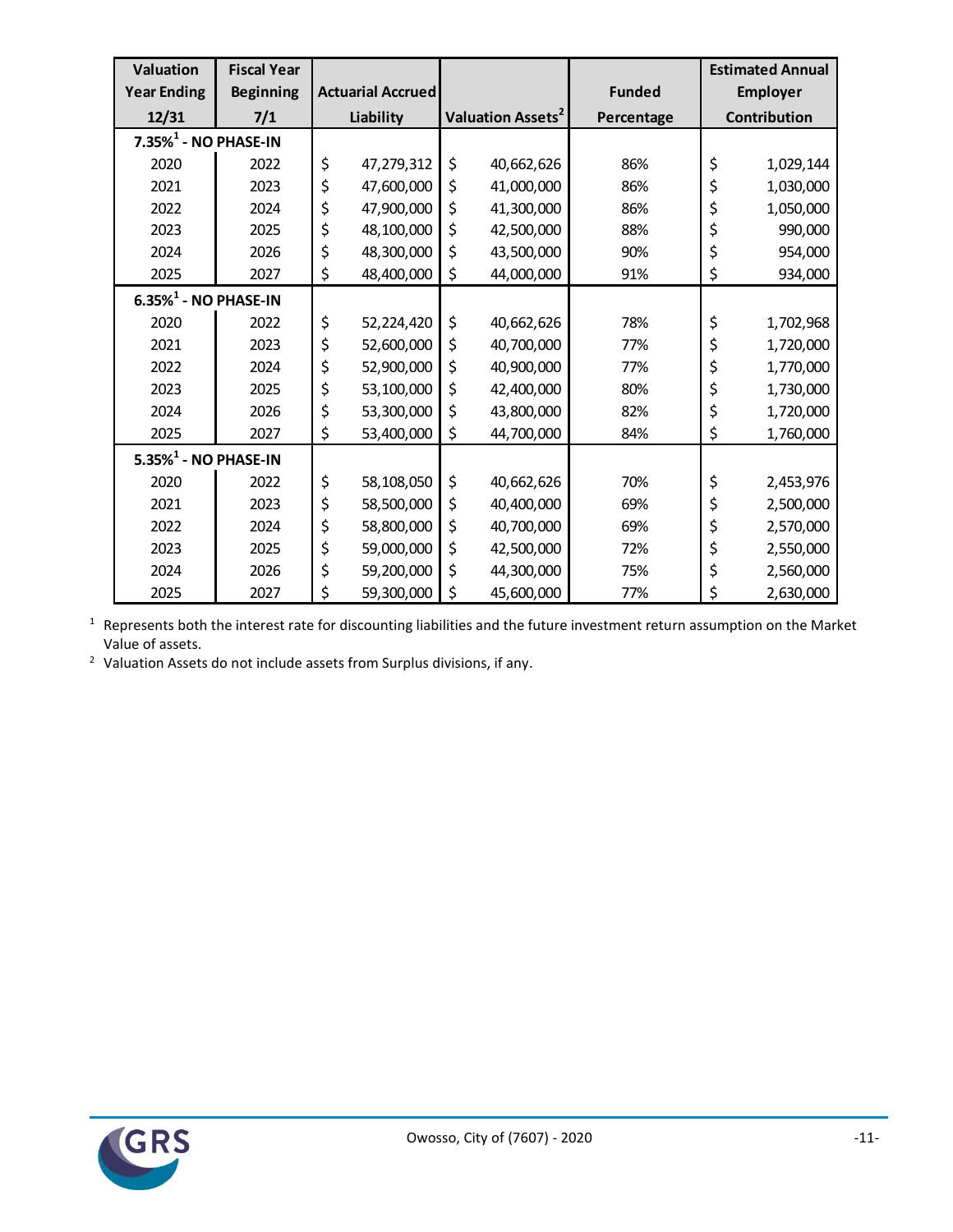

Notes:

All projected funded percentages are shown with no phase-in.

The green indicator lines have been added at 60% funded and 20 years following the valuation date for PA 202 purposes.



Notes:

All projected contributions are shown with no phase-in.

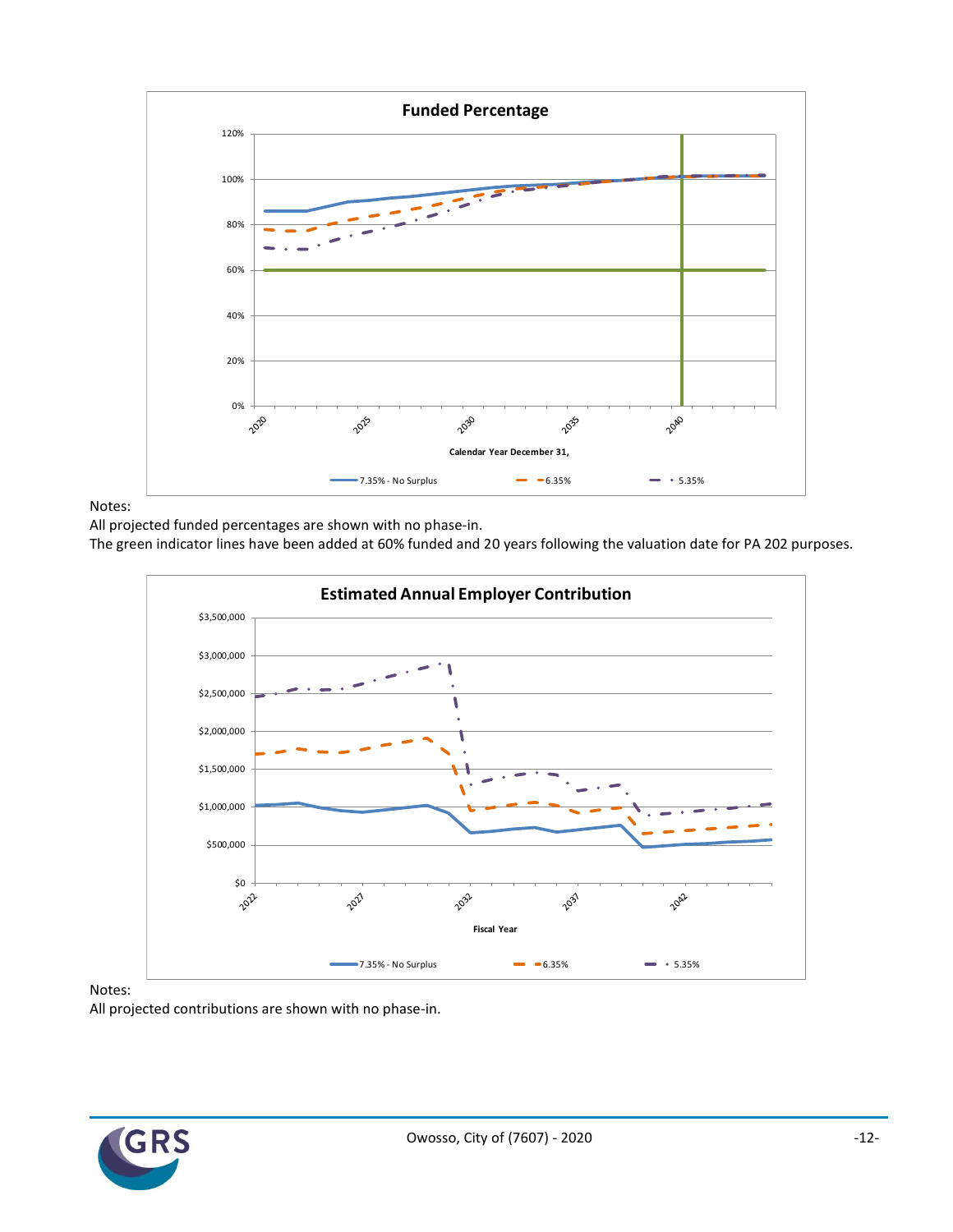# **Table 1: Employer Contribution Details for the Fiscal Year Beginning July 1, 2022**

|                                                    |               |            |                    | <b>Employer Contributions</b> <sup>1</sup> |                      |                      |                       |                       |                     |
|----------------------------------------------------|---------------|------------|--------------------|--------------------------------------------|----------------------|----------------------|-----------------------|-----------------------|---------------------|
|                                                    |               |            |                    | Payment of the                             | Computed             | Computed             |                       |                       | Employee            |
|                                                    | <b>Total</b>  | Employee   | <b>Employer</b>    | <b>Unfunded</b>                            | <b>Employer</b>      | Employer             | <b>Blended ER</b>     | <b>Blended ER</b>     | Contribut.          |
|                                                    | <b>Normal</b> | Contribut. | <b>Normal</b>      | <b>Accrued</b>                             | <b>Contribut, No</b> | Contribut.           | <b>Rate No</b>        | <b>Rate With</b>      | Conversion          |
| <b>Division</b>                                    | Cost          | Rate       | Cost <sup>6</sup>  | Liability <sup>4</sup>                     | Phase-In             | <b>With Phase-In</b> | Phase-In <sup>5</sup> | Phase-In <sup>5</sup> | Factor <sup>2</sup> |
| <b>Percentage of Payroll</b>                       |               |            |                    |                                            |                      |                      |                       |                       |                     |
| 01 - AFSCME Council                                | 0.00%         | 6.40%      |                    |                                            |                      |                      |                       |                       |                     |
| 02 - Plc. Cmnd. Emp                                | 14.99%        | 10.00%     | 4.99%              | 37.49%                                     | 42.48%               | 38.53%               |                       |                       | 0.84%               |
| 05 - Fire hired bf 5/1/19                          | 19.58%        | 8.00%      |                    |                                            |                      |                      | 15.64%                | 15.64%                |                     |
| 10 - AFSCME hired pr 7/1/05                        | 14.38%        | 6.00%      |                    |                                            |                      |                      |                       |                       |                     |
| 11 - General ee's hired pr 1/1/06                  | 11.35%        | 6.00%      |                    |                                            |                      |                      |                       |                       |                     |
| 20 - POLC - NonSupervisory                         | 19.91%        | 10.00%     |                    |                                            |                      |                      |                       |                       |                     |
| HB-IAFF hired aft 5/1/19                           | 5.87%         | 0.00%      | 5.87%              | $-0.22%$                                   | 5.65%                | 5.65%                | 15.64%                | 15.64%                |                     |
| <b>Estimated Monthly Contribution</b> <sup>3</sup> |               |            |                    |                                            |                      |                      |                       |                       |                     |
| 01 - AFSCME Council                                |               |            | \$<br>$\mathbf{0}$ | $\zeta$<br>4,864                           | \$<br>$4,864$ \$     | 4,480                |                       |                       |                     |
| 02 - Plc. Cmnd. Emp                                |               |            | 2,150              | 16,157                                     | 18,307               | 16,606               |                       |                       |                     |
| 05 - Fire hired bf 5/1/19                          |               |            | 10,154             | 5,970                                      | 16,124               | 16,124               |                       |                       |                     |
| 10 - AFSCME hired pr 7/1/05                        |               |            | 2,290              | 11,113                                     | 13,403               | 13,403               |                       |                       |                     |
| 11 - General ee's hired pr 1/1/06                  |               |            | 1,024              | 18,240                                     | 19,264               | 19,264               |                       |                       |                     |
| 20 - POLC - NonSupervisory                         |               |            | 6,989              | 5,449                                      | 12,438               | 10,665               |                       |                       |                     |
| HB - IAFF hired aft 5/1/19                         |               |            | 1,416              | (54)                                       | 1,362                | 1,362                |                       |                       |                     |
| <b>Total Municipality</b>                          |               |            | \$<br>$24,023$ \$  | 61,739                                     | $85,762$ \$<br>S     | 81,904               |                       |                       |                     |
| <b>Estimated Annual Contribution<sup>3</sup></b>   |               |            | \$<br>$288,276$ \$ | 740,868                                    | $1,029,144$ \$       | 982,848              |                       |                       |                     |

1 The above employer contribution requirements are in addition to the employee contributions, if any.

2 If employee contributions are increased/decreased by 1.00% of pay, the employer contribution requirement will decrease/increase by the Employee Contribution Conversion Factor. The conversion factor is usually under 1%, because employee contributions may be refunded at termination of employment, and not used to fund retirement pensions. Employer contributions will all be used to fund pensions.

3 For divisions that are open to new hires, estimated contributions are based on projected fiscal year payroll. Actual contributions will be based on actual reported monthly pays, and will be different from the above amounts. For divisions that will have no new hires (i.e., closed divisions), invoices will be based on the above dollar amounts which are based on projected fiscal year payroll. See description of Open Divisions and Closed Divisions in the Appendix.

4 Note that if the overfunding credit is larger than the normal cost, the full credit is shown above but the total contribution requirement is zero. This will cause the displayed normal cost and unfunded accrued liability contributions to not add across.

5 For linked divisions, the employer will be invoiced the Computed Employer Contribution No Phase-in rate shown above for each linked division (a contribution rate for

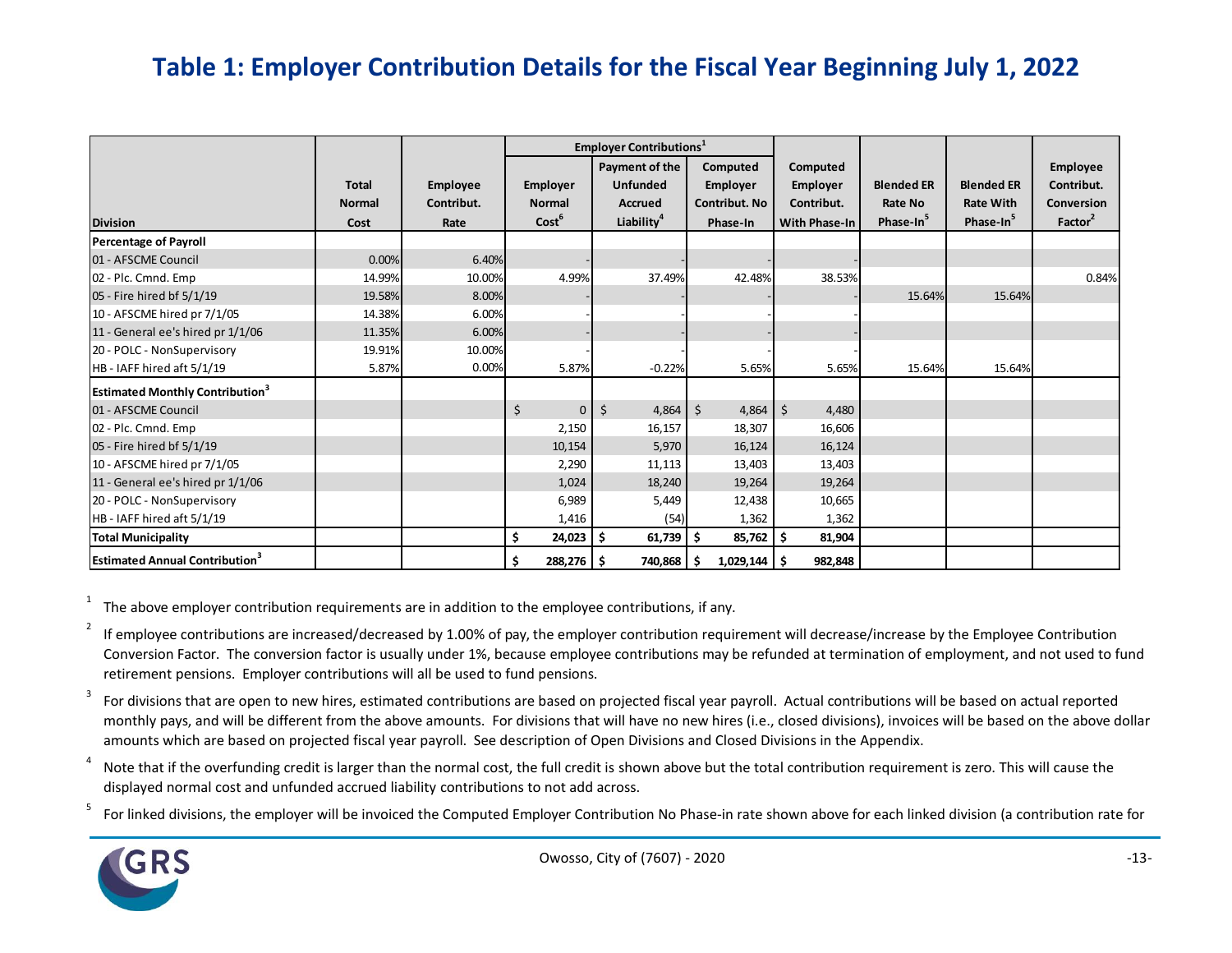the open division; a contribution dollar for the closed-but-linked division), unless the employer elects to contribute the Blended Employer Contribution rate shown above, by contacting MERS at 800-767-MERS (6377).

6 For divisions with a negative employer normal cost, employee contributions cover the normal cost and a portion of the payment of any unfunded accrued liability.

### **Please see the Comments on Asset Smoothing in the Executive Summary of this report.**

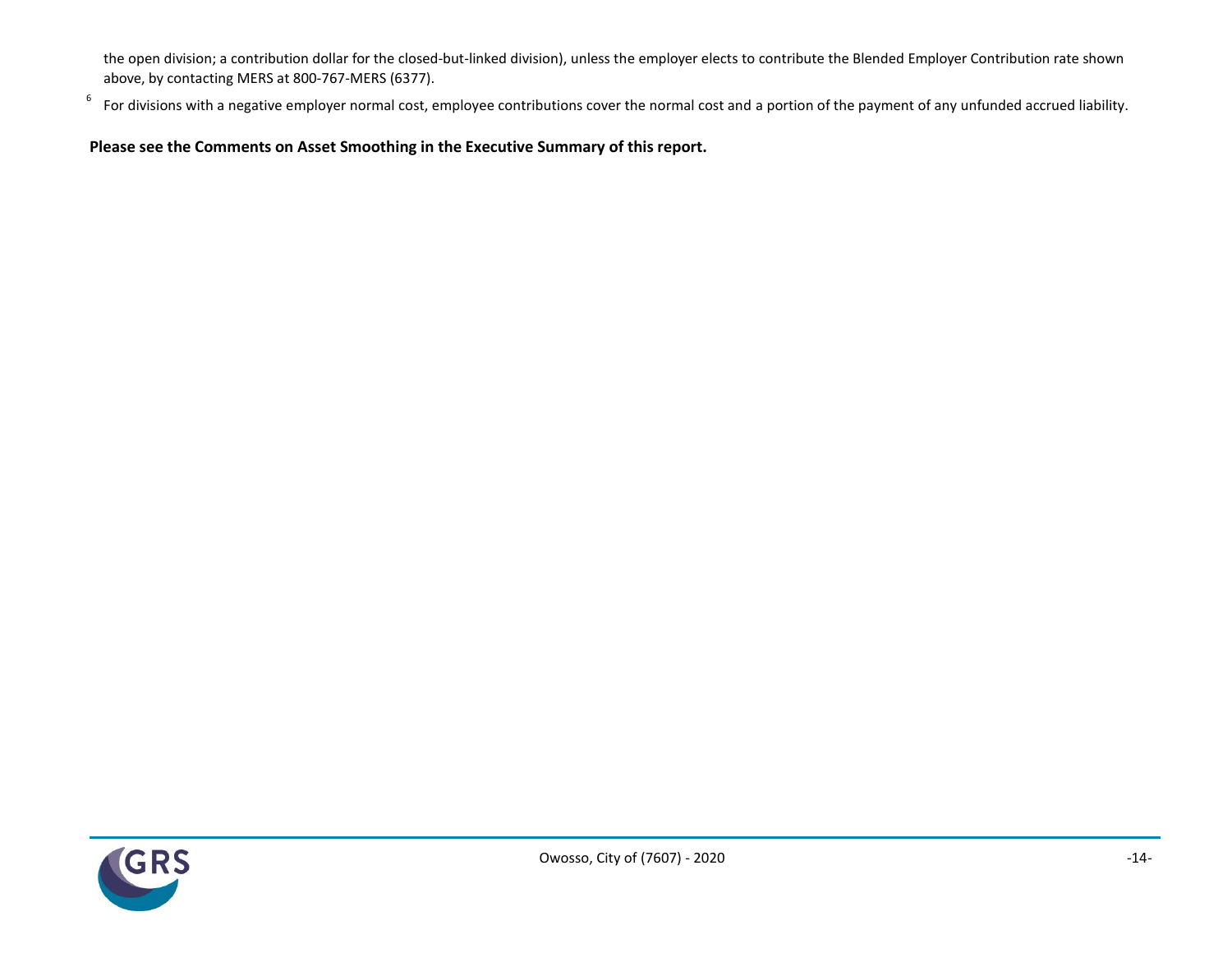# **Table 2: Benefit Provisions**

### **01 - AFSCME Council: Open Division**

|                                      | 2020 Valuation             | 2019 Valuation             |
|--------------------------------------|----------------------------|----------------------------|
| <b>Benefit Multiplier:</b>           | 2.50% Multiplier (80% max) | 2.50% Multiplier (80% max) |
| <b>Normal Retirement Age:</b>        | 60                         | 60                         |
| Vesting:                             | 10 years                   | 10 years                   |
| <b>Early Retirement (Unreduced):</b> | 55/25                      | 55/25                      |
| <b>Early Retirement (Reduced):</b>   | 50/25                      | 50/25                      |
|                                      | 55/15                      | 55/15                      |
| <b>Final Average Compensation:</b>   | 3 years                    | 3 years                    |
| <b>Employee Contributions:</b>       | 6.40%                      | 6.40%                      |
| <b>Act 88:</b>                       | Yes (Adopted 7/20/1964)    | Yes (Adopted 7/20/1964)    |

### **02 - Plc. Cmnd. Emp: Open Division**

|                                      | 2020 Valuation                         | 2019 Valuation                         |
|--------------------------------------|----------------------------------------|----------------------------------------|
| <b>Benefit Multiplier:</b>           | Bridged Benefit: 2.80% Multiplier (80% | Bridged Benefit: 2.80% Multiplier (80% |
|                                      | max)-Frozen FAC; 2.50% Multiplier (80% | max) Frozen FAC; 2.50% Multiplier (80% |
|                                      | max)                                   | max)                                   |
| <b>Bridged Benefit Date:</b>         | 6/30/2012                              | 6/30/2012                              |
| <b>Normal Retirement Age:</b>        | 60                                     | 60                                     |
| Vesting:                             | 10 years                               | 10 years                               |
| <b>Early Retirement (Unreduced):</b> | 50/25                                  | 50/25                                  |
| Early Retirement (Reduced):          | 55/15                                  | 55/15                                  |
| <b>Final Average Compensation:</b>   | 3 years                                | 3 years                                |
| <b>Employee Contributions:</b>       | 10.00%                                 | 10.00%                                 |
| <b>Act 88:</b>                       | Yes (Adopted 7/20/1964)                | Yes (Adopted 7/20/1964)                |

#### **05 - Fire hired bf 5/1/19: Closed to new hires, linked to Division HB**

|                                      | <b>2020 Valuation</b>                      | 2019 Valuation |
|--------------------------------------|--------------------------------------------|----------------|
| <b>Benefit Multiplier:</b>           | 2.80% Multiplier for Svc < 25 yrs, 1.00%   |                |
|                                      | Multiplier for Svc > 25 yrs paid to Social |                |
|                                      | Security Age, 2.38% Multiplier paid after  |                |
|                                      | Social Security Age (75% max)              |                |
| <b>Normal Retirement Age:</b>        | 55                                         |                |
| Vesting:                             | 10 years                                   |                |
| <b>Early Retirement (Unreduced):</b> | 50/25                                      |                |
| Early Retirement (Reduced):          |                                            |                |
| <b>Final Average Compensation:</b>   | 3 years                                    |                |
| <b>COLA for Future Retirees:</b>     | 1.40% (Non-Compound) payable for 10        |                |
|                                      | years                                      |                |
| <b>COLA for Current Retirees:</b>    | 1.40% (Non-Compound) payable for 10        |                |
|                                      | years                                      |                |
| <b>Employee Contributions:</b>       | 8.00%                                      |                |
| <b>Act 88:</b>                       | Yes (Adopted 7/20/1964)                    |                |

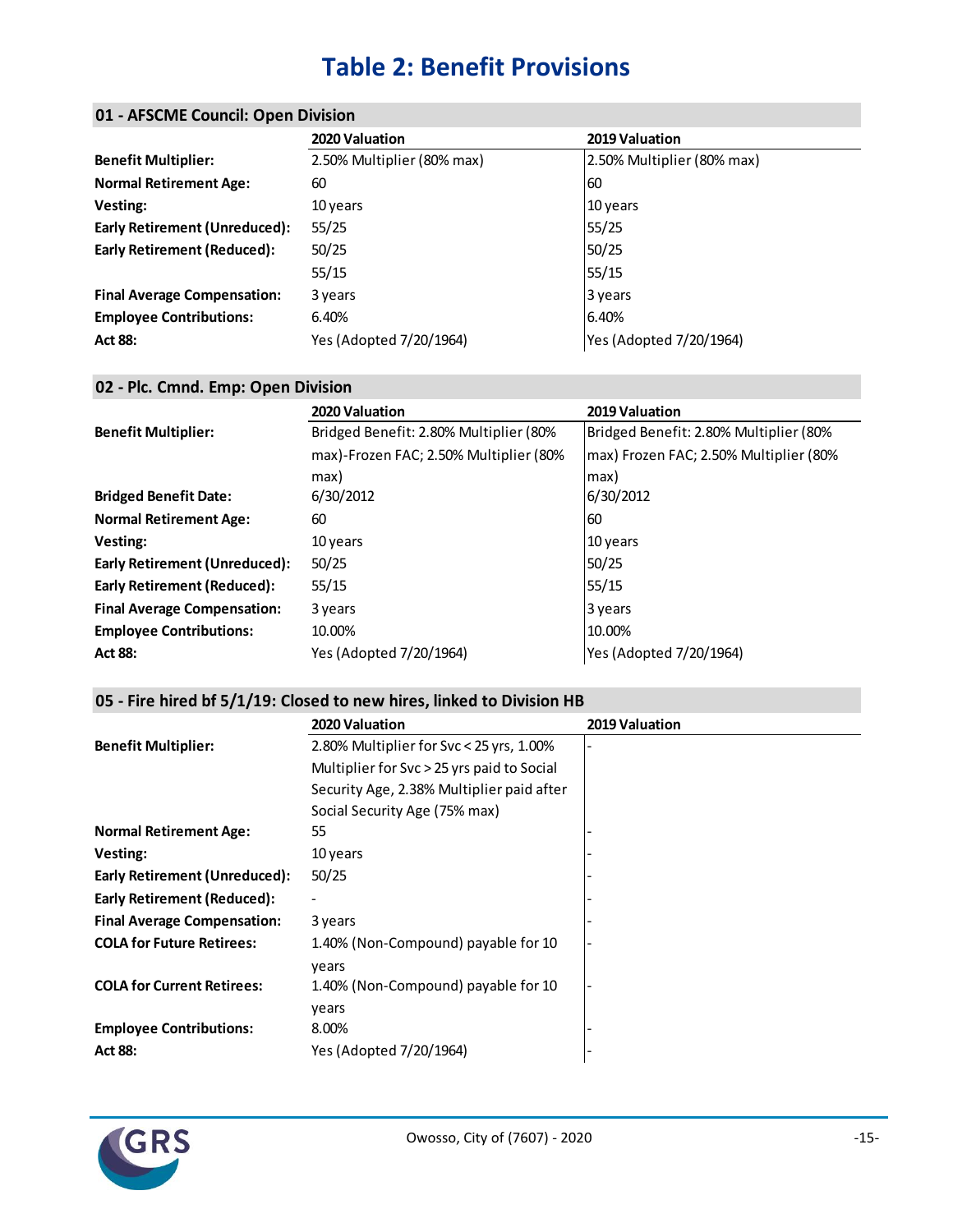#### **10 - AFSCME hired pr 7/1/05: Closed to new hires**

|                                      | 2020 Valuation                      | 2019 Valuation |
|--------------------------------------|-------------------------------------|----------------|
| <b>Benefit Multiplier:</b>           | 2.50% Multiplier (80% max)          |                |
| <b>Normal Retirement Age:</b>        | 60                                  |                |
| Vesting:                             | 10 years                            |                |
| <b>Early Retirement (Unreduced):</b> | 55/25                               |                |
| <b>Early Retirement (Reduced):</b>   | 50/25                               |                |
|                                      | 55/15                               |                |
| <b>Final Average Compensation:</b>   | 3 years                             |                |
| <b>COLA for Future Retirees:</b>     | 1.40% (Non-Compound) payable for 10 |                |
|                                      | vears                               |                |
| <b>COLA for Current Retirees:</b>    | 1.40% (Non-Compound) payable for 10 |                |
|                                      | years                               |                |
| <b>Employee Contributions:</b>       | 6.00%                               |                |
| <b>Act 88:</b>                       | Yes (Adopted 7/20/1964)             |                |

### **11 - General ee's hired pr 1/1/06: Closed to new hires**

|                                      | 2020 Valuation                      | 2019 Valuation |
|--------------------------------------|-------------------------------------|----------------|
| <b>Benefit Multiplier:</b>           | 2.50% Multiplier (80% max)          |                |
| <b>Normal Retirement Age:</b>        | 60                                  |                |
| Vesting:                             | 10 years                            |                |
| <b>Early Retirement (Unreduced):</b> | $\blacksquare$                      |                |
| <b>Early Retirement (Reduced):</b>   | 50/25                               |                |
|                                      | 55/15                               |                |
| <b>Final Average Compensation:</b>   | 3 years                             |                |
| <b>COLA for Future Retirees:</b>     | 1.40% (Non-Compound) payable for 10 |                |
|                                      | years                               |                |
| <b>COLA for Current Retirees:</b>    | 1.40% (Non-Compound) payable for 10 |                |
|                                      | vears                               |                |
| <b>Employee Contributions:</b>       | 6.00%                               |                |
| <b>Act 88:</b>                       | Yes (Adopted 7/20/1964)             |                |

### **20 - POLC - NonSupervisory: Closed to new hires, linked to Division HA**

|                                      | 2020 Valuation                      | 2019 Valuation                      |
|--------------------------------------|-------------------------------------|-------------------------------------|
| <b>Benefit Multiplier:</b>           | 2.80% Multiplier (80% max)          | 2.80% Multiplier (80% max)          |
| <b>Normal Retirement Age:</b>        | 55                                  | 55                                  |
| Vesting:                             | 10 years                            | 10 years                            |
| <b>Early Retirement (Unreduced):</b> | 50/25                               | 50/25                               |
| Early Retirement (Reduced):          |                                     |                                     |
| <b>Final Average Compensation:</b>   | 3 years                             | 3 years                             |
| <b>COLA for Future Retirees:</b>     | 1.40% (Non-Compound) payable for 10 | 1.40% (Non-Compound) payable for 10 |
|                                      | vears                               | vears                               |
| <b>COLA for Current Retirees:</b>    | 1.40% (Non-Compound) payable for 10 | 1.40% (Non-Compound) payable for 10 |
|                                      | years                               | vears                               |
| <b>Employee Contributions:</b>       | 10.00%                              | 10.00%                              |
| <b>Act 88:</b>                       | Yes (Adopted 7/20/1964)             | Yes (Adopted 7/20/1964)             |

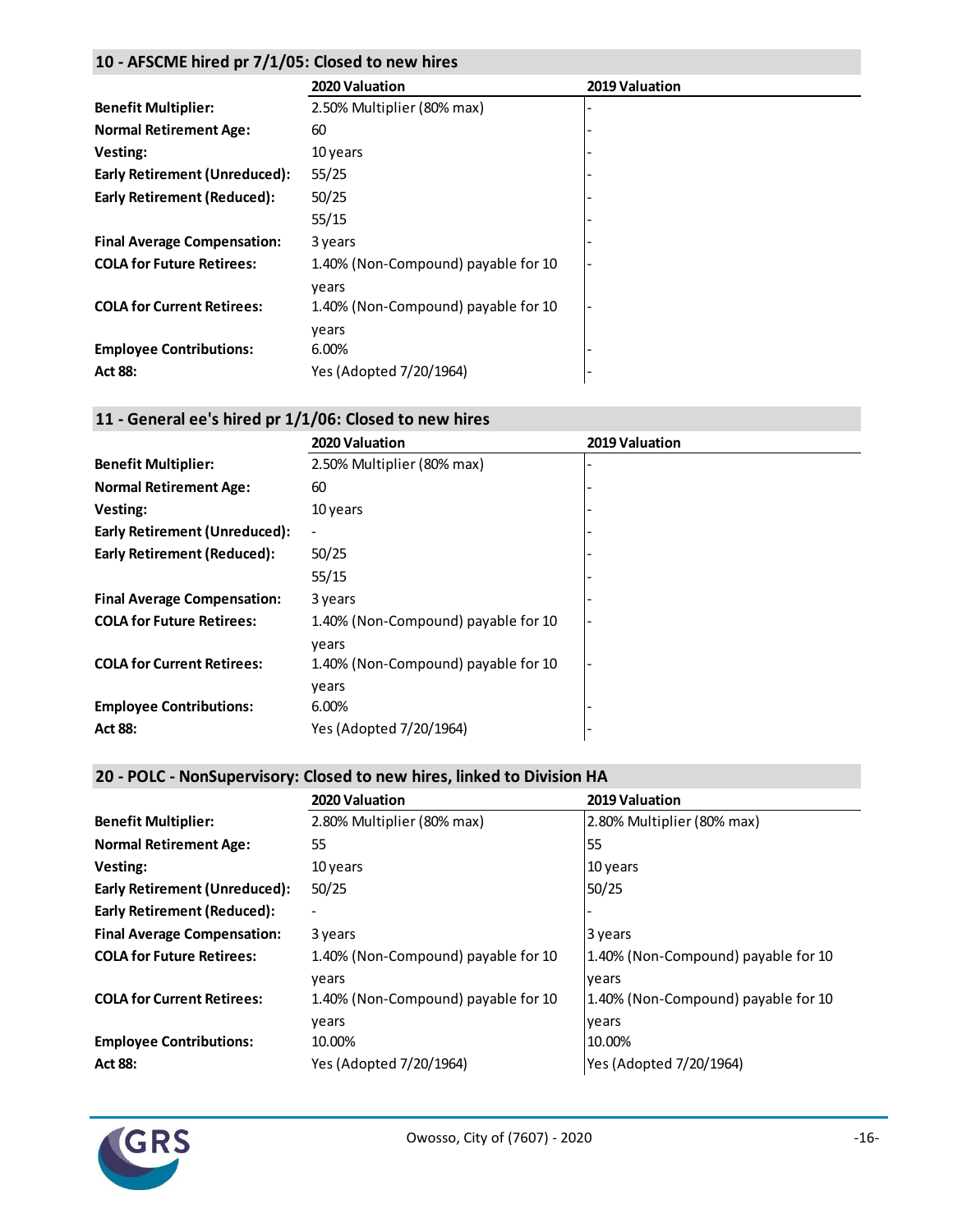### **HB - IAFF hired aft 5/1/19: Open Division, linked to Division 05**

|                                      | 2020 Valuation            | 2019 Valuation            |
|--------------------------------------|---------------------------|---------------------------|
| <b>Benefit Multiplier:</b>           | 1.50% Multiplier (no max) | 1.50% Multiplier (no max) |
| <b>Normal Retirement Age:</b>        | 60                        | 60                        |
| Vesting:                             | 6 years                   | 6 years                   |
| <b>Early Retirement (Unreduced):</b> | 55/25                     | 55/25                     |
| Early Retirement (Reduced):          |                           |                           |
| <b>Final Average Compensation:</b>   | 3 years                   | 3 years                   |
| <b>Employee Contributions:</b>       | $0.00\%$                  | 0.00%                     |
| <b>Act 88:</b>                       | Yes (Adopted 7/20/1964)   | Yes (Adopted 7/20/1964)   |

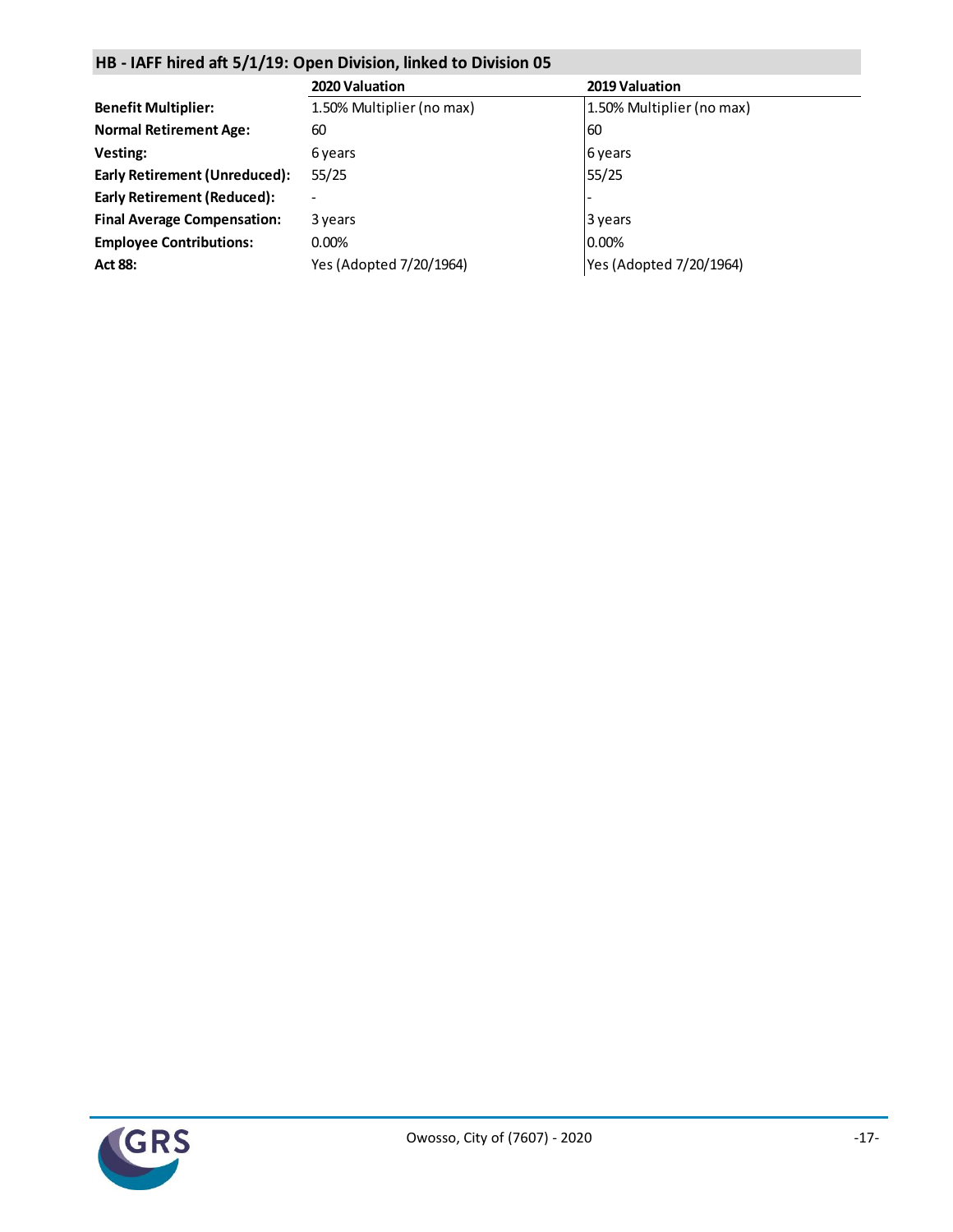|                                   |                         |    | 2020 Valuation       |                         | 2019 Valuation       | 2020 Valuation |                      |                      |
|-----------------------------------|-------------------------|----|----------------------|-------------------------|----------------------|----------------|----------------------|----------------------|
|                                   |                         |    |                      |                         |                      |                | <b>Average</b>       | Average              |
|                                   |                         |    | Annual               |                         | Annual               | Average        | <b>Benefit</b>       | Eligibility          |
| <b>Division</b>                   | <b>Number</b>           |    | Payroll <sup>1</sup> | <b>Number</b>           | Payroll <sup>1</sup> | Age            | Service <sup>2</sup> | Service <sup>2</sup> |
| 01 - AFSCME Council               |                         |    |                      |                         |                      |                |                      |                      |
| <b>Active Employees</b>           | 0                       | \$ | 0                    | 0                       | \$<br>0              | 0.0            | 0.0                  | 0.0                  |
| <b>Vested Former Employees</b>    | 0                       |    | 0                    | 0                       | 0                    | 0.0            | 0.0                  | 0.0                  |
| Retirees and Beneficiaries        | 6                       |    | 79,434               | 4                       | 48,176               | 76.7           |                      |                      |
| Pending Refunds                   | 0                       |    |                      | 0                       |                      |                |                      |                      |
| 02 - Plc. Cmnd. Emp               |                         |    |                      |                         |                      |                |                      |                      |
| <b>Active Employees</b>           | 6                       | \$ | 480,246              | 6                       | \$<br>468,874        | 41.8           | 16.3                 | 16.3                 |
| <b>Vested Former Employees</b>    | 1                       |    | 15,138               | 1                       | 15,138               | 41.6           | 10.0                 | 10.0                 |
| <b>Retirees and Beneficiaries</b> | 10                      |    | 348,043              | 10                      | 348,043              | 68.7           |                      |                      |
| Pending Refunds                   | 0                       |    |                      | 0                       |                      |                |                      |                      |
| 05 - Fire hired bf 5/1/19         |                         |    |                      |                         |                      |                |                      |                      |
| <b>Active Employees</b>           | 16                      | \$ | 1,143,664            | 0                       | \$<br>0              | 42.1           | 11.0                 | 11.2                 |
| <b>Vested Former Employees</b>    | 1                       |    | 15,095               | 0                       | 0                    | 41.4           | 0.0                  | 10.6                 |
| <b>Retirees and Beneficiaries</b> | 25                      |    | 746,767              | 0                       | 0                    | 74.8           |                      |                      |
| <b>Pending Refunds</b>            | 0                       |    |                      | 0                       |                      |                |                      |                      |
| 10 - AFSCME hired pr 7/1/05       |                         |    |                      |                         |                      |                |                      |                      |
| <b>Active Employees</b>           | 8                       | \$ | 428,726              | 0                       | \$<br>0              | 59.2           | 20.7                 | 20.7                 |
| <b>Vested Former Employees</b>    | 1                       |    | 12,132               | 0                       | 0                    | 53.9           | 0.0                  | 11.1                 |
| <b>Retirees and Beneficiaries</b> | 23                      |    | 724,860              | 0                       | 0                    | 66.8           |                      |                      |
| Pending Refunds                   | 0                       |    |                      | 0                       |                      |                |                      |                      |
| 11 - General ee's hired pr 1/1/06 |                         |    |                      |                         |                      |                |                      |                      |
| <b>Active Employees</b>           | 5                       | \$ | 288,548              | 0                       | \$<br>0              | 52.4           | 24.0                 | 24.0                 |
| <b>Vested Former Employees</b>    | 2                       |    | 23,969               | 0                       | 0                    | 56.8           | 0.0                  | 19.6                 |
| <b>Retirees and Beneficiaries</b> | 33                      |    | 1,253,844            | 0                       | 0                    | 71.9           |                      |                      |
| Pending Refunds                   | 0                       |    |                      | 0                       |                      |                |                      |                      |
| 20 - POLC - NonSupervisory        |                         |    |                      |                         |                      |                |                      |                      |
| <b>Active Employees</b>           | $11\,$                  | \$ | 818,514              | 11                      | \$<br>778,758        | 37.3           | 10.7                 | 10.7                 |
| <b>Vested Former Employees</b>    | 0                       |    | 0                    | 0                       | 0                    | 0.0            | 0.0                  | 0.0                  |
| <b>Retirees and Beneficiaries</b> | 12                      |    | 357,228              | 12                      | 355,382              | 74.7           |                      |                      |
| Pending Refunds                   | $\pmb{0}$               |    |                      | $\mathbf 0$             |                      |                |                      |                      |
| HB - IAFF hired aft 5/1/19        |                         |    |                      |                         |                      |                |                      |                      |
| <b>Active Employees</b>           | 2                       | \$ | 102,422              | 2                       | \$<br>99,670         | 27.7           | 0.8                  | 0.8                  |
| <b>Vested Former Employees</b>    | 0                       |    | 0                    | 0                       | 0                    | 0.0            | 0.0                  | 0.0                  |
| <b>Retirees and Beneficiaries</b> | 0                       |    | 0                    | 0                       | 0                    | 0.0            |                      |                      |
| Pending Refunds                   | 0                       |    |                      | 0                       |                      |                |                      |                      |
| <b>Total Municipality</b>         |                         |    |                      |                         |                      |                |                      |                      |
| <b>Active Employees</b>           | 48                      | S  | 3,262,120            | 19                      | \$<br>1,347,302      | 44.3           | 14.1                 | 14.2                 |
| <b>Vested Former Employees</b>    | 5                       |    | 66,334               | 1                       | 15,138               | 50.1           | 2.0                  | 14.2                 |
| <b>Retirees and Beneficiaries</b> | 109                     |    | 3,510,176            | 26                      | 751,600              | 71.8           |                      |                      |
| <b>Pending Refunds</b>            | $\overline{\mathbf{0}}$ |    |                      | $\overline{\mathbf{0}}$ |                      |                |                      |                      |
| <b>Total Participants</b>         | 162                     |    |                      | 46                      |                      |                |                      |                      |

# **Table 3: Participant Summary**

1 Annual payroll for active employees; annual deferred benefits payable for vested former employees; annual benefits being paid for retirees and beneficiaries.

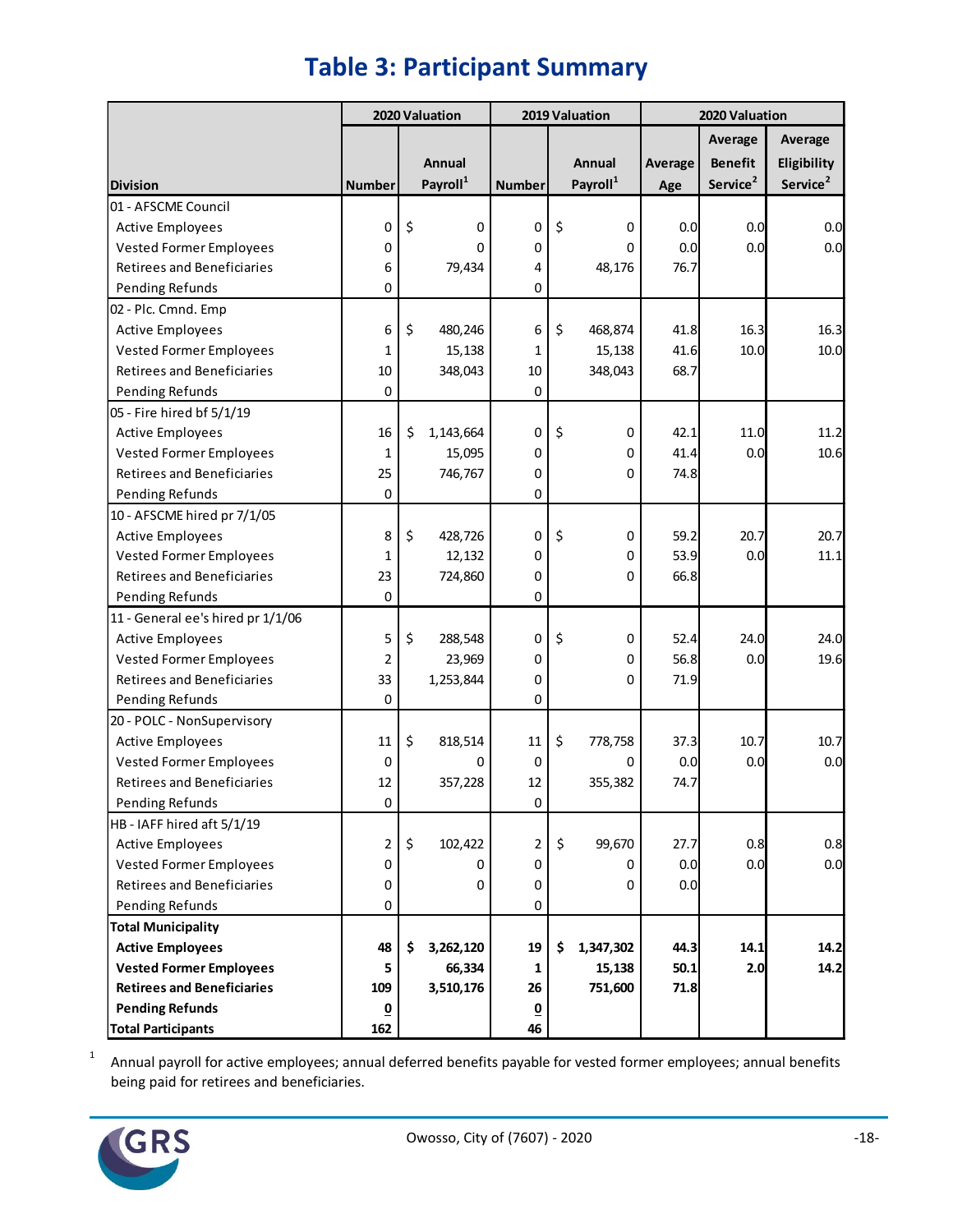2 Descriptions can be found under Miscellaneous and Technical Assumptions in the Appendix.

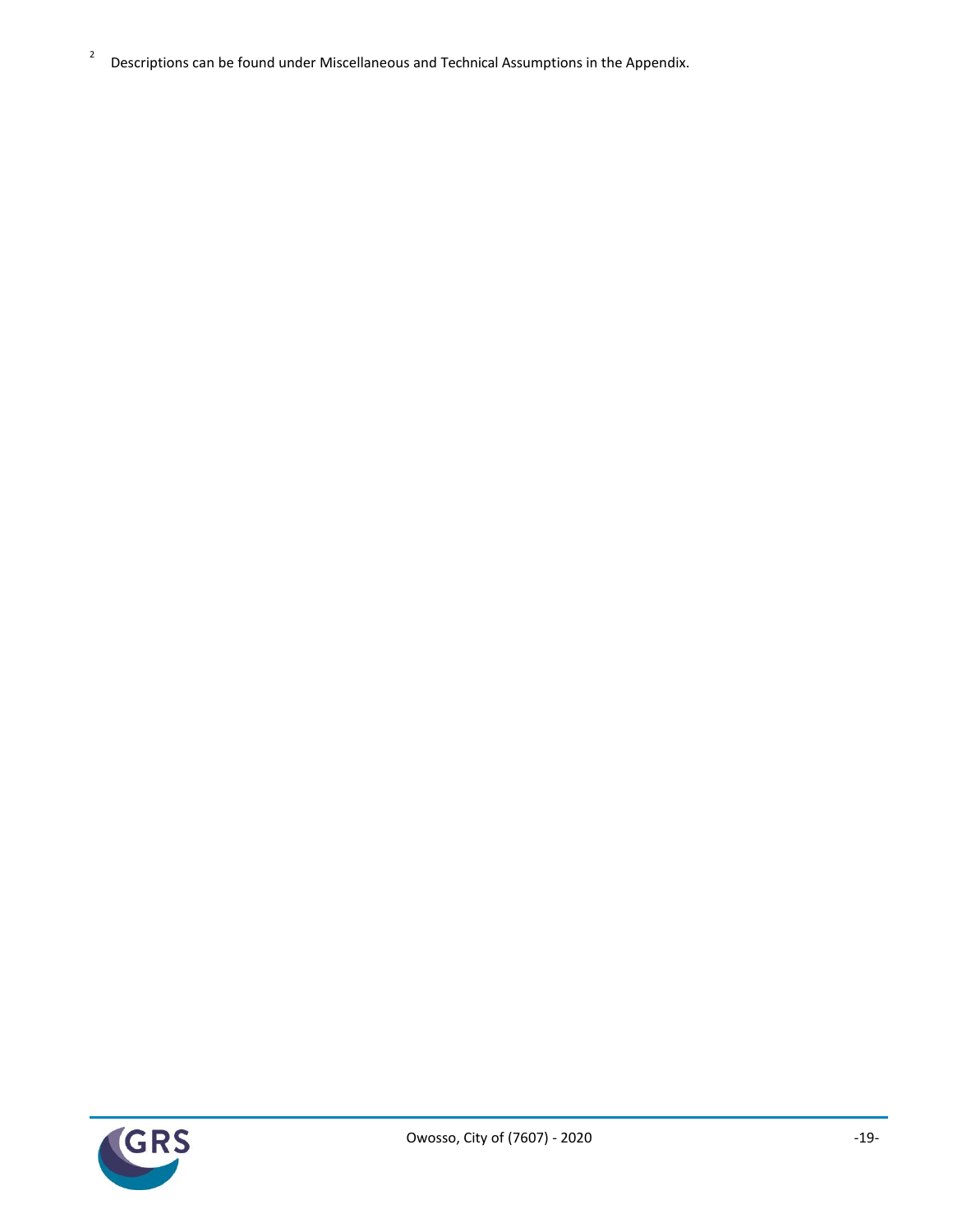|                                   |                                             | 2020 Valuation        |                                             | 2019 Valuation        |
|-----------------------------------|---------------------------------------------|-----------------------|---------------------------------------------|-----------------------|
| <b>Division</b>                   | <b>Employer and</b><br>Retiree <sup>1</sup> | Employee <sup>2</sup> | <b>Employer and</b><br>Retiree <sup>1</sup> | Employee <sup>2</sup> |
|                                   |                                             |                       |                                             |                       |
| 01 - AFSCME Council               | \$<br>246,407                               | Ś<br>0                | \$<br>241,690                               | \$                    |
| 02 - Plc. Cmnd. Emp               | 2,494,073                                   | 602,243               | 2,342,293                                   | 553,665               |
| 05 - Fire hired bf 5/1/19         | 9,756,058                                   | 1,024,263             |                                             |                       |
| 10 - AFSCME hired pr 7/1/05       | 8,767,365                                   | 779,480               | 0                                           | 0                     |
| 11 - General ee's hired pr 1/1/06 | 12, 121, 557                                | 604,827               |                                             | 0                     |
| 20 - POLC - NonSupervisory        | 4,777,834                                   | 634,271               | 4,401,293                                   | 552,004               |
| HB - IAFF hired aft 5/1/19        | 10,241                                      |                       | 3,017                                       |                       |
| S1 - Surplus Assoc. 20 & HA       | 0                                           | 0                     | 858,376                                     |                       |
| Municipality Total <sup>3</sup>   | \$<br>38,173,536                            | S<br>3,645,083        | 7,846,668<br>Ş                              | Ŝ<br>1,105,669        |
| Combined Assets <sup>3</sup>      | \$41,818,619                                |                       |                                             | \$8,952,338           |

# **Table 4: Reported Assets (Market Value)**

1 Reserve for Employer Contributions and Benefit Payments.

2 Reserve for Employee Contributions.

3 Totals may not add due to rounding.

The December 31, 2020 valuation assets (actuarial value of assets) are equal to 0.972357 times the reported market value of assets (compared to 1.013179 as of December 31, 2019). Refer to the Appendix for a description of the valuation asset derivation and a detailed calculation of valuation assets.

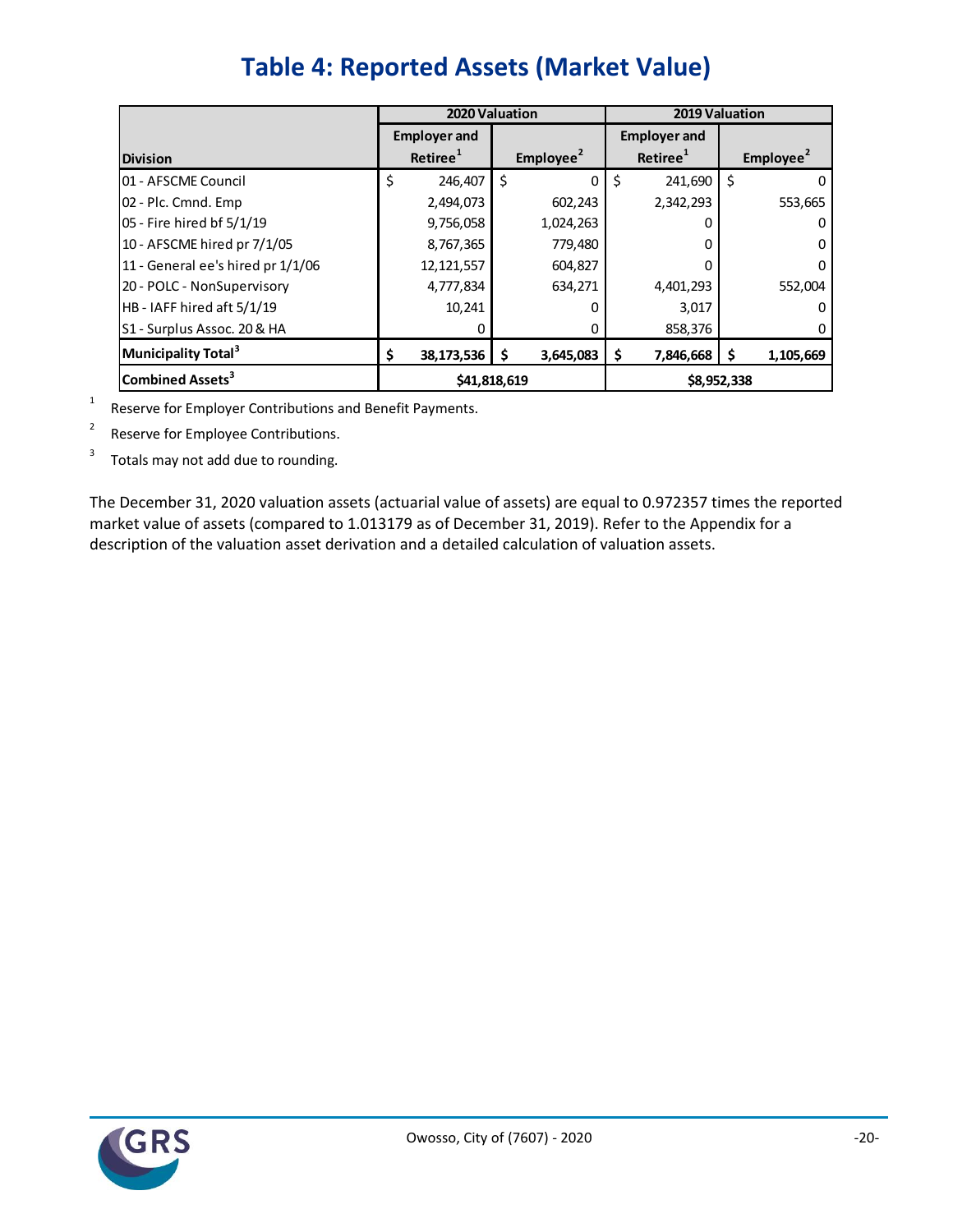# **Table 5: Flow of Valuation Assets**

|              |                               |                   |                      | Investment         |                  |                 |                  |                  |
|--------------|-------------------------------|-------------------|----------------------|--------------------|------------------|-----------------|------------------|------------------|
| Year         |                               |                   |                      | <b>Income</b>      |                  | <b>Employee</b> |                  | <b>Valuation</b> |
| <b>Ended</b> | <b>Employer Contributions</b> |                   | <b>Employee</b>      | (Valuation         | <b>Benefit</b>   | Contribution    | <b>Net</b>       | <b>Asset</b>     |
| 12/31        | <b>Required</b>               | <b>Additional</b> | <b>Contributions</b> | Assets)            | <b>Payments</b>  | <b>Refunds</b>  | <b>Transfers</b> | <b>Balance</b>   |
|              |                               |                   |                      |                    |                  |                 |                  |                  |
| 2010         | \$<br>89,092                  |                   | \$<br>58,984         | $\zeta$<br>174,645 | \$<br>(288, 616) | $\zeta$<br>0    | \$<br>$\pmb{0}$  | \$<br>3,640,481  |
| 2011         | 126,976                       | \$<br>0           | 101,124              | 184,073            | (331, 212)       | 0               | 0                | 3,721,442        |
| 2012         | 28,681                        | 53,122            | 68,674               | 141,423            | (381, 134)       | 0               | 0                | 3,632,208        |
| 2013         | 50,730                        | 0                 | 59,442               | 188,762            | (381,134)        | 0               | 0                | 3,550,008        |
| 2014         | 50,484                        | $\pmb{0}$         | 59,724               | 187,471            | (381, 134)       | 0               | $\pmb{0}$        | 3,466,553        |
|              |                               |                   |                      |                    |                  |                 |                  |                  |
| 2015         | 59,586                        | $\mathbf 0$       | 45,863               | 148,725            | (385, 996)       | 0               | $\mathbf 0$      | 3,334,731        |
| 2016         | 206,166                       | 0                 | 45,641               | 164,821            | (398,083)        | 0               | 0                | 3,353,276        |
| 2017         | 139,100                       | 0                 | 43,917               | 190,787            | (396, 219)       | 0               | $\mathbf 0$      | 3,330,861        |
| 2018         | 140,293                       | 0                 | 42,775               | 114,912            | (396,219)        | 0               | 0                | 3,232,622        |
| 2019         | 5,138,223                     | 815,416           | 85,826               | 371,220            | (572, 987)       | 0               | $\mathbf 0$      | 9,070,320        |
|              |                               |                   |                      |                    |                  |                 |                  |                  |
| 2020         | 25,564,961                    | $\pmb{0}$         | 2,857,659            | 5,484,302          | (2,314,616)      | 0               | $\pmb{0}$        | 40,662,626       |

#### Notes:

Transfers in and out are usually related to the transfer of participants between municipalities, and to employer and employee payments for service credit purchases (if any) that the governing body has approved.

Additional employer contributions, if any, are shown separately starting in 2011. Prior to 2011, additional contributions are combined with the required employer contributions.

The investment income column reflects the recognized investment income based on Valuation Assets. It does not reflect the market value investment return in any given year.

The Valuation Asset balance includes assets from Surplus divisions, if any.

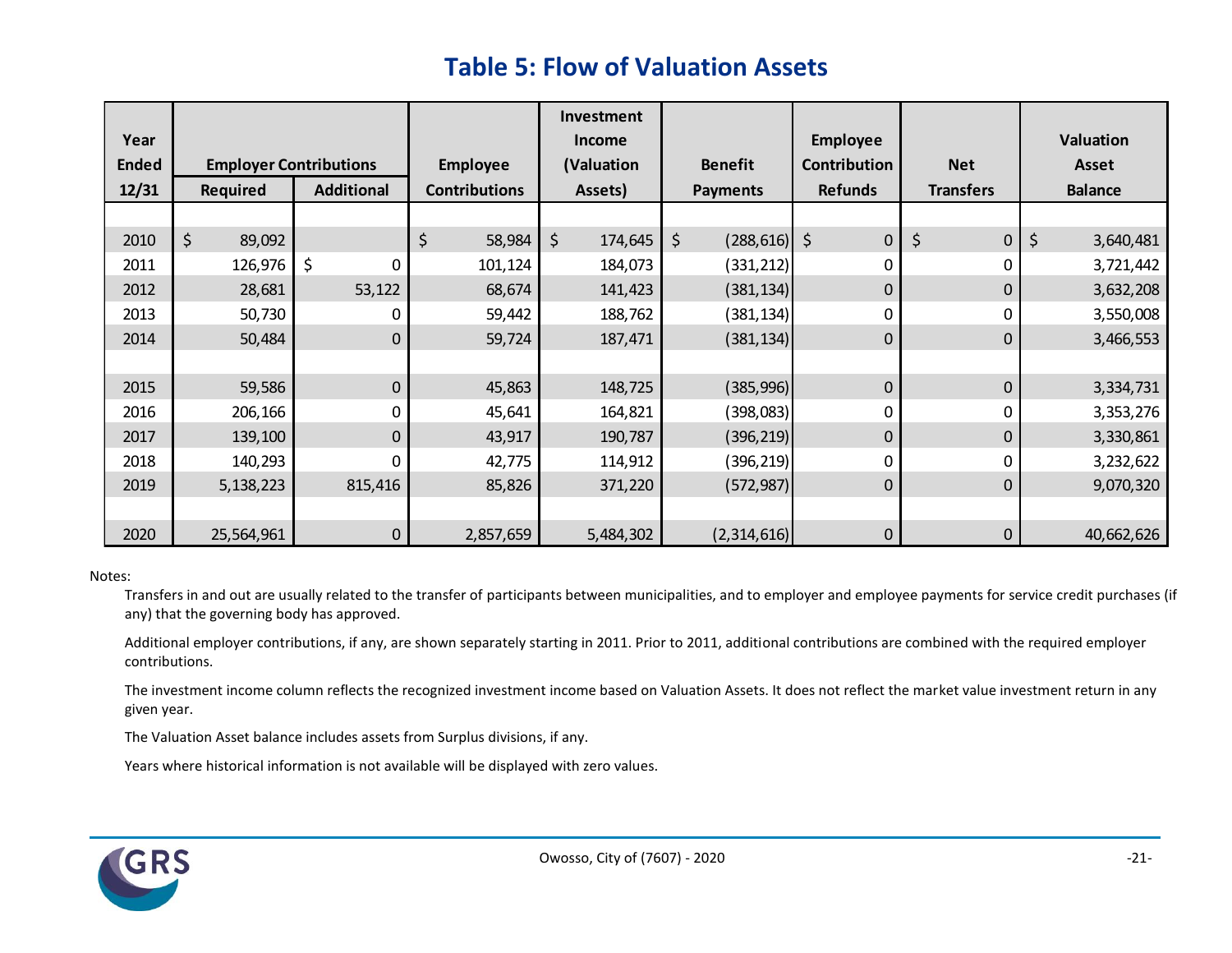# **Table 6: Actuarial Accrued Liabilities and Valuation Assets as of December 31, 2020**

|                                   |                  | <b>Actuarial Accrued Liability</b> |                      |                |                 |                         |               | <b>Unfunded</b>    |
|-----------------------------------|------------------|------------------------------------|----------------------|----------------|-----------------|-------------------------|---------------|--------------------|
|                                   |                  | <b>Vested</b>                      |                      |                |                 |                         |               | (Overfunded)       |
|                                   | <b>Active</b>    | Former                             | <b>Retirees and</b>  | Pending        |                 |                         | Percent       | <b>Accrued</b>     |
| <b>Division</b>                   | <b>Employees</b> | <b>Employees</b>                   | <b>Beneficiaries</b> | <b>Refunds</b> | <b>Total</b>    | <b>Valuation Assets</b> | <b>Funded</b> | <b>Liabilities</b> |
| 01 - AFSCME Council               |                  |                                    | 704,698              |                | 704,698         | 239,596                 | 34.0%         | 465,102            |
| 02 - Plc. Cmnd. Emp               | 1,659,962        | 49,193                             | 3,714,129            |                | 5,423,284       | 3,010,725               | 55.5%         | 2,412,559          |
| 05 - Fire hired bf 5/1/19         | 3,996,611        | 75,417                             | 6,930,134            |                | 11,002,162      | 10,482,321              | 95.3%         | 519,841            |
| 10 - AFSCME hired pr 7/1/05       | 2,439,802        | 98,322                             | 7,712,440            |                | 10,250,564      | 9,282,941               | 90.6%         | 967,623            |
| 11 - General ee's hired pr 1/1/06 | 1,676,365        | 256,703                            | 12,029,771           |                | 13,962,839      | 12,374,588              | 88.6%         | 1,588,251          |
| 20 - POLC - NonSupervisory        | 2,591,976        |                                    | 3,339,923            |                | 5,931,899       | 5,262,497               | 88.7%         | 669,402            |
| HB - IAFF hired aft 5/1/19        | 3,866            |                                    |                      |                | 3,866           | 9,958                   | 257.6%        | (6,092)            |
| S1 - Surplus Assoc. 20 & HA       |                  |                                    |                      |                |                 |                         |               |                    |
| <b>Total</b>                      | 12,368,582 \$    | 479,635                            | 34,431,095 \$        |                | $47,279,312$ \$ | 40,662,626              | 86.0%         | 6,616,686          |

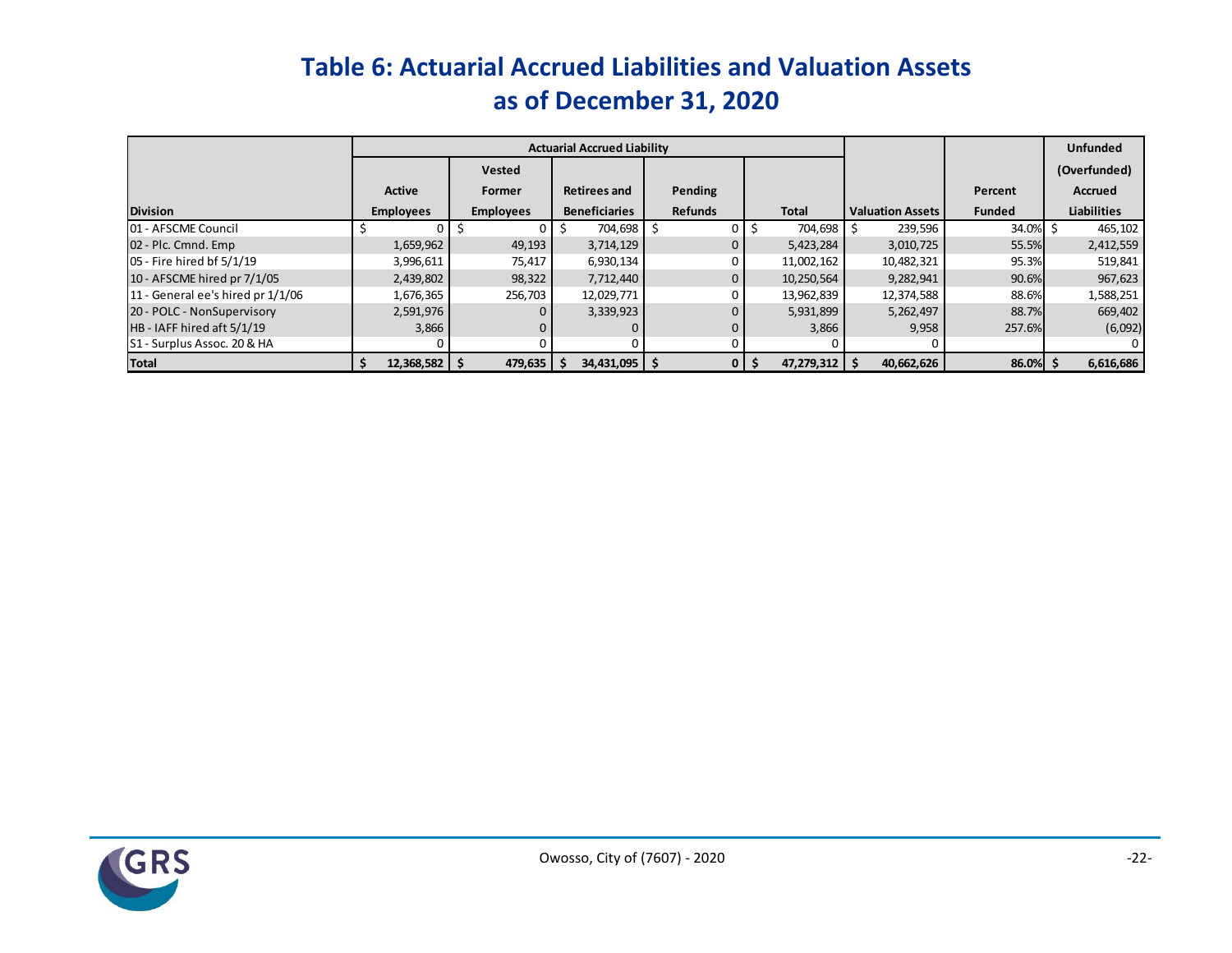**The following results show the combined accrued liabilities and assets for each set of linked divisions. These results are already shown in the table on the prior page(s).**

**Table 6 (continued)**

|                         |                  |                  | <b>Actuarial Accrued Liability</b> |                |              | <b>Unfunded</b>         |               |                    |
|-------------------------|------------------|------------------|------------------------------------|----------------|--------------|-------------------------|---------------|--------------------|
|                         |                  | <b>Vested</b>    |                                    |                |              |                         |               | (Overfunded)       |
|                         | <b>Active</b>    | Former           | <b>Retirees and</b>                | Pending        |              |                         | Percent       | Accrued            |
| <b>Division</b>         | <b>Employees</b> | <b>Employees</b> | <b>Beneficiaries</b>               | <b>Refunds</b> | <b>Total</b> | <b>Valuation Assets</b> | <b>Funded</b> | <b>Liabilities</b> |
| Linked Divisions HB, 05 | 4,000,477        | 75,417           | 6,930,134                          |                | 11,006,028   | 10,492,279              | 95.3%         | 513,749            |

#### **Please see the Comments on Asset Smoothing in the Executive Summary of this report.**

The December 31, 2020 valuation assets (actuarial value of assets) are equal to 0.972357 times the reported market value of assets. Refer to the Appendix for a description of the valuation asset derivation and a detailed calculation of valuation assets.

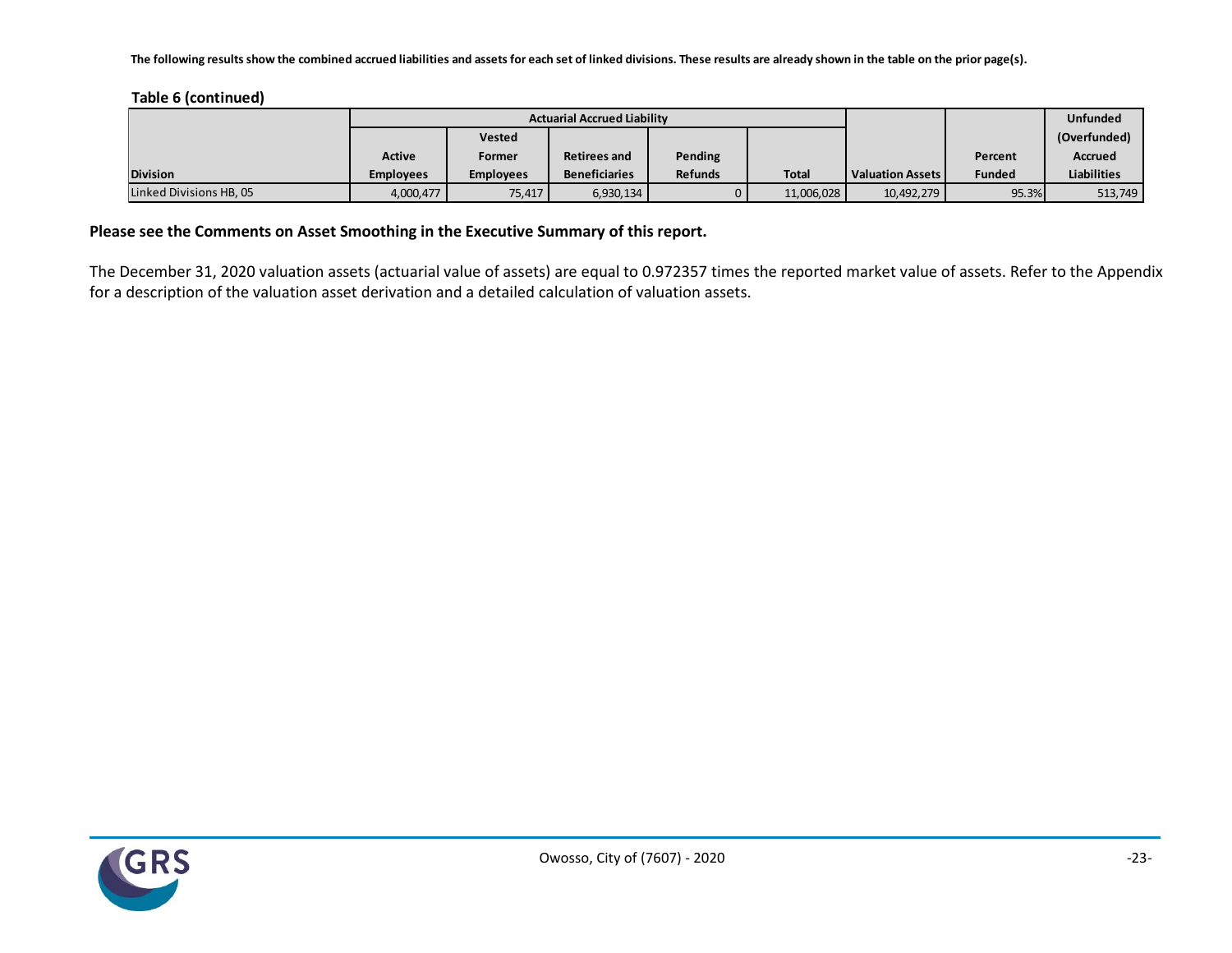# **Table 7: Actuarial Accrued Liabilities - Comparative Schedule**

|                       |                          |                         |                | <b>Unfunded</b><br>(Overfunded) |  |
|-----------------------|--------------------------|-------------------------|----------------|---------------------------------|--|
| <b>Valuation Date</b> | <b>Actuarial</b>         |                         | <b>Percent</b> | <b>Accrued</b>                  |  |
| December 31           | <b>Accrued Liability</b> | <b>Valuation Assets</b> | <b>Funded</b>  | <b>Liabilities</b>              |  |
|                       |                          |                         |                |                                 |  |
| 2006                  | \$<br>3,625,641          | $\zeta$<br>3,662,770    | 101%           | \$<br>(37, 129)                 |  |
| 2007                  | 3,616,007                | 3,707,096               | 103%           | (91,089)                        |  |
| 2008                  | 3,943,773                | 3,689,088               | 94%            | 254,685                         |  |
| 2009                  | 4,131,958                | 3,606,376               | 87%            | 525,582                         |  |
| 2010                  | 4,350,930                | 3,640,481               | 84%            | 710,449                         |  |
|                       |                          |                         |                |                                 |  |
| 2011                  | 4,715,575                | 3,721,442               | 79%            | 994,133                         |  |
| 2012                  | 4,671,640                | 3,632,208               | 78%            | 1,039,432                       |  |
| 2013                  | 4,713,670                | 3,550,008               | 75%            | 1,163,662                       |  |
| 2014                  | 4,719,502                | 3,466,553               | 74%            | 1,252,949                       |  |
| 2015                  | 4,914,792                | 3,334,731               | 68%            | 1,580,061                       |  |
|                       |                          |                         |                |                                 |  |
| 2016                  | 4,946,954                | 3,353,276               | 68%            | 1,593,678                       |  |
| 2017                  | 5,127,648                | 3,330,861               | 65%            | 1,796,787                       |  |
| 2018                  | 5,211,698                | 3,232,622               | 62%            | 1,979,076                       |  |
| 2019                  | 11,063,634               | 9,070,320               | 82%            | 1,993,314                       |  |
| 2020                  | 47,279,312               | 40,662,626              | 86%            | 6,616,686                       |  |

Notes: Actuarial assumptions were revised for the 2008, 2009, 2010, 2011, 2012, 2015, 2019 and 2020 actuarial valuations.

The Valuation Assets include assets from Surplus divisions, if any.

Years where historical information is not available will be displayed with zero values.

Throughout this report are references to valuation results generated prior to the 2018 valuation date. Results prior to 2018 were received directly from the prior actuary or extracted from the previous valuation system by MERS's technology service provider.

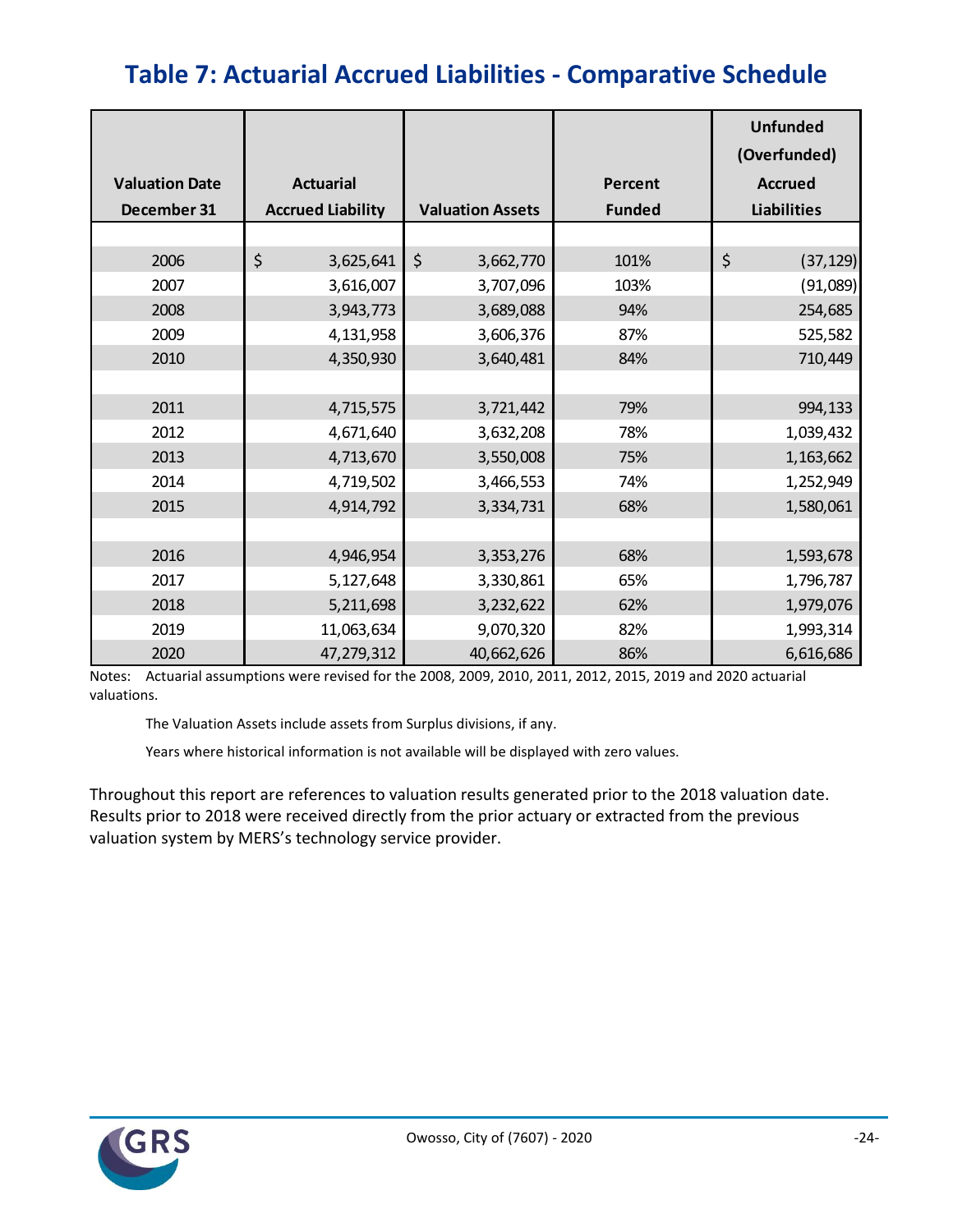# **Tables 8 and 9: Division-Based Comparative Schedules**

### **Division 01 - AFSCME Council**

|                       |                          |                         |               | <b>Unfunded</b><br>(Overfunded) |  |
|-----------------------|--------------------------|-------------------------|---------------|---------------------------------|--|
| <b>Valuation Date</b> | <b>Actuarial</b>         |                         | Percent       | <b>Accrued</b>                  |  |
| December 31           | <b>Accrued Liability</b> | <b>Valuation Assets</b> | <b>Funded</b> | <b>Liabilities</b>              |  |
| 2010                  | \$<br>467,634            | Ś.<br>503,903           | 108%          | \$<br>(36, 269)                 |  |
| 2011                  | 457,182                  | 468,271                 | 102%          | (11,089)                        |  |
| 2012                  | 446,515                  | 429,222                 | 96%           | 17,293                          |  |
| 2013                  | 435,473                  | 396,043                 | 91%           | 39,430                          |  |
| 2014                  | 424,344                  | 363,711                 | 86%           | 60,633                          |  |
|                       |                          |                         |               |                                 |  |
| 2015                  | 435,215                  | 328,692                 | 76%           | 106,523                         |  |
| 2016                  | 387,719                  | 299,564                 | 77%           | 88,155                          |  |
| 2017                  | 376,422                  | 282,239                 | 75%           | 94,183                          |  |
| 2018                  | 366,227                  | 261,800                 | 71%           | 104,427                         |  |
| 2019                  | 362,777                  | 244,875                 | 68%           | 117,902                         |  |
|                       |                          |                         |               |                                 |  |
| 2020                  | 704.698                  | 239,596                 | 34%           | 465,102                         |  |

#### **Table 8-01: Actuarial Accrued Liabilities - Comparative Schedule**

Notes: Actuarial assumptions were revised for the 2010, 2011, 2012, 2015, 2019 and 2020 actuarial valuations.

|                       |                         | rapic 5 01. Compated Employer Continuations Comparative Schedule |                           |                   |  |
|-----------------------|-------------------------|------------------------------------------------------------------|---------------------------|-------------------|--|
|                       | <b>Active Employees</b> |                                                                  | Computed                  | <b>Employee</b>   |  |
| <b>Valuation Date</b> |                         | Annual                                                           | <b>Employer</b>           | Contribution      |  |
| December 31           | <b>Number</b>           | Payroll                                                          | Contribution <sup>1</sup> | Rate <sup>2</sup> |  |
| 2010                  | $\mathbf 0$             | $\zeta$<br>$\mathbf 0$                                           | \$0                       | 0.00%             |  |
| 2011                  | 0                       | $\Omega$                                                         | \$0                       | 0.00%             |  |
| 2012                  | 0                       | 0                                                                | \$194                     | 0.00%             |  |
| 2013                  | 0                       | 0                                                                | \$507                     | 0.00%             |  |
| 2014                  | 0                       | 0                                                                | \$946                     | 0.00%             |  |
|                       |                         |                                                                  |                           |                   |  |
| 2015                  | $\mathbf 0$             | $\Omega$                                                         | \$1,939                   | 0.00%             |  |
| 2016                  | 0                       | $\Omega$                                                         | \$1,811                   | 6.40%             |  |
| 2017                  | 0                       | $\mathbf 0$                                                      | \$2,073                   | 6.40%             |  |
| 2018                  | 0                       | $\Omega$                                                         | \$2,450                   | 6.40%             |  |
| 2019                  | 0                       | $\mathbf 0$                                                      | \$2,877                   | 6.40%             |  |
|                       |                         |                                                                  |                           |                   |  |
| 2020                  | 0                       | $\mathbf 0$                                                      | \$4,864                   | 6.40%             |  |

#### **Table 9-01: Computed Employer Contributions - Comparative Schedule**

1 For open divisions, a percent of pay contribution is shown. For closed divisions, a monthly dollar contribution is shown.

 2 For each valuation year, the computed employer contribution is based on the employee rate. If the employee rate changes during the applicable fiscal year, the computed employer contribution will be adjusted.

Note: The contributions shown in Table 9 for the 12/31/2015 through 12/31/2020 valuations do not reflect the phase-in of the change in contribution requirements associated with the new actuarial assumptions. The full contribution without phase-in is shown in Table 9 above.

See the Benefit Provision History, later in this report, for past benefit provision changes.

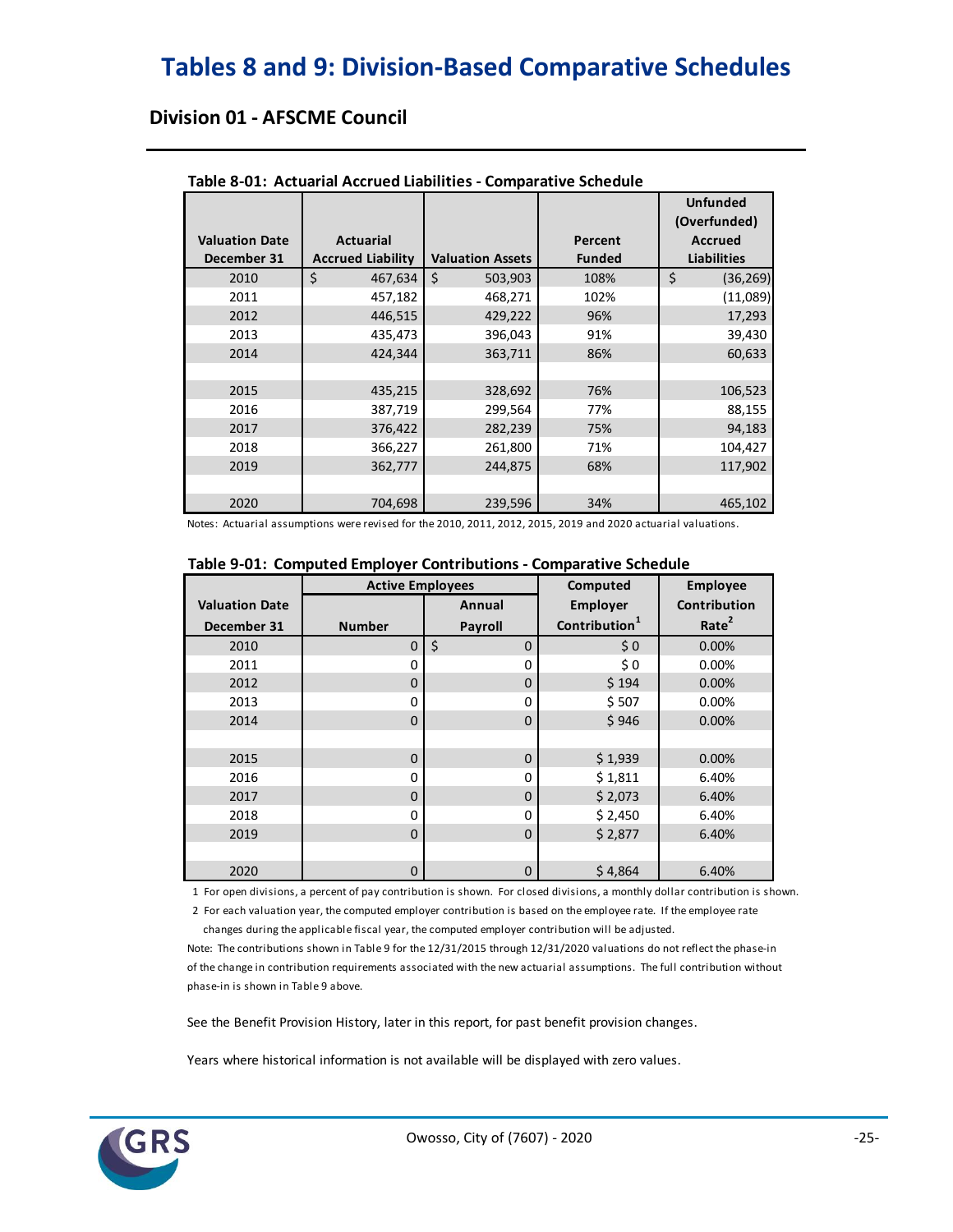|                       |                          |                         |               | <b>Unfunded</b><br>(Overfunded) |
|-----------------------|--------------------------|-------------------------|---------------|---------------------------------|
| <b>Valuation Date</b> | Actuarial                |                         | Percent       | Accrued                         |
| December 31           | <b>Accrued Liability</b> | <b>Valuation Assets</b> | <b>Funded</b> | <b>Liabilities</b>              |
| 2010                  | \$<br>3,883,296          | \$<br>3,136,578         | 81%           | \$<br>746,718                   |
| 2011                  | 4,258,393                | 3,253,171               | 76%           | 1,005,222                       |
| 2012                  | 4,225,125                | 3,202,986               | 76%           | 1,022,139                       |
| 2013                  | 4,278,197                | 3,153,965               | 74%           | 1,124,232                       |
| 2014                  | 4,295,158                | 3,102,842               | 72%           | 1,192,316                       |
|                       |                          |                         |               |                                 |
| 2015                  | 4,479,577                | 3,006,039               | 67%           | 1,473,538                       |
| 2016                  | 4,559,235                | 3,053,712               | 67%           | 1,505,523                       |
| 2017                  | 4,751,226                | 3,048,622               | 64%           | 1,702,604                       |
| 2018                  | 4,845,471                | 2,970,822               | 61%           | 1,874,649                       |
| 2019                  | 5,172,574                | 2,934,124               | 57%           | 2,238,450                       |
|                       |                          |                         |               |                                 |
| 2020                  | 5,423,284                | 3,010,725               | 56%           | 2,412,559                       |

**Table 8-02: Actuarial Accrued Liabilities - Comparative Schedule**

|  | Table 9-02: Computed Employer Contributions - Comparative Schedule |  |  |  |
|--|--------------------------------------------------------------------|--|--|--|
|--|--------------------------------------------------------------------|--|--|--|

|                       | <b>Active Employees</b> |                | Computed                  | <b>Employee</b>     |
|-----------------------|-------------------------|----------------|---------------------------|---------------------|
| <b>Valuation Date</b> |                         | Annual         | <b>Employer</b>           | <b>Contribution</b> |
| December 31           | <b>Number</b>           | <b>Payroll</b> | Contribution <sup>1</sup> | Rate <sup>2</sup>   |
| 2010                  | 6                       | \$<br>338,561  | 4.00%                     | 26.68%              |
| 2011                  | 6                       | 309,897        | 4.00%                     | 34.81%              |
| 2012                  | 6                       | 364,636        | 14.58%                    | 18.58%              |
| 2013                  | 6                       | 367,463        | 16.42%                    | 20.42%              |
| 2014                  | 5                       | 300,597        | 19.62%                    | 23.62%              |
|                       |                         |                |                           |                     |
| 2015                  | 5                       | 313,381        | 33.23%                    | 12.00%              |
| 2016                  | 6                       | 409,210        | 27.49%                    | 11.00%              |
| 2017                  | 6                       | 418,961        | 30.95%                    | 10.00%              |
| 2018                  | 6                       | 427,743        | 33.95%                    | 10.00%              |
| 2019                  | 6                       | 468,874        | 39.13%                    | 10.00%              |
|                       |                         |                |                           |                     |
| 2020                  | 6                       | 480,246        | 42.48%                    | 10.00%              |

1 For open divisions, a percent of pay contribution is shown. For closed divisions, a monthly dollar contribution is shown.

 2 For each valuation year, the computed employer contribution is based on the employee rate. If the employee rate changes during the applicable fiscal year, the computed employer contribution will be adjusted.

Note: The contributions shown in Table 9 for the 12/31/2015 through 12/31/2020 valuations do not reflect the phase-in of the change in contribution requirements associated with the new actuarial assumptions. The full contribution without phase-in is shown in Table 9 above.

See the Benefit Provision History, later in this report, for past benefit provision changes.

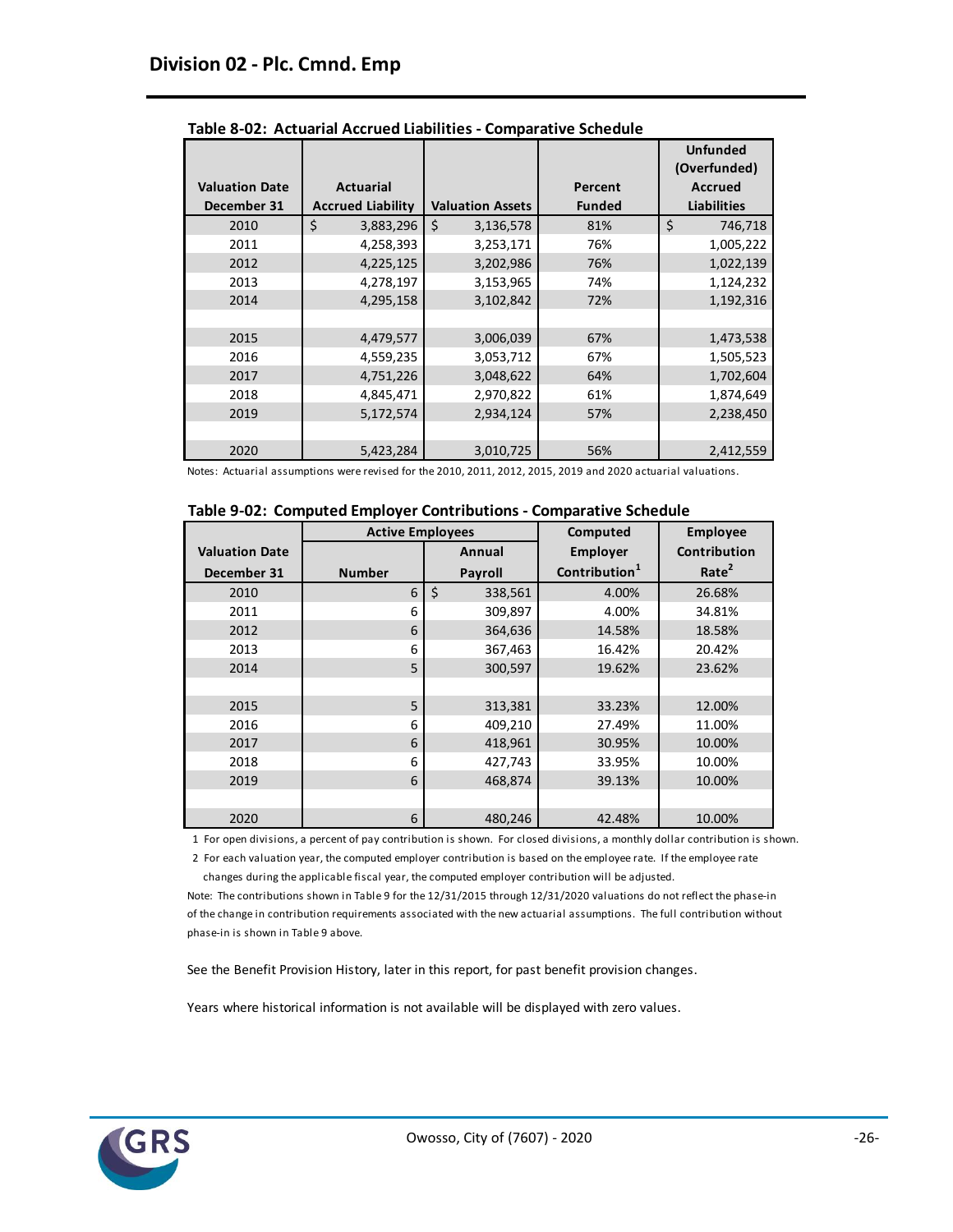|                                      |                                              |                         |                          | <b>Unfunded</b><br>(Overfunded)      |
|--------------------------------------|----------------------------------------------|-------------------------|--------------------------|--------------------------------------|
| <b>Valuation Date</b><br>December 31 | <b>Actuarial</b><br><b>Accrued Liability</b> | <b>Valuation Assets</b> | Percent<br><b>Funded</b> | <b>Accrued</b><br><b>Liabilities</b> |
| 2010                                 | \$<br>0                                      | \$<br>$\mathbf 0$       | 0%                       | \$<br>0                              |
| 2011                                 | 0                                            | $\Omega$                | 0%                       | 0                                    |
| 2012                                 | 0                                            | $\Omega$                | 0%                       | 0                                    |
| 2013                                 | 0                                            | $\Omega$                | 0%                       | 0                                    |
| 2014                                 | $\mathbf 0$                                  | $\Omega$                | 0%                       | $\Omega$                             |
|                                      |                                              |                         |                          |                                      |
| 2015                                 | $\mathbf 0$                                  | $\mathbf 0$             | 0%                       | $\mathbf 0$                          |
| 2016                                 | 0                                            | $\Omega$                | 0%                       | 0                                    |
| 2017                                 | 0                                            | $\Omega$                | 0%                       | 0                                    |
| 2018                                 | 0                                            | 0                       | 0%                       | 0                                    |
| 2019                                 | $\Omega$                                     | $\Omega$                | 0%                       | $\Omega$                             |
|                                      |                                              |                         |                          |                                      |
| 2020                                 | 11,002,162                                   | 10,482,321              | 95%                      | 519,841                              |

**Table 8-05: Actuarial Accrued Liabilities - Comparative Schedule**

|  | Table 9-05: Computed Employer Contributions - Comparative Schedule |  |  |  |
|--|--------------------------------------------------------------------|--|--|--|
|--|--------------------------------------------------------------------|--|--|--|

|                       | <b>Active Employees</b> |                   | Computed                  | <b>Employee</b>   |
|-----------------------|-------------------------|-------------------|---------------------------|-------------------|
| <b>Valuation Date</b> |                         | Annual            | <b>Employer</b>           | Contribution      |
| December 31           | <b>Number</b>           | Payroll           | Contribution <sup>1</sup> | Rate <sup>2</sup> |
| 2010                  | $\mathbf 0$             | \$<br>$\mathbf 0$ | \$0                       | 0.00%             |
| 2011                  | 0                       | 0                 | \$0                       | 0.00%             |
| 2012                  | 0                       | $\mathbf 0$       | \$0                       | 0.00%             |
| 2013                  | 0                       | 0                 | \$0                       | 0.00%             |
| 2014                  | $\mathbf 0$             | $\mathbf 0$       | \$0                       | 0.00%             |
|                       |                         |                   |                           |                   |
| 2015                  | $\mathbf 0$             | $\mathbf 0$       | \$0                       | 0.00%             |
| 2016                  | 0                       | 0                 | \$0                       | 0.00%             |
| 2017                  | 0                       | $\Omega$          | \$0                       | 0.00%             |
| 2018                  | 0                       | 0                 | \$0                       | 0.00%             |
| 2019                  | $\mathbf 0$             | $\Omega$          | \$0                       | 0.00%             |
|                       |                         |                   |                           |                   |
| 2020                  | 16                      | 1,143,664         | \$16,124                  | 8.00%             |

1 For open divisions, a percent of pay contribution is shown. For closed divisions, a monthly dollar contribution is shown.

 2 For each valuation year, the computed employer contribution is based on the employee rate. If the employee rate changes during the applicable fiscal year, the computed employer contribution will be adjusted.

Note: The contributions shown in Table 9 for the 12/31/2015 through 12/31/2020 valuations do not reflect the phase-in of the change in contribution requirements associated with the new actuarial assumptions. The full contribution without phase-in is shown in Table 9 above.

See the Benefit Provision History, later in this report, for past benefit provision changes.

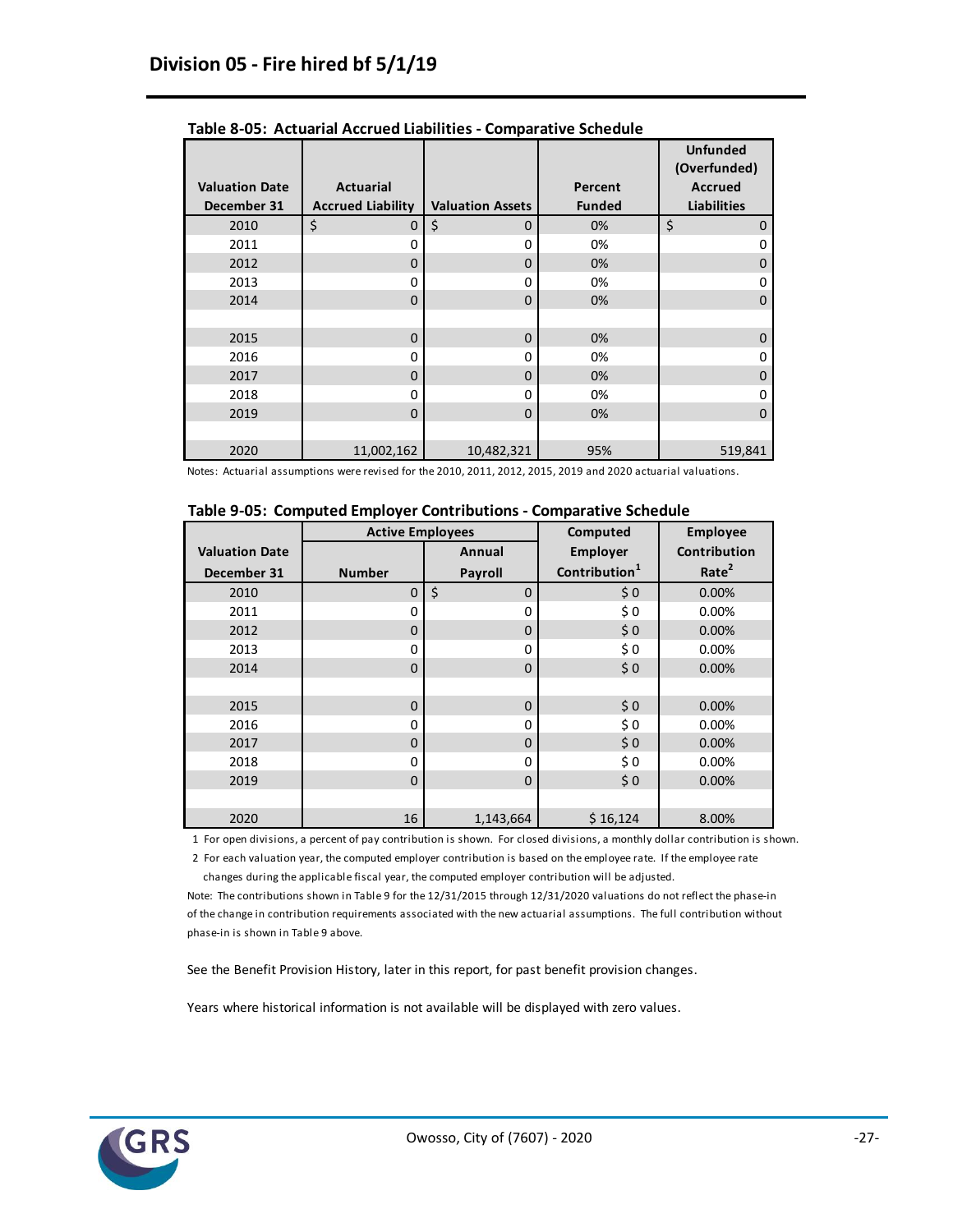|                                      |                                              |                         |                          | <b>Unfunded</b><br>(Overfunded)      |
|--------------------------------------|----------------------------------------------|-------------------------|--------------------------|--------------------------------------|
| <b>Valuation Date</b><br>December 31 | <b>Actuarial</b><br><b>Accrued Liability</b> | <b>Valuation Assets</b> | Percent<br><b>Funded</b> | <b>Accrued</b><br><b>Liabilities</b> |
| 2010                                 | \$<br>0                                      | \$<br>0                 | 0%                       | \$<br>0                              |
| 2011                                 | 0                                            | 0                       | 0%                       | 0                                    |
| 2012                                 | 0                                            | 0                       | 0%                       | 0                                    |
| 2013                                 | 0                                            | 0                       | 0%                       | 0                                    |
| 2014                                 | $\Omega$                                     | $\Omega$                | 0%                       | $\Omega$                             |
|                                      |                                              |                         |                          |                                      |
| 2015                                 | $\Omega$                                     | $\Omega$                | 0%                       | $\Omega$                             |
| 2016                                 | 0                                            | 0                       | 0%                       | 0                                    |
| 2017                                 | 0                                            | 0                       | 0%                       | 0                                    |
| 2018                                 | 0                                            | 0                       | 0%                       | 0                                    |
| 2019                                 | $\Omega$                                     | $\Omega$                | 0%                       | $\Omega$                             |
|                                      |                                              |                         |                          |                                      |
| 2020                                 | 10,250,564                                   | 9,282,941               | 91%                      | 967,623                              |

**Table 8-10: Actuarial Accrued Liabilities - Comparative Schedule**

|                       | <b>Active Employees</b> |                   | Computed                  | Employee          |
|-----------------------|-------------------------|-------------------|---------------------------|-------------------|
| <b>Valuation Date</b> |                         | Annual            | <b>Employer</b>           | Contribution      |
| December 31           | <b>Number</b>           | Payroll           | Contribution <sup>1</sup> | Rate <sup>2</sup> |
| 2010                  | $\mathbf 0$             | \$<br>$\mathbf 0$ | \$0                       | 0.00%             |
| 2011                  | 0                       | 0                 | \$0                       | 0.00%             |
| 2012                  | 0                       | $\mathbf 0$       | \$0                       | 0.00%             |
| 2013                  | 0                       | 0                 | \$0                       | 0.00%             |
| 2014                  | $\mathbf 0$             | $\mathbf 0$       | \$0                       | 0.00%             |
|                       |                         |                   |                           |                   |
| 2015                  | $\mathbf 0$             | $\mathbf 0$       | \$0                       | 0.00%             |
| 2016                  | 0                       | 0                 | \$0                       | 0.00%             |
| 2017                  | 0                       | $\mathbf 0$       | \$0                       | 0.00%             |
| 2018                  | 0                       | 0                 | \$0                       | 0.00%             |
| 2019                  | $\mathbf 0$             | $\mathbf 0$       | \$0                       | 0.00%             |
|                       |                         |                   |                           |                   |
| 2020                  | 8                       | 428,726           | \$13,403                  | 6.00%             |

1 For open divisions, a percent of pay contribution is shown. For closed divisions, a monthly dollar contribution is shown.

 2 For each valuation year, the computed employer contribution is based on the employee rate. If the employee rate changes during the applicable fiscal year, the computed employer contribution will be adjusted.

Note: The contributions shown in Table 9 for the 12/31/2015 through 12/31/2020 valuations do not reflect the phase-in of the change in contribution requirements associated with the new actuarial assumptions. The full contribution without phase-in is shown in Table 9 above.

See the Benefit Provision History, later in this report, for past benefit provision changes.

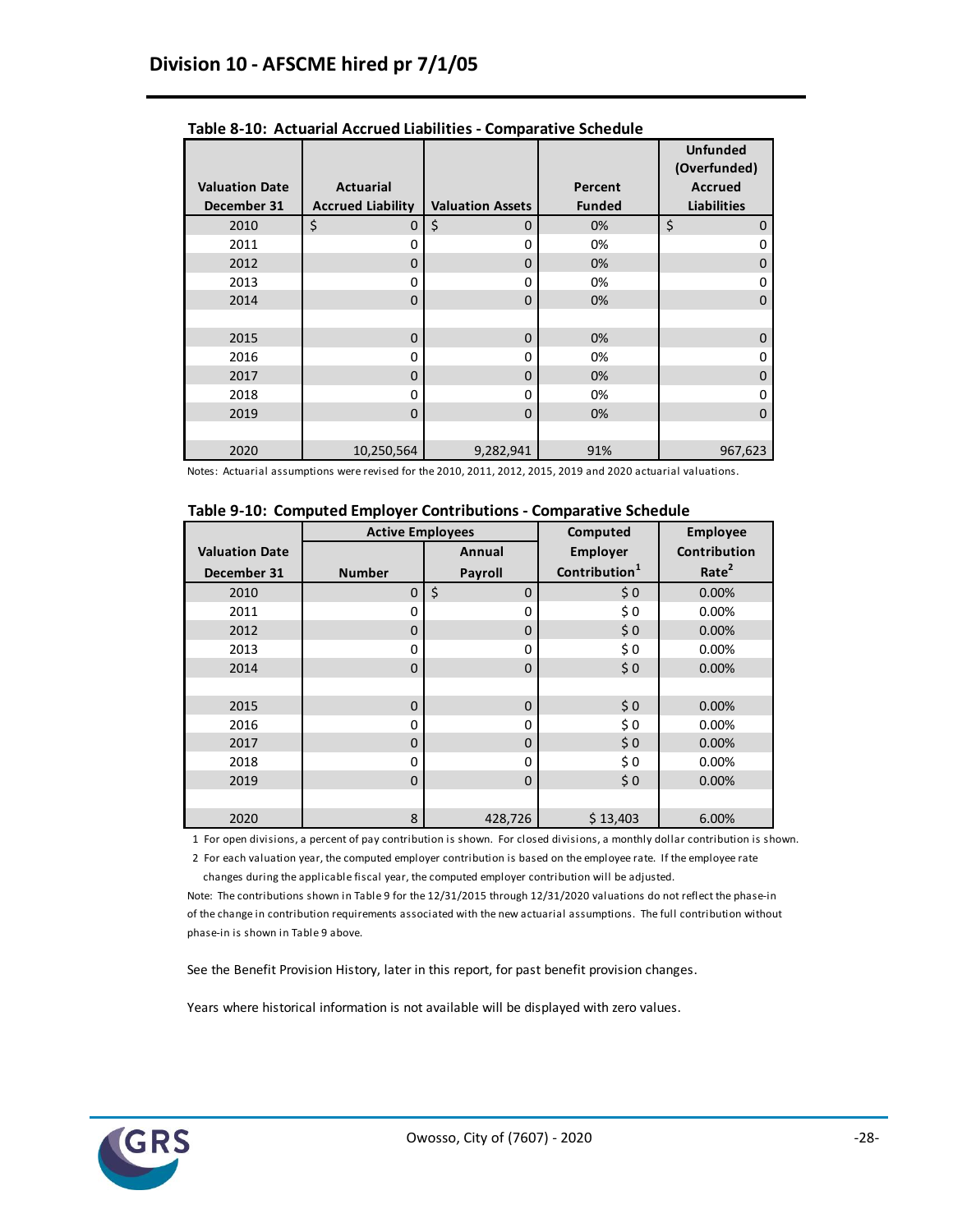|                       |                          |                         |               | <b>Unfunded</b><br>(Overfunded) |
|-----------------------|--------------------------|-------------------------|---------------|---------------------------------|
| <b>Valuation Date</b> | <b>Actuarial</b>         |                         | Percent       | <b>Accrued</b>                  |
| December 31           | <b>Accrued Liability</b> | <b>Valuation Assets</b> | <b>Funded</b> | <b>Liabilities</b>              |
| 2010                  | \$<br>0                  | \$<br>$\Omega$          | 0%            | \$<br>0                         |
| 2011                  | 0                        | 0                       | 0%            | ი                               |
| 2012                  | 0                        | 0                       | 0%            | 0                               |
| 2013                  | 0                        | 0                       | 0%            | O                               |
| 2014                  | $\Omega$                 | $\Omega$                | 0%            | 0                               |
|                       |                          |                         |               |                                 |
| 2015                  | $\Omega$                 | $\Omega$                | 0%            | 0                               |
| 2016                  | 0                        | $\Omega$                | 0%            | ი                               |
| 2017                  | 0                        | 0                       | 0%            | 0                               |
| 2018                  | 0                        | 0                       | 0%            | n                               |
| 2019                  | $\Omega$                 | 0                       | 0%            | 0                               |
|                       |                          |                         |               |                                 |
| 2020                  | 13,962,839               | 12,374,588              | 89%           | 1,588,251                       |

**Table 8-11: Actuarial Accrued Liabilities - Comparative Schedule**

|                       | <b>Active Employees</b> |                   | Computed                  | <b>Employee</b>   |
|-----------------------|-------------------------|-------------------|---------------------------|-------------------|
| <b>Valuation Date</b> |                         | Annual            | <b>Employer</b>           | Contribution      |
| December 31           | <b>Number</b>           | Payroll           | Contribution <sup>1</sup> | Rate <sup>2</sup> |
| 2010                  | $\mathbf 0$             | \$<br>$\mathbf 0$ | \$0                       | 0.00%             |
| 2011                  | 0                       | 0                 | \$0                       | 0.00%             |
| 2012                  | 0                       | $\mathbf 0$       | \$0                       | 0.00%             |
| 2013                  | 0                       | 0                 | \$0                       | 0.00%             |
| 2014                  | $\mathbf 0$             | $\mathbf 0$       | \$0                       | 0.00%             |
|                       |                         |                   |                           |                   |
| 2015                  | $\mathbf 0$             | $\mathbf 0$       | \$0                       | 0.00%             |
| 2016                  | 0                       | 0                 | \$0                       | 0.00%             |
| 2017                  | $\Omega$                | $\Omega$          | \$0                       | 0.00%             |
| 2018                  | 0                       | $\Omega$          | \$0                       | 0.00%             |
| 2019                  | $\mathbf 0$             | $\Omega$          | \$0                       | 0.00%             |
|                       |                         |                   |                           |                   |
| 2020                  | 5                       | 288,548           | \$19,264                  | 6.00%             |

1 For open divisions, a percent of pay contribution is shown. For closed divisions, a monthly dollar contribution is shown.

 2 For each valuation year, the computed employer contribution is based on the employee rate. If the employee rate changes during the applicable fiscal year, the computed employer contribution will be adjusted.

Note: The contributions shown in Table 9 for the 12/31/2015 through 12/31/2020 valuations do not reflect the phase-in of the change in contribution requirements associated with the new actuarial assumptions. The full contribution without phase-in is shown in Table 9 above.

See the Benefit Provision History, later in this report, for past benefit provision changes.

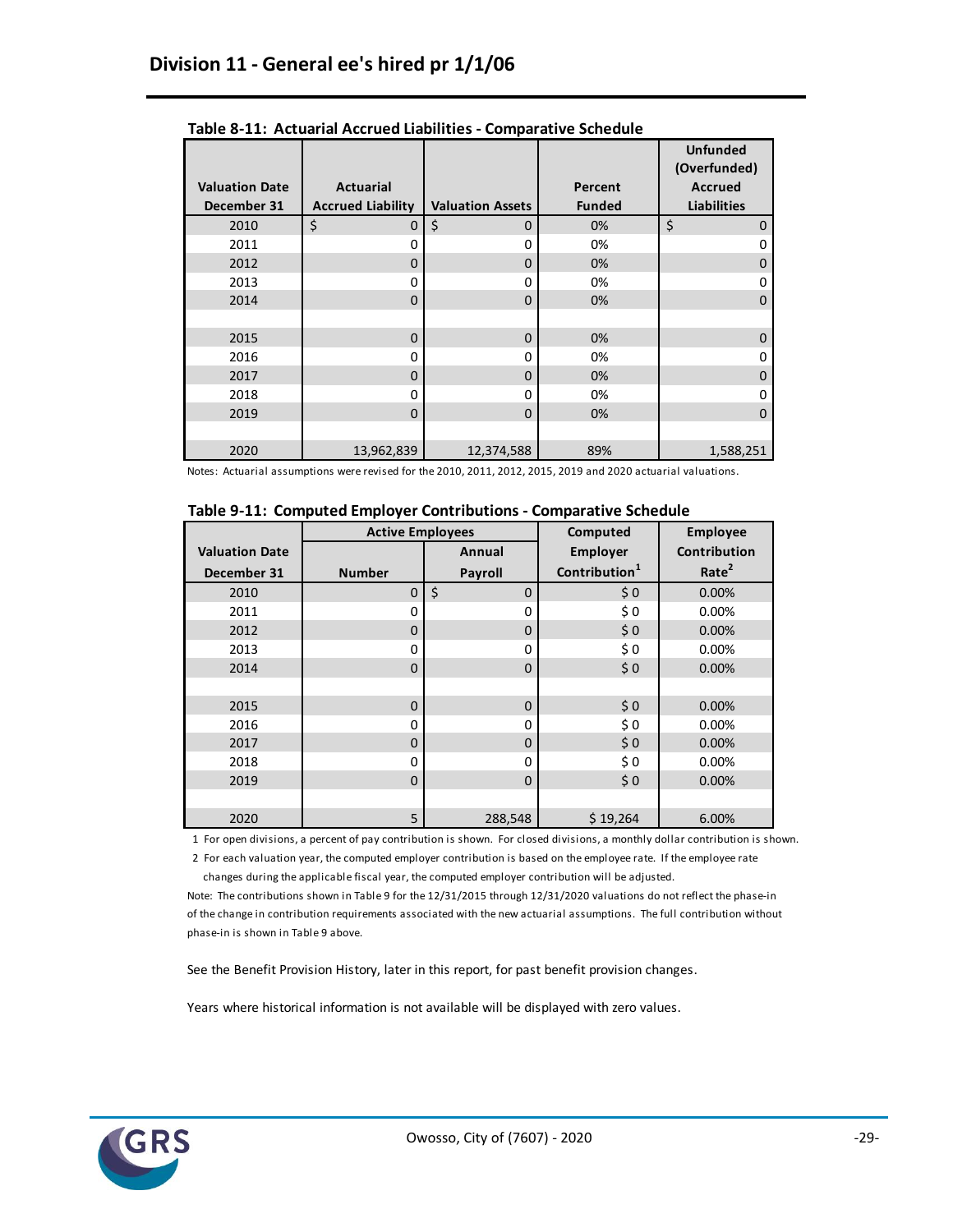|                                      |                                              |                         |                          | <b>Unfunded</b><br>(Overfunded)      |
|--------------------------------------|----------------------------------------------|-------------------------|--------------------------|--------------------------------------|
| <b>Valuation Date</b><br>December 31 | <b>Actuarial</b><br><b>Accrued Liability</b> | <b>Valuation Assets</b> | Percent<br><b>Funded</b> | <b>Accrued</b><br><b>Liabilities</b> |
| 2010                                 | \$<br>0                                      | \$<br>0                 | 0%                       | \$<br>0                              |
| 2011                                 | 0                                            | 0                       | 0%                       | Ω                                    |
| 2012                                 | 0                                            | 0                       | 0%                       | 0                                    |
| 2013                                 | 0                                            | 0                       | 0%                       | 0                                    |
| 2014                                 | $\Omega$                                     | $\Omega$                | 0%                       | 0                                    |
|                                      |                                              |                         |                          |                                      |
| 2015                                 | $\mathbf 0$                                  | 0                       | 0%                       | 0                                    |
| 2016                                 | 0                                            | 0                       | 0%                       | Ω                                    |
| 2017                                 | 0                                            | 0                       | 0%                       | O                                    |
| 2018                                 | O                                            | 0                       | 0%                       | n                                    |
| 2019                                 | 5,521,502                                    | 5,018,576               | 91%                      | 502,926                              |
|                                      |                                              |                         |                          |                                      |
| 2020                                 | 5,931,899                                    | 5,262,497               | 89%                      | 669,402                              |

**Table 8-20: Actuarial Accrued Liabilities - Comparative Schedule**

|  |  |  | Table 9-20: Computed Employer Contributions - Comparative Schedule |
|--|--|--|--------------------------------------------------------------------|
|--|--|--|--------------------------------------------------------------------|

|                       | <b>Active Employees</b> |                   | Computed                  | <b>Employee</b>   |
|-----------------------|-------------------------|-------------------|---------------------------|-------------------|
| <b>Valuation Date</b> |                         | Annual            | <b>Employer</b>           | Contribution      |
| December 31           | <b>Number</b>           | Payroll           | Contribution <sup>1</sup> | Rate <sup>2</sup> |
| 2010                  | $\mathbf 0$             | \$<br>$\mathbf 0$ | \$0                       | 0.00%             |
| 2011                  | 0                       | 0                 | \$0                       | 0.00%             |
| 2012                  | 0                       | $\mathbf 0$       | \$0                       | 0.00%             |
| 2013                  | 0                       | 0                 | \$0                       | 0.00%             |
| 2014                  | $\mathbf 0$             | $\mathbf 0$       | \$0                       | 0.00%             |
|                       |                         |                   |                           |                   |
| 2015                  | $\mathbf 0$             | $\mathbf 0$       | \$0                       | 0.00%             |
| 2016                  | 0                       | 0                 | \$0                       | 0.00%             |
| 2017                  | 0                       | $\Omega$          | \$0                       | 0.00%             |
| 2018                  | 0                       | $\Omega$          | \$0                       | 0.00%             |
| 2019                  | 11                      | 778,758           | \$9,883                   | 10.00%            |
|                       |                         |                   |                           |                   |
| 2020                  | 11                      | 818,514           | \$12,438                  | 10.00%            |

1 For open divisions, a percent of pay contribution is shown. For closed divisions, a monthly dollar contribution is shown.

 2 For each valuation year, the computed employer contribution is based on the employee rate. If the employee rate changes during the applicable fiscal year, the computed employer contribution will be adjusted.

Note: The contributions shown in Table 9 for the 12/31/2015 through 12/31/2020 valuations do not reflect the phase-in of the change in contribution requirements associated with the new actuarial assumptions. The full contribution without phase-in is shown in Table 9 above.

See the Benefit Provision History, later in this report, for past benefit provision changes.

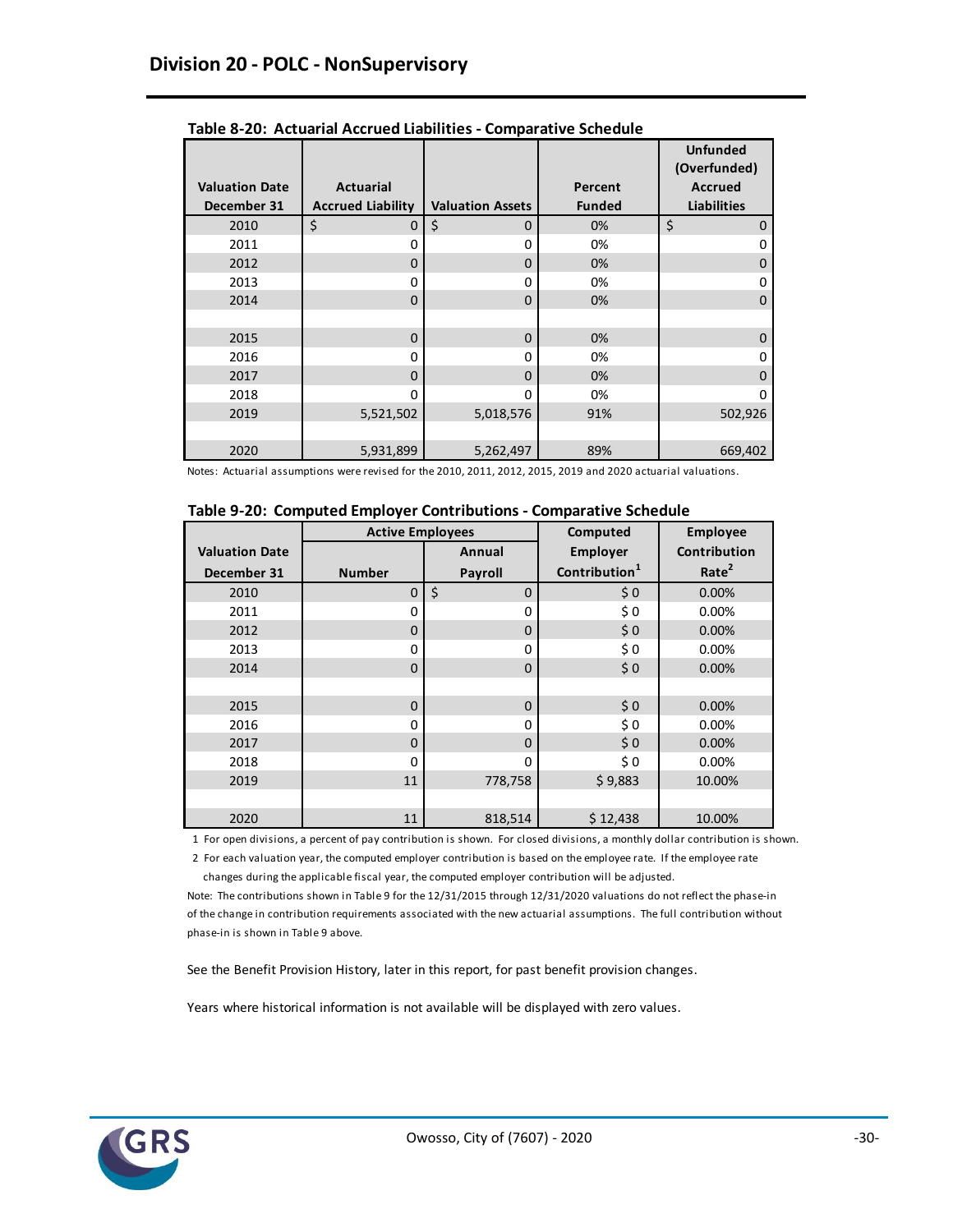|                                      |                                              |                         |                          | <b>Unfunded</b><br>(Overfunded)      |
|--------------------------------------|----------------------------------------------|-------------------------|--------------------------|--------------------------------------|
| <b>Valuation Date</b><br>December 31 | <b>Actuarial</b><br><b>Accrued Liability</b> | <b>Valuation Assets</b> | Percent<br><b>Funded</b> | <b>Accrued</b><br><b>Liabilities</b> |
| 2010                                 | \$<br>0                                      | \$<br>$\mathbf 0$       | 0%                       | \$<br>0                              |
| 2011                                 | 0                                            | 0                       | 0%                       | 0                                    |
| 2012                                 | 0                                            | $\Omega$                | 0%                       | 0                                    |
| 2013                                 | 0                                            | 0                       | 0%                       | 0                                    |
| 2014                                 | $\mathbf 0$                                  | $\Omega$                | 0%                       | $\mathbf 0$                          |
|                                      |                                              |                         |                          |                                      |
| 2015                                 | $\mathbf 0$                                  | $\mathbf 0$             | 0%                       | $\mathbf 0$                          |
| 2016                                 | 0                                            | 0                       | 0%                       | 0                                    |
| 2017                                 | $\Omega$                                     | $\Omega$                | 0%                       | 0                                    |
| 2018                                 | 0                                            | $\Omega$                | 0%                       | 0                                    |
| 2019                                 | 6,781                                        | 3,057                   | 45%                      | 3,724                                |
|                                      |                                              |                         |                          |                                      |
| 2020                                 | 3,866                                        | 9,958                   | 258%                     | (6,092)                              |

**Table 8-HB: Actuarial Accrued Liabilities - Comparative Schedule**

|                       | <b>Active Employees</b> |                   | Computed                  | <b>Employee</b>   |
|-----------------------|-------------------------|-------------------|---------------------------|-------------------|
| <b>Valuation Date</b> |                         | Annual            | <b>Employer</b>           | Contribution      |
| December 31           | <b>Number</b>           | Payroll           | Contribution <sup>1</sup> | Rate <sup>2</sup> |
| 2010                  | $\mathbf 0$             | \$<br>$\mathbf 0$ | \$0                       | 0.00%             |
| 2011                  | 0                       | 0                 | \$0                       | 0.00%             |
| 2012                  | 0                       | $\mathbf 0$       | \$0                       | 0.00%             |
| 2013                  | 0                       | 0                 | \$0                       | 0.00%             |
| 2014                  | $\mathbf 0$             | $\mathbf 0$       | \$0                       | 0.00%             |
|                       |                         |                   |                           |                   |
| 2015                  | $\mathbf 0$             | $\mathbf 0$       | \$0                       | 0.00%             |
| 2016                  | 0                       | 0                 | \$0                       | 0.00%             |
| 2017                  | 0                       | $\Omega$          | \$0                       | 0.00%             |
| 2018                  | 0                       | $\Omega$          | \$0                       | 0.00%             |
| 2019                  | $\overline{2}$          | 99,670            | 6.23%                     | 0.00%             |
|                       |                         |                   |                           |                   |
| 2020                  | $\overline{2}$          | 102,422           | 5.65%                     | 0.00%             |

1 For open divisions, a percent of pay contribution is shown. For closed divisions, a monthly dollar contribution is shown.

 2 For each valuation year, the computed employer contribution is based on the employee rate. If the employee rate changes during the applicable fiscal year, the computed employer contribution will be adjusted.

Note: The contributions shown in Table 9 for the 12/31/2015 through 12/31/2020 valuations do not reflect the phase-in of the change in contribution requirements associated with the new actuarial assumptions. The full contribution without phase-in is shown in Table 9 above.

See the Benefit Provision History, later in this report, for past benefit provision changes.

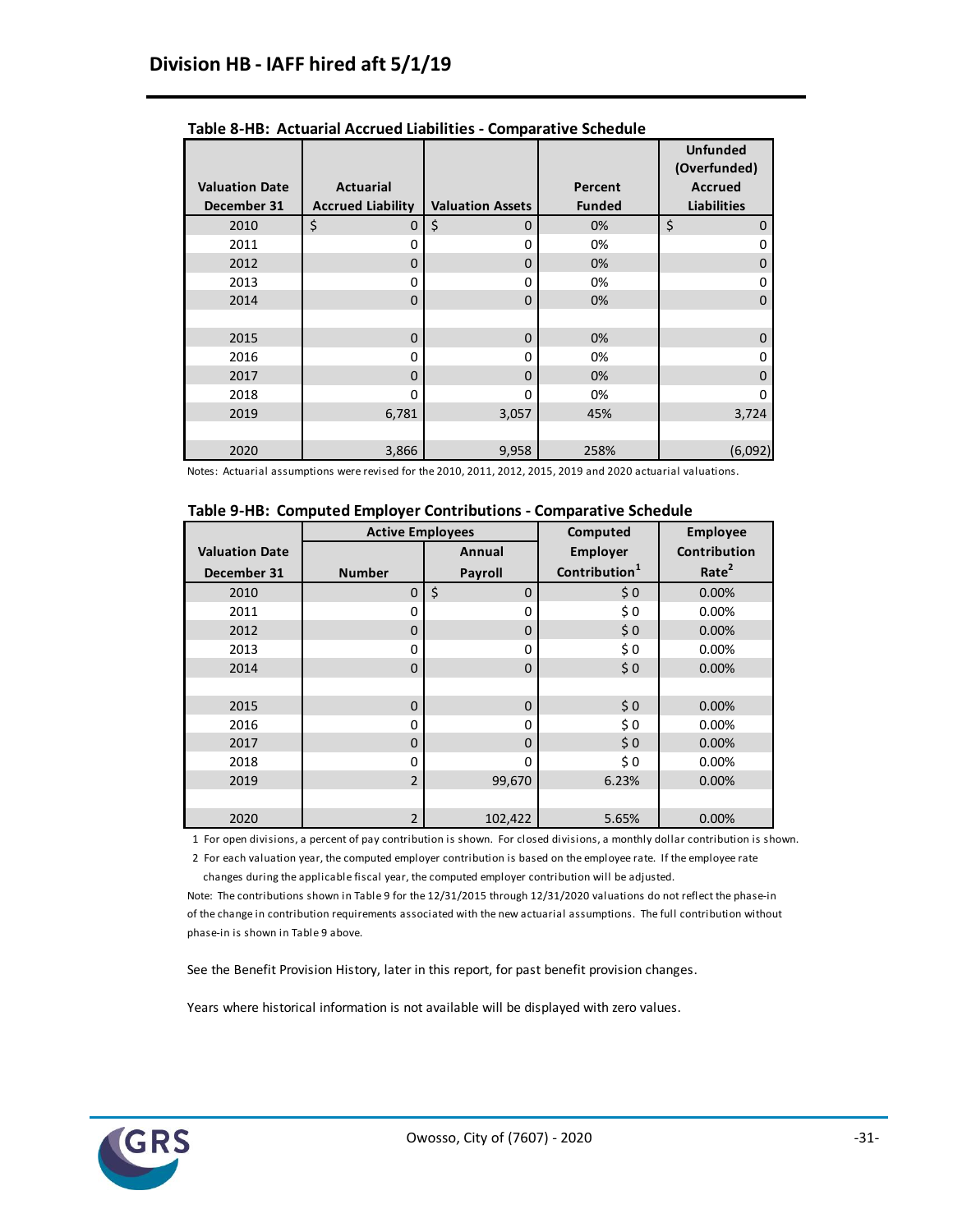|                       |                          |                         |               | <b>Unfunded</b><br>(Overfunded) |
|-----------------------|--------------------------|-------------------------|---------------|---------------------------------|
| <b>Valuation Date</b> | <b>Actuarial</b>         |                         | Percent       | <b>Accrued</b>                  |
| December 31           | <b>Accrued Liability</b> | <b>Valuation Assets</b> | <b>Funded</b> | <b>Liabilities</b>              |
| 2010                  | \$<br>0                  | \$<br>$\Omega$          |               | \$<br>$\Omega$                  |
| 2011                  | 0                        | 0                       |               | 0                               |
| 2012                  | 0                        | $\mathbf 0$             |               | 0                               |
| 2013                  | 0                        | 0                       |               | 0                               |
| 2014                  | $\Omega$                 | $\Omega$                |               | $\Omega$                        |
|                       |                          |                         |               |                                 |
| 2015                  | $\Omega$                 | $\Omega$                |               | $\Omega$                        |
| 2016                  | 0                        | 0                       |               | 0                               |
| 2017                  | 0                        | $\Omega$                |               | 0                               |
| 2018                  | 0                        | <sup>0</sup>            |               | o                               |
| 2019                  | $\Omega$                 | 869,688                 |               | (869, 688)                      |
|                       |                          |                         |               |                                 |
| 2020                  | $\mathbf 0$              | $\mathbf 0$             |               | 0                               |

**Table 8-S1: Actuarial Accrued Liabilities - Comparative Schedule**

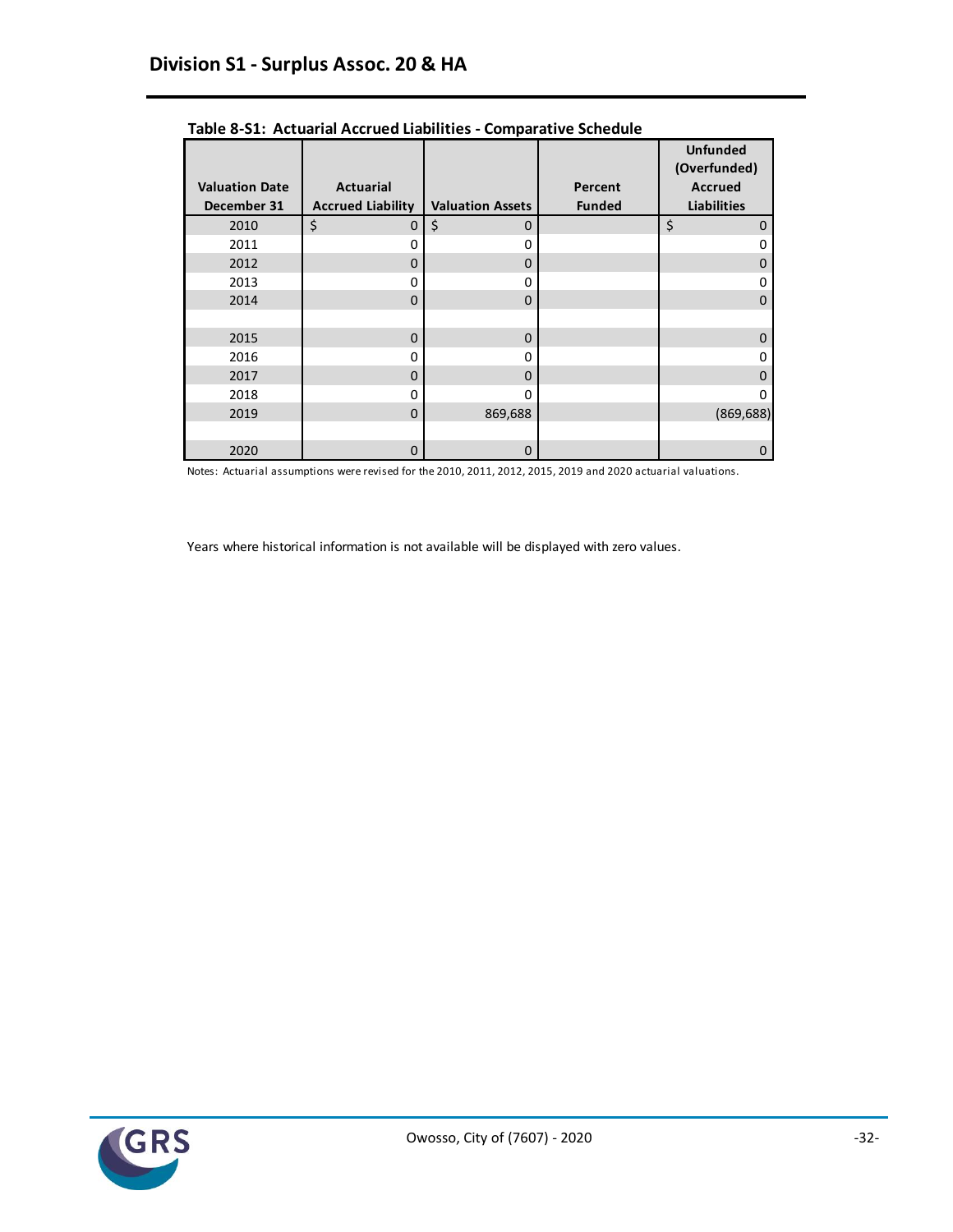## **Division 01 - AFSCME Council**

| TUDIC 10 01: Euvereu Allioi (Izucion Scheuule |                    |                      |                     | Amounts for Fiscal Year Beginning 7/1/2022 |                                 |                     |        |              |  |  |  |
|-----------------------------------------------|--------------------|----------------------|---------------------|--------------------------------------------|---------------------------------|---------------------|--------|--------------|--|--|--|
|                                               |                    |                      | Original            | Remaining                                  |                                 |                     | Annual |              |  |  |  |
|                                               | Date               | Original             | <b>Amortization</b> | Outstanding                                |                                 | Amortization        |        | Amortization |  |  |  |
| <b>Type of UAL</b>                            | <b>Established</b> | Balance <sup>1</sup> | Period <sup>2</sup> |                                            | <b>UAL Balance</b> <sup>3</sup> | Period <sup>2</sup> |        | Payment      |  |  |  |
| (Gain)/Loss                                   | 12/31/2016         | (17, 647)<br>S       | 10                  | S                                          | (14, 660)                       | 6                   | S      | (2,796)      |  |  |  |
| (Gain)/Loss                                   | 12/31/2017         | 17,060               | 10                  |                                            | 15,645                          |                     |        | 2,616        |  |  |  |
| (Gain)/Loss                                   | 12/31/2018         | 26,262               | 10                  |                                            | 26,072                          | 8                   |        | 3,888        |  |  |  |
| (Gain)/Loss                                   | 12/31/2019         | 21,527               | 10                  |                                            | 22,631                          | 9                   |        | 3,060        |  |  |  |
| Assumption                                    | 12/31/2019         | 8.142                | 10                  |                                            | 8.023                           | 9                   |        | 1,080        |  |  |  |
| Experience                                    | 12/31/2020         | 366,613              | 10                  |                                            | 407,766                         | 10                  |        | 50,520       |  |  |  |
| <b>Total</b>                                  |                    |                      |                     |                                            | 465,477                         |                     |        | 58,368       |  |  |  |

#### **Table 10-01: Layered Amortization Schedule**

 $<sup>1</sup>$  For each type of UAL (layer), this is the original balance as of the date the layer was established.</sup>

 $^2$  According to the MERS amortization policy, each type of UAL (layer) is amortized over a specific period (see Appendix on MERS website).

 $^3$  This is the remaining balance as of the valuation date, projected to the beginning of the fiscal year shown above.

The unfunded accrued liability (UAL) as of December 31, 2020 (see Table 6) is projected to the beginning of the fiscal appropriate period. Please see the Appendix on the MERS website for a detailed description of the amortization policy. year for which the contributions are being calculated. This allows the 2020 valuation to take into account the expected future contributions that are based on past valuations. Each type of UAL (layer) is amortized over the

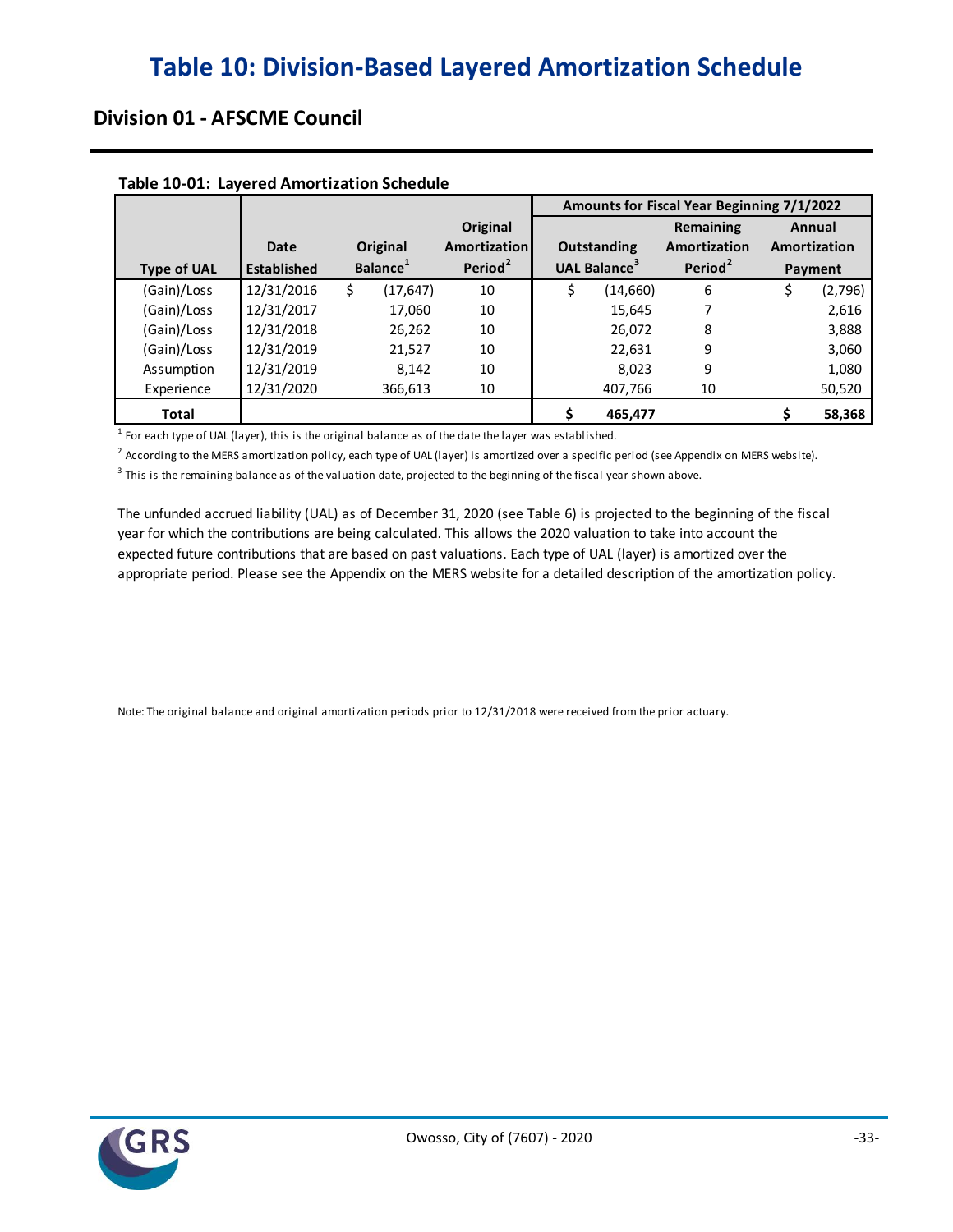|                    |                    |     |                      |                     | Amounts for Fiscal Year Beginning 7/1/2022 |                          |                     |   |              |  |  |  |
|--------------------|--------------------|-----|----------------------|---------------------|--------------------------------------------|--------------------------|---------------------|---|--------------|--|--|--|
|                    |                    |     |                      | Original            |                                            |                          | Remaining           |   | Annual       |  |  |  |
|                    | Date               |     | Original             | Amortization        |                                            | <b>Outstanding</b>       | Amortization        |   | Amortization |  |  |  |
| <b>Type of UAL</b> | <b>Established</b> |     | Balance <sup>1</sup> | Period <sup>2</sup> |                                            | UAL Balance <sup>3</sup> | Period <sup>2</sup> |   | Payment      |  |  |  |
| Initial            | 12/31/2015         | - Ś | 1,473,538            | 23                  | Ś                                          | 1,592,528                | 18                  | Ś | 127,308      |  |  |  |
| (Gain)/Loss        | 12/31/2016         |     | (42, 759)            | 22                  |                                            | (48, 152)                | 18                  |   | (3,852)      |  |  |  |
| Amendment          | 12/31/2016         |     | 6,301                | 22                  |                                            | 7.092                    | 18                  |   | 564          |  |  |  |
| (Gain)/Loss        | 12/31/2017         |     | 161,091              | 21                  |                                            | 180,210                  | 18                  |   | 14,412       |  |  |  |
| Amendment          | 12/31/2017         |     | 7.281                | 21                  |                                            | 8.131                    | 18                  |   | 648          |  |  |  |
| (Gain)/Loss        | 12/31/2018         |     | 147,375              | 20                  |                                            | 164,123                  | 18                  |   | 13,116       |  |  |  |
| (Gain)/Loss        | 12/31/2019         |     | 167,201              | 19                  |                                            | 184,778                  | 18                  |   | 14,772       |  |  |  |
| Assumption         | 12/31/2019         |     | 170,092              | 19                  |                                            | 175,756                  | 18                  |   | 14,052       |  |  |  |
| Experience         | 12/31/2020         |     | 144,706              | 18                  |                                            | 160,950                  | 18                  |   | 12,864       |  |  |  |
| <b>Total</b>       |                    |     |                      |                     | \$.                                        | 2,425,416                |                     | Ş | 193,884      |  |  |  |

#### **Table 10-02: Layered Amortization Schedule**

 $<sup>1</sup>$  For each type of UAL (layer), this is the original balance as of the date the layer was established.</sup>

<sup>2</sup> According to the MERS amortization policy, each type of UAL (layer) is amortized over a specific period (see Appendix on MERS website).

 $3$  This is the remaining balance as of the valuation date, projected to the beginning of the fiscal year shown above.

The unfunded accrued liability (UAL) as of December 31, 2020 (see Table 6) is projected to the beginning of the fiscal appropriate period. Please see the Appendix on the MERS website for a detailed description of the amortization policy. year for which the contributions are being calculated. This allows the 2020 valuation to take into account the expected future contributions that are based on past valuations. Each type of UAL (layer) is amortized over the

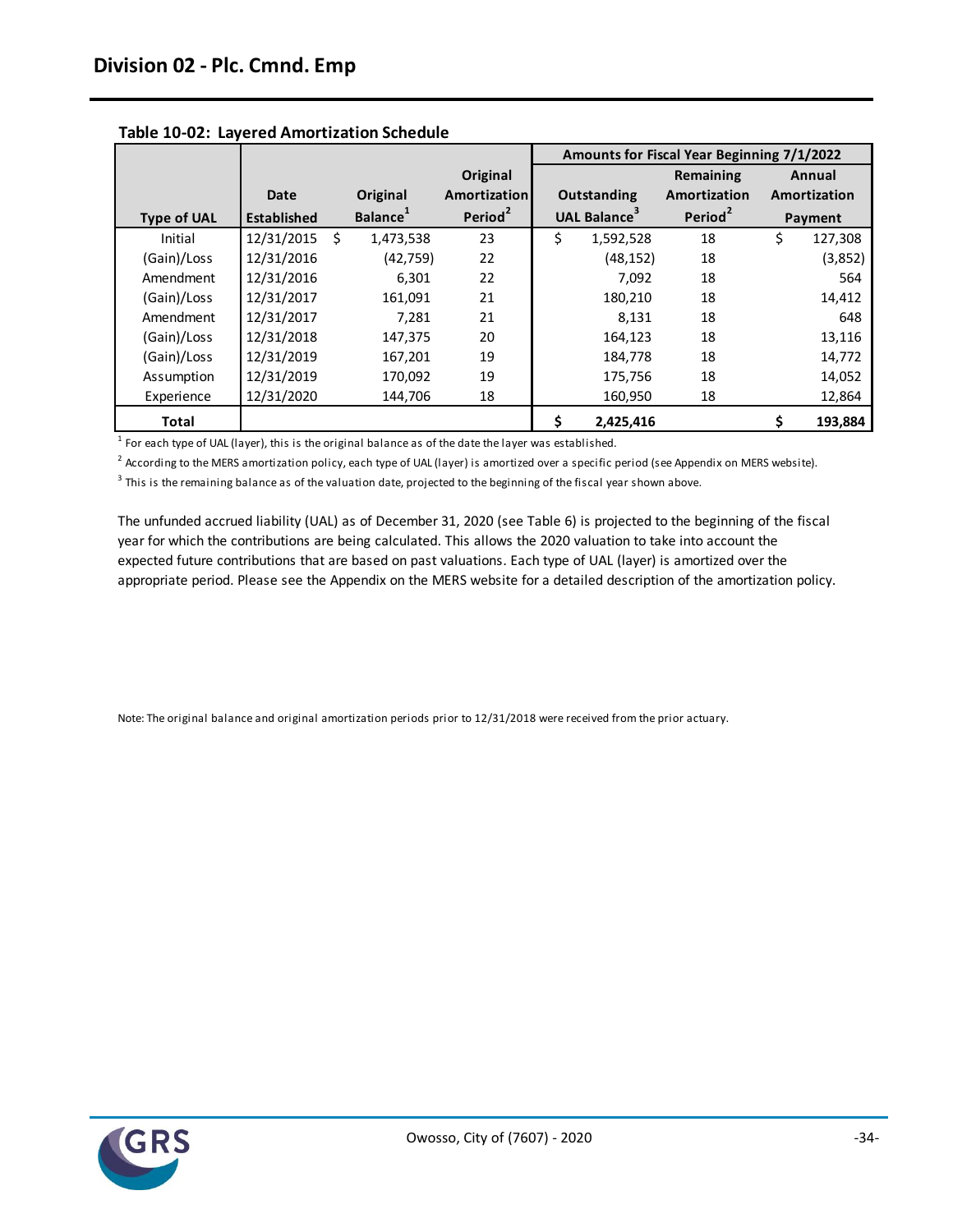|                    |                    |                      |                     | Amounts for Fiscal Year Beginning 7/1/2022 |         |                     |              |         |  |
|--------------------|--------------------|----------------------|---------------------|--------------------------------------------|---------|---------------------|--------------|---------|--|
|                    |                    |                      | Original            |                                            |         | Remaining           | Annual       |         |  |
|                    | Date               | Original             | Amortization        | <b>Outstanding</b>                         |         | Amortization        | Amortization |         |  |
| <b>Type of UAL</b> | <b>Established</b> | Balance <sup>1</sup> | Period <sup>2</sup> | <b>UAL Balance</b> <sup>3</sup>            |         | Period <sup>2</sup> |              | Payment |  |
|                    |                    |                      |                     |                                            |         |                     |              |         |  |
| Experience         | 12/31/2020         | 519.841              | 10                  |                                            | 578.194 | 10                  |              | 71,640  |  |

#### **Table 10-05: Layered Amortization Schedule**

 $<sup>1</sup>$  For each type of UAL (layer), this is the original balance as of the date the layer was established.</sup>

 $^2$  According to the MERS amortization policy, each type of UAL (layer) is amortized over a specific period (see Appendix on MERS website).

 $^3$  This is the remaining balance as of the valuation date, projected to the beginning of the fiscal year shown above.

The unfunded accrued liability (UAL) as of December 31, 2020 (see Table 6) is projected to the beginning of the fiscal appropriate period. Please see the Appendix on the MERS website for a detailed description of the amortization policy. year for which the contributions are being calculated. This allows the 2020 valuation to take into account the expected future contributions that are based on past valuations. Each type of UAL (layer) is amortized over the

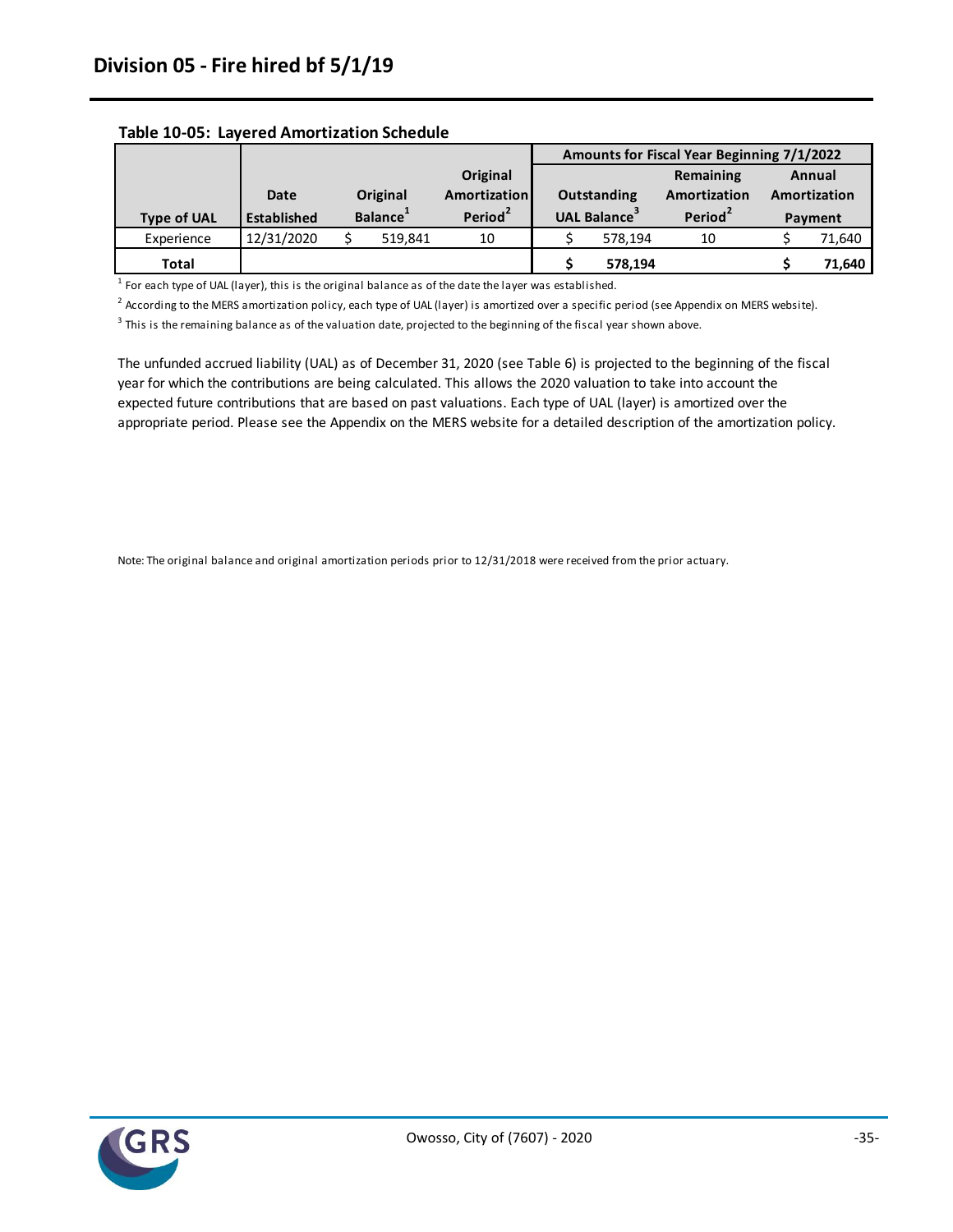|                    |                    |                      |                     | Amounts for Fiscal Year Beginning 7/1/2022 |           |                     |        |              |  |  |
|--------------------|--------------------|----------------------|---------------------|--------------------------------------------|-----------|---------------------|--------|--------------|--|--|
|                    |                    |                      | Original            | Remaining                                  |           |                     | Annual |              |  |  |
|                    | <b>Date</b>        | Original             | Amortization        | <b>Outstanding</b>                         |           | Amortization        |        | Amortization |  |  |
| <b>Type of UAL</b> | <b>Established</b> | Balance <sup>1</sup> | Period <sup>2</sup> | UAL Balance <sup>3</sup>                   |           | Period <sup>2</sup> |        | Payment      |  |  |
| Experience         | 12/31/2020         | 967.624              | 10                  |                                            | 1,076,241 | 10                  |        | 133,356      |  |  |
| <b>Total</b>       |                    |                      |                     |                                            | 1,076,241 |                     |        | 133,356      |  |  |

#### **Table 10-10: Layered Amortization Schedule**

 $<sup>1</sup>$  For each type of UAL (layer), this is the original balance as of the date the layer was established.</sup>

 $^2$  According to the MERS amortization policy, each type of UAL (layer) is amortized over a specific period (see Appendix on MERS website).

 $^3$  This is the remaining balance as of the valuation date, projected to the beginning of the fiscal year shown above.

The unfunded accrued liability (UAL) as of December 31, 2020 (see Table 6) is projected to the beginning of the fiscal appropriate period. Please see the Appendix on the MERS website for a detailed description of the amortization policy. year for which the contributions are being calculated. This allows the 2020 valuation to take into account the expected future contributions that are based on past valuations. Each type of UAL (layer) is amortized over the

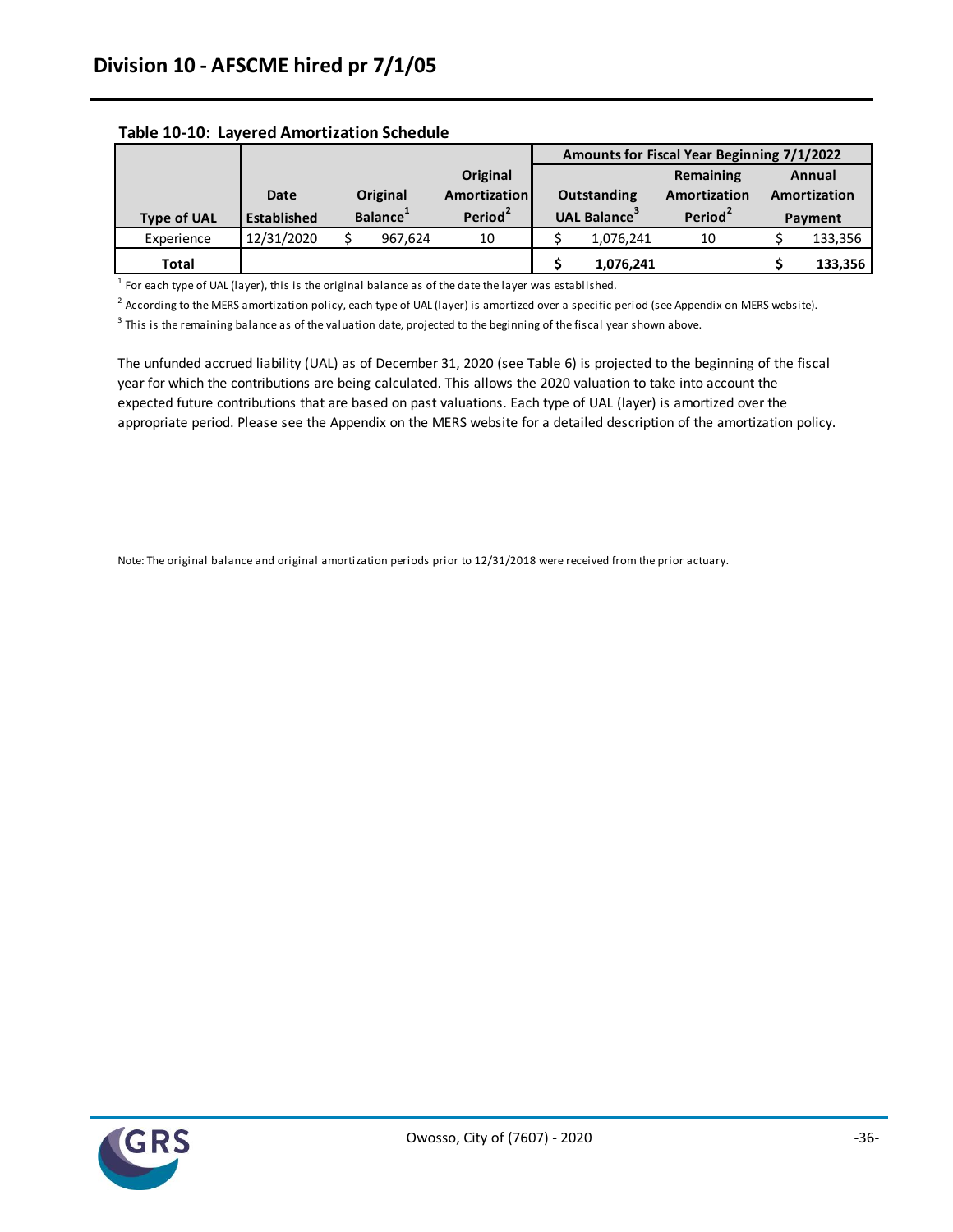|                    |                    |                      |                     | Amounts for Fiscal Year Beginning 7/1/2022 |           |                     |        |              |  |  |
|--------------------|--------------------|----------------------|---------------------|--------------------------------------------|-----------|---------------------|--------|--------------|--|--|
|                    |                    |                      | Original            | Remaining                                  |           |                     | Annual |              |  |  |
|                    | Date               | Original             | Amortization        | Outstanding                                |           | Amortization        |        | Amortization |  |  |
| <b>Type of UAL</b> | <b>Established</b> | Balance <sup>1</sup> | Period <sup>2</sup> | <b>UAL Balance</b> <sup>3</sup>            |           | Period <sup>2</sup> |        | Payment      |  |  |
| Experience         | 12/31/2020         | 1,588,250            | 10                  |                                            | 1,766,534 | 10                  |        | 218,880      |  |  |
|                    |                    |                      |                     |                                            |           |                     |        |              |  |  |

#### **Table 10-11: Layered Amortization Schedule**

 $<sup>1</sup>$  For each type of UAL (layer), this is the original balance as of the date the layer was established.</sup>

 $^2$  According to the MERS amortization policy, each type of UAL (layer) is amortized over a specific period (see Appendix on MERS website).

 $^3$  This is the remaining balance as of the valuation date, projected to the beginning of the fiscal year shown above.

The unfunded accrued liability (UAL) as of December 31, 2020 (see Table 6) is projected to the beginning of the fiscal appropriate period. Please see the Appendix on the MERS website for a detailed description of the amortization policy. year for which the contributions are being calculated. This allows the 2020 valuation to take into account the expected future contributions that are based on past valuations. Each type of UAL (layer) is amortized over the

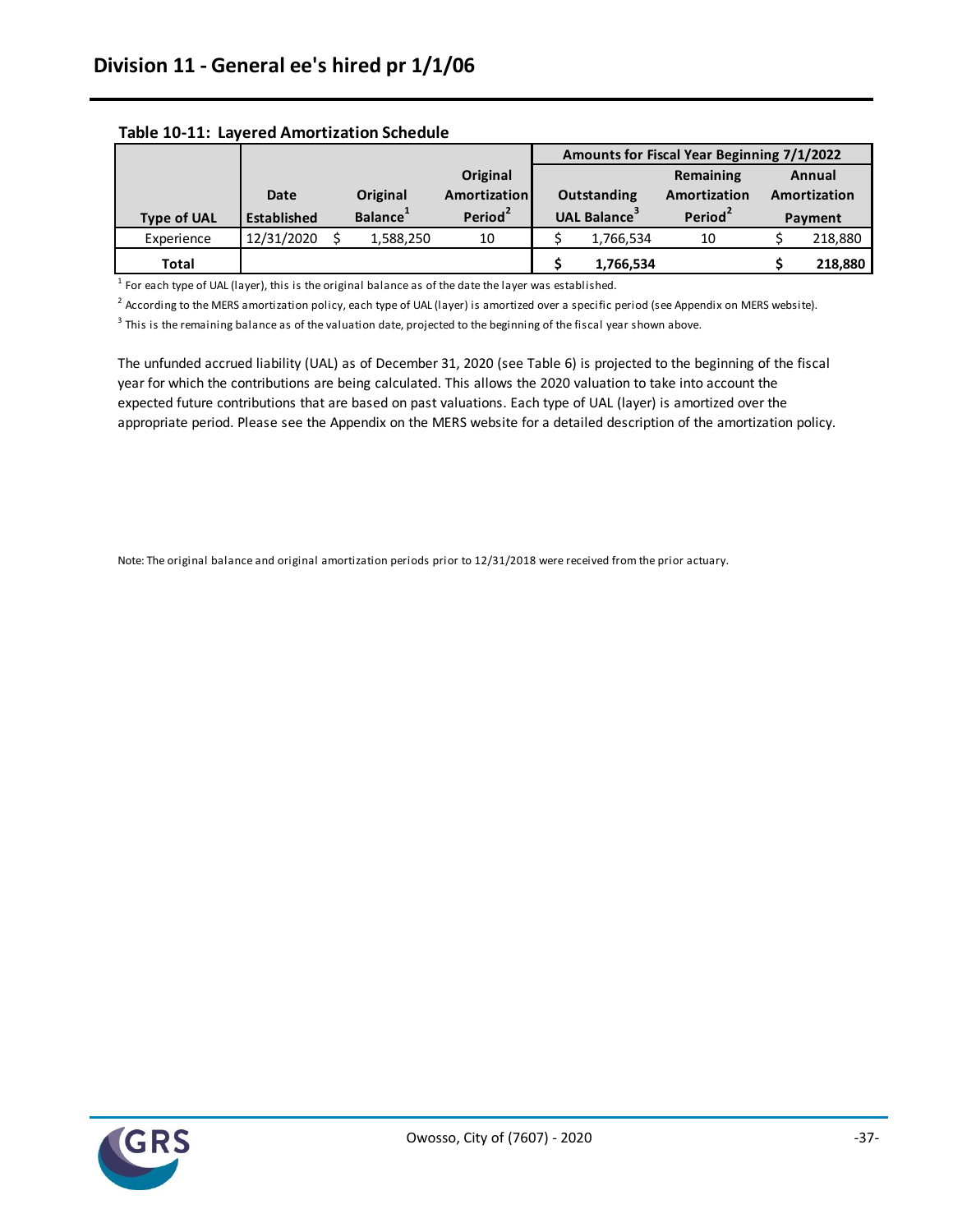|                    |                    |                      |          |                     | Amounts for Fiscal Year Beginning 7/1/2022 |                          |                     |         |              |  |  |
|--------------------|--------------------|----------------------|----------|---------------------|--------------------------------------------|--------------------------|---------------------|---------|--------------|--|--|
|                    |                    |                      |          | Original            |                                            |                          | Remaining           |         | Annual       |  |  |
|                    | Date               |                      | Original | <b>Amortization</b> | Outstanding                                |                          | Amortization        |         | Amortization |  |  |
| <b>Type of UAL</b> | <b>Established</b> | Balance <sup>1</sup> |          | Period <sup>2</sup> |                                            | UAL Balance <sup>3</sup> | Period <sup>2</sup> | Payment |              |  |  |
| (Gain)/Loss        | 12/31/2019         |                      | 502.926  | 15                  |                                            | 547.866                  | 14                  |         | 52,308       |  |  |
| Experience         | 12/31/2020         |                      | 129,521  | 15                  |                                            | 144.060                  | 15                  |         | 13,080       |  |  |
| <b>Total</b>       |                    |                      |          |                     |                                            | 691,926                  |                     |         | 65,388       |  |  |

#### **Table 10-20: Layered Amortization Schedule**

 $<sup>1</sup>$  For each type of UAL (layer), this is the original balance as of the date the layer was established.</sup>

 $^2$  According to the MERS amortization policy, each type of UAL (layer) is amortized over a specific period (see Appendix on MERS website).

 $^3$  This is the remaining balance as of the valuation date, projected to the beginning of the fiscal year shown above.

The unfunded accrued liability (UAL) as of December 31, 2020 (see Table 6) is projected to the beginning of the fiscal appropriate period. Please see the Appendix on the MERS website for a detailed description of the amortization policy. year for which the contributions are being calculated. This allows the 2020 valuation to take into account the expected future contributions that are based on past valuations. Each type of UAL (layer) is amortized over the

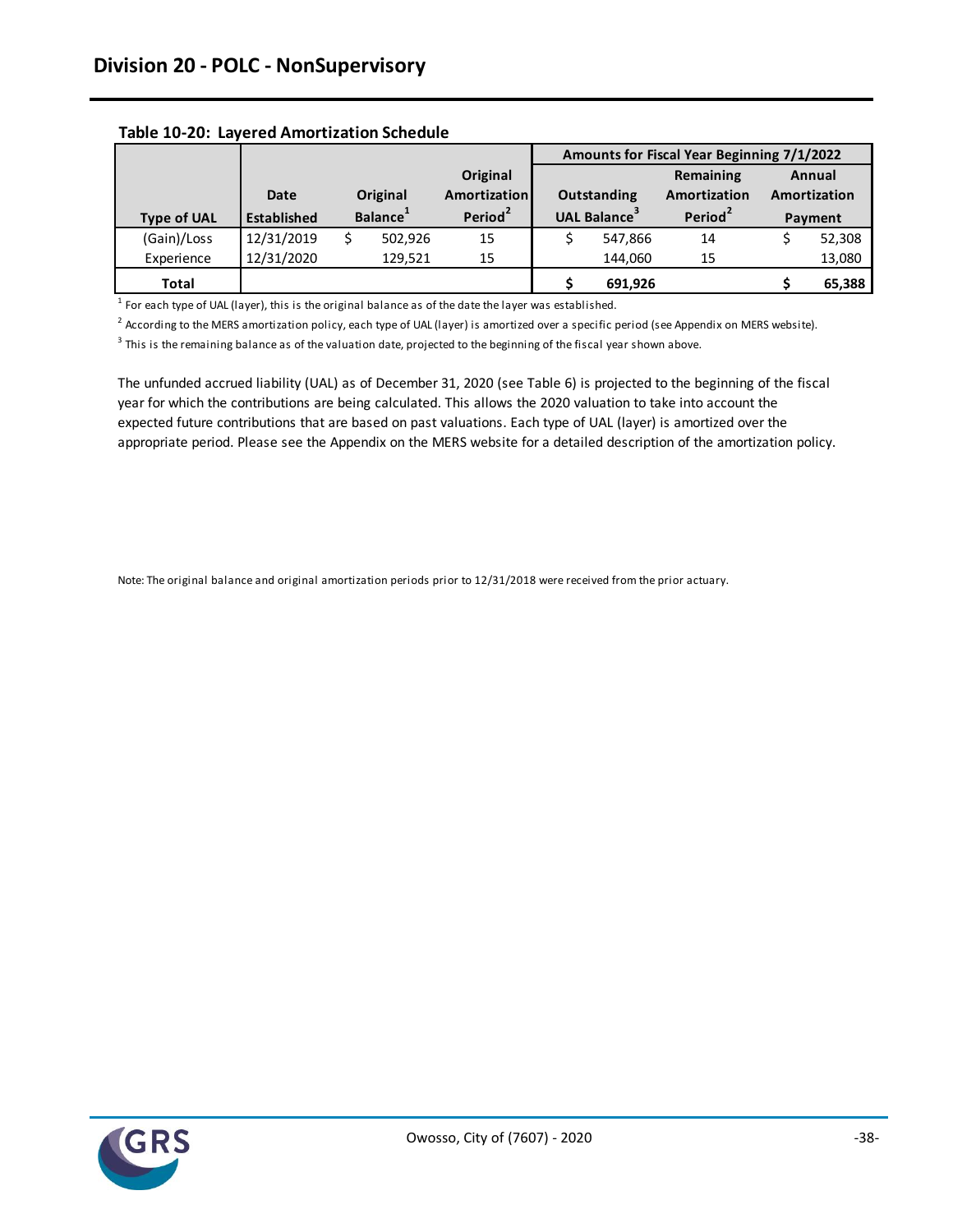|                    |                    |                      |          |                     | Amounts for Fiscal Year Beginning 7/1/2022 |         |                                |              |       |  |  |
|--------------------|--------------------|----------------------|----------|---------------------|--------------------------------------------|---------|--------------------------------|--------------|-------|--|--|
|                    |                    |                      |          | Original            | Remaining                                  |         |                                | Annual       |       |  |  |
|                    | Date               |                      | Original | Amortization        | Outstanding                                |         | Amortization                   | Amortization |       |  |  |
| <b>Type of UAL</b> | <b>Established</b> | Balance <sup>1</sup> |          | Period <sup>2</sup> | UAL Balance <sup>3</sup>                   |         | Period <sup>2</sup><br>Payment |              |       |  |  |
| Experience         | 12/31/2020         |                      | (6, 450) | 15                  |                                            | (7.174) | 15                             |              | (648) |  |  |
| <b>Total</b>       |                    |                      |          |                     |                                            | (7,174) |                                |              | (648) |  |  |

#### **Table 10-HB: Layered Amortization Schedule**

 $<sup>1</sup>$  For each type of UAL (layer), this is the original balance as of the date the layer was established.</sup>

 $^2$  According to the MERS amortization policy, each type of UAL (layer) is amortized over a specific period (see Appendix on MERS website).

 $^3$  This is the remaining balance as of the valuation date, projected to the beginning of the fiscal year shown above.

The unfunded accrued liability (UAL) as of December 31, 2020 (see Table 6) is projected to the beginning of the fiscal appropriate period. Please see the Appendix on the MERS website for a detailed description of the amortization policy. year for which the contributions are being calculated. This allows the 2020 valuation to take into account the expected future contributions that are based on past valuations. Each type of UAL (layer) is amortized over the

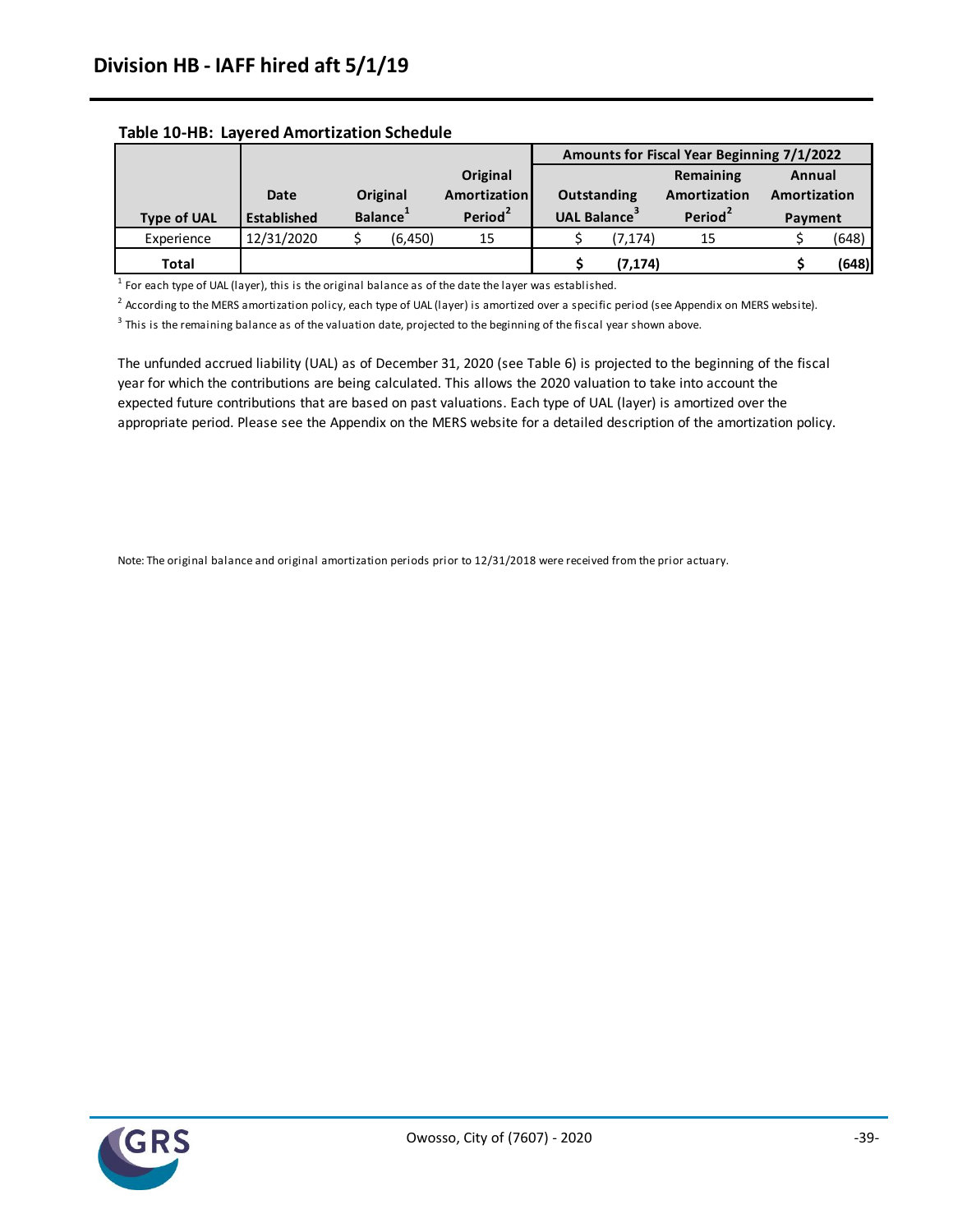# **GASB Statement No. 68 Information**

The following information has been prepared to provide some of the information necessary to complete GASB Statement No. 68 disclosures. GASB Statement No. 68 is effective for fiscal years beginning after June 15, 2014. Additional resources, including an Implementation Guide, are available at [http://www.mersofmich.com/.](http://www.mersofmich.com/)

| <b>Actuarial Valuation Date:</b><br>Measurement Date of the Total Pension Liability (TPL):                                                                                                                                                                                                                                                                     |                | 12/31/2020<br>12/31/2020   |  |
|----------------------------------------------------------------------------------------------------------------------------------------------------------------------------------------------------------------------------------------------------------------------------------------------------------------------------------------------------------------|----------------|----------------------------|--|
| At 12/31/2020, the following employees were covered by the benefit terms:<br>Inactive employees or beneficiaries currently receiving benefits:<br>Inactive employees entitled to but not yet receiving benefits (including refunds):<br>Active employees:                                                                                                      |                | 109<br>5<br>48<br>162      |  |
| Total Pension Liability as of 12/31/2019 measurement date:                                                                                                                                                                                                                                                                                                     | \$             | 10,790,002                 |  |
| Total Pension Liability as of 12/31/2020 measurement date:                                                                                                                                                                                                                                                                                                     | \$             | 46,196,403                 |  |
| Service Cost for the year ending on the 12/31/2020 measurement date:                                                                                                                                                                                                                                                                                           | \$             | 511,427                    |  |
| Change in the Total Pension Liability due to:<br>- Benefit changes <sup>1</sup> :<br>- Differences between expected and actual experience <sup>2</sup> :<br>- Changes in assumptions <sup>2</sup> :                                                                                                                                                            | \$<br>\$<br>\$ | 0<br>36,158,635<br>299,435 |  |
| Average expected remaining service lives of all employees (active and inactive):                                                                                                                                                                                                                                                                               |                | 3                          |  |
| <sup>1</sup> A change in liability due to benefit changes is immediately recognized when calculating pension expense for the year.<br><sup>2</sup> Changes in liability due to differences between actual and expected experience, and changes in assumptions, are<br>recognized in pension expense over the average remaining service lives of all employees. |                |                            |  |
| Covered employee payroll (Needed for Required Supplementary Information):                                                                                                                                                                                                                                                                                      | \$             | 3,262,120                  |  |
| Note: Covered employee payroll may differ from the GASB Statement No. 68 definition.                                                                                                                                                                                                                                                                           |                |                            |  |
| Sensitivity of the Net Pension Liability to changes in the discount rate:                                                                                                                                                                                                                                                                                      |                |                            |  |

|                                                         | 1% Decrease | Current Discount | 1% Increase |
|---------------------------------------------------------|-------------|------------------|-------------|
|                                                         | $(6.60\%)$  | Rate (7.60%)     | $(8.60\%)$  |
| Change in Net Pension Liability as of $12/31/2020$ : \$ | 4.751.068   | 0 S              | (4,018,152) |

Note: The current discount rate shown for GASB Statement No. 68 purposes is higher than the MERS assumed rate of return. This is because for GASB Statement No. 68 purposes, the discount rate must be gross of administrative expenses, whereas for funding purposes it is net of administrative expenses.

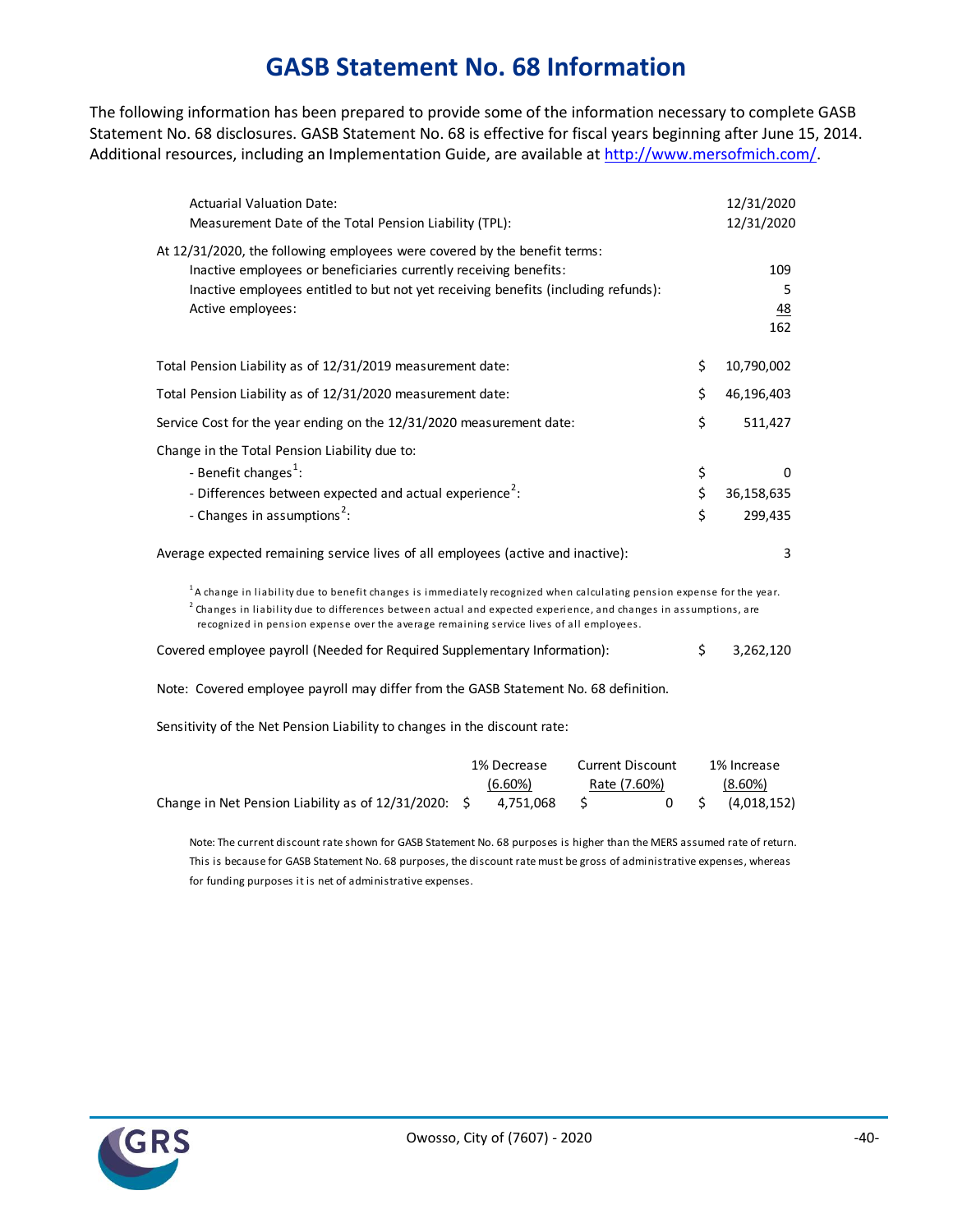# **Benefit Provision History**

The following benefit provision history is provided by MERS. Any corrections to this history or discrepancies between this information and information displayed elsewhere in the valuation report should be reported to MERS. All provisions are listed by date of adoption.

#### **01 - AFSCME Council**

| 12/1/2020  | Non-Accelerated Amortization                                        |
|------------|---------------------------------------------------------------------|
| 12/31/2018 | Accelerated to 5-year Amortization                                  |
| 12/1/2016  | Service Credit Purchase Estimates - Yes                             |
| 2/1/1996   | Member Contribution Rate 6.40%                                      |
| 1/1/1996   | Member Contribution Rate 9.90%                                      |
| 10/1/1995  | Benefit FAC-3 (3 Year Final Average Compensation)                   |
| 10/1/1995  | 10 Year Vesting                                                     |
| 10/1/1995  | Benefit B-4 (80% max)                                               |
| 10/1/1995  | Benefit F55 (With 25 Years of Service)                              |
| 10/1/1995  | Member Contribution Rate 6.00%                                      |
| 10/1/1995  | Fiscal Month - July                                                 |
| 7/20/1964  | Covered by Act 88                                                   |
|            | Defined Benefit Normal Retirement Age - 60                          |
|            | Early Reduced (.5%) at Age 50 with 25 Years or Age 55 with 15 Years |
|            |                                                                     |

#### **02 - Plc. Cmnd. Emp**

| 7/1/2017  | Participant Contribution Rate 10%                 |
|-----------|---------------------------------------------------|
| 12/1/2016 | Service Credit Purchase Estimates - Yes           |
| 7/1/2016  | Participant Contribution Rate 11%                 |
| 7/1/2015  | Non Standard Compensation Definition              |
| 7/1/2015  | Participant Contribution Rate 12%                 |
| 7/1/2014  | Member Contribution Rate 18.58%                   |
| 7/1/2013  | Member Contribution Rate 17.81%                   |
| 7/1/2012  | Benefit B-4 (80% max)                             |
| 7/1/2012  | Member Contribution Rate 14.55%                   |
| 6/30/2012 | Frozen FAC                                        |
| 7/1/2011  | <b>Member Contribution Rate 21,87%</b>            |
| 7/1/2010  | <b>Member Contribution Rate 17.47%</b>            |
| 7/1/2009  | Member Contribution Rate 10.15%                   |
| 7/1/2008  | Member Contribution Rate 10.87%                   |
| 7/1/2007  | Member Contribution Rate 10.56%                   |
| 7/1/2006  | Member Contribution Rate 7.61%                    |
| 7/1/2005  | Member Contribution Rate 2.03%                    |
| 7/1/2004  | <b>Member Contribution Rate 2.32%</b>             |
| 7/1/2003  | 2.8% Multiplier (80% max)                         |
| 7/1/2003  | Member Contribution Rate 1.42%                    |
| 3/1/1997  | Benefit FAC-3 (3 Year Final Average Compensation) |
| 3/1/1997  | 10 Year Vesting                                   |
| 3/1/1997  | Benefit B-4 (80% max)                             |
| 3/1/1997  | Benefit F50 (With 25 Years of Service)            |
| 3/1/1997  | Member Contribution Rate 0.00%                    |
| 10/1/1995 | Fiscal Month - July                               |
|           |                                                   |

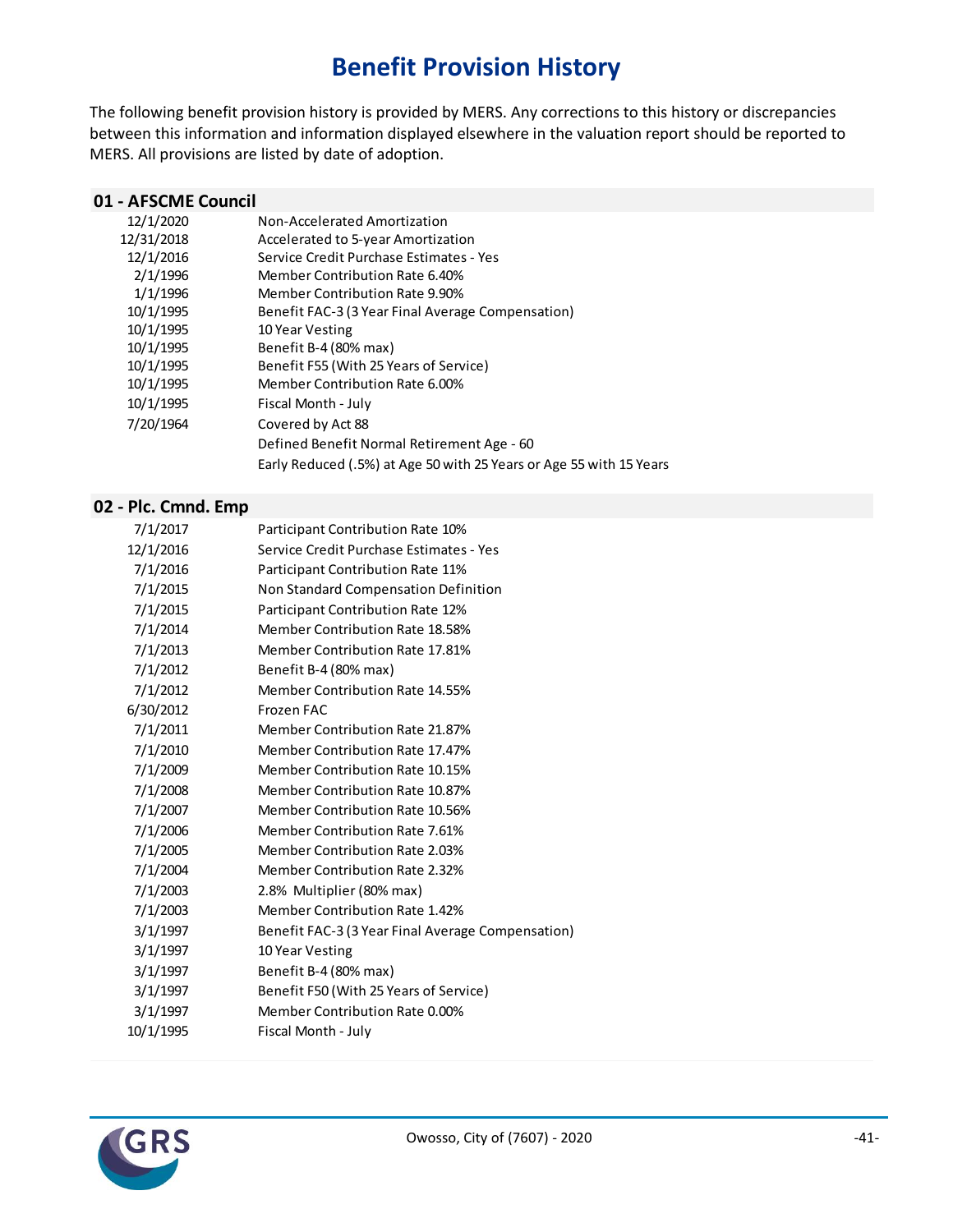### **02 - Plc. Cmnd. Emp**

7/20/1964 Covered by Act 88 Defined Benefit Normal Retirement Age - 60

Early Reduced (.5%) at Age 50 with 25 Years or Age 55 with 15 Years

### **05 - Fire hired bf 5/1/19**

| 6/1/2020  | Day of work is defined as 10 - 24 hour days                                         |
|-----------|-------------------------------------------------------------------------------------|
| 6/1/2020  | Benefit FAC-3 (3 Year Final Average Compensation)                                   |
| 6/1/2020  | Non Standard Compensation Definition                                                |
| 6/1/2020  | Exclude Temporary Employees requiring less than 12 months                           |
| 6/1/2020  | 10 Year Vesting                                                                     |
| 6/1/2020  | Defined Benefit Normal Retirement Age - 55                                          |
| 6/1/2020  | Service Credit Purchase Estimates - No                                              |
| 6/1/2020  | 2.8% Mult. for Svc < 25 years, and 1%> 25 yrs (80% max)                             |
| 6/1/2020  | Benefit F55 (With 10 Years of Service)                                              |
| 6/1/2020  | Benefit F50 (With 25 Years of Service)                                              |
| 6/1/2020  | <b>Participant Contribution Rate 8%</b>                                             |
| 6/1/2020  | E2 1.4% COLA for future retirees ( $6/1/2020$ ) for the first 10 years only         |
| 6/1/2020  | E1 1.4% COLA for past retirees (retired on/bf 6/1/2020) for the first 10 years only |
| 3/1/2020  | Temporary Benefit Modification - COVID                                              |
| 10/1/1995 | Fiscal Month - July                                                                 |
| 7/20/1964 | Covered by Act 88                                                                   |
|           |                                                                                     |

# **10 - AFSCME hired pr 7/1/05**

| 6/1/2020  | Day of Work defined as 108 hour days                                                |
|-----------|-------------------------------------------------------------------------------------|
| 6/1/2020  | Benefit FAC-3 (3 Year Final Average Compensation)                                   |
| 6/1/2020  | Non Standard Compensation Definition                                                |
| 6/1/2020  | Exclude Temporary Employees requiring less than 12 months                           |
| 6/1/2020  | 10 Year Vesting                                                                     |
| 6/1/2020  | Defined Benefit Normal Retirement Age - 60                                          |
| 6/1/2020  | Service Credit Purchase Estimates - No                                              |
| 6/1/2020  | Benefit B-4 (80% max)                                                               |
| 6/1/2020  | Benefit F55 (With 25 Years of Service)                                              |
| 6/1/2020  | Early Reduced (.5%) at Age 50 with 25 Years or Age 55 with 15 Years                 |
| 6/1/2020  | Participant Contribution Rate 6%                                                    |
| 6/1/2020  | E2 1.4% COLA for future retirees ( $6/1/2020$ ) for the first 10 years only         |
| 6/1/2020  | E1 1.4% COLA for past retirees (retired on/bf 6/1/2020) for the first 10 years only |
| 10/1/1995 | Fiscal Month - July                                                                 |
| 7/20/1964 | Covered by Act 88                                                                   |
|           |                                                                                     |

#### **11 - General ee's hired pr 1/1/06**

| 6/1/2020 | Day of Work defined as 107 hour days                      |
|----------|-----------------------------------------------------------|
| 6/1/2020 | Benefit FAC-3 (3 Year Final Average Compensation)         |
| 6/1/2020 | Non Standard Compensation Definition                      |
| 6/1/2020 | Exclude Temporary Employees requiring less than 12 months |
| 6/1/2020 | Sick Eligibility - 50% of Unused Max 120 days             |
| 6/1/2020 | 10 Year Vesting                                           |
| 6/1/2020 | Defined Benefit Normal Retirement Age - 60                |
| 6/1/2020 | Service Credit Purchase Estimates - No                    |
| 6/1/2020 | Benefit B-4 (80% max)                                     |
|          |                                                           |

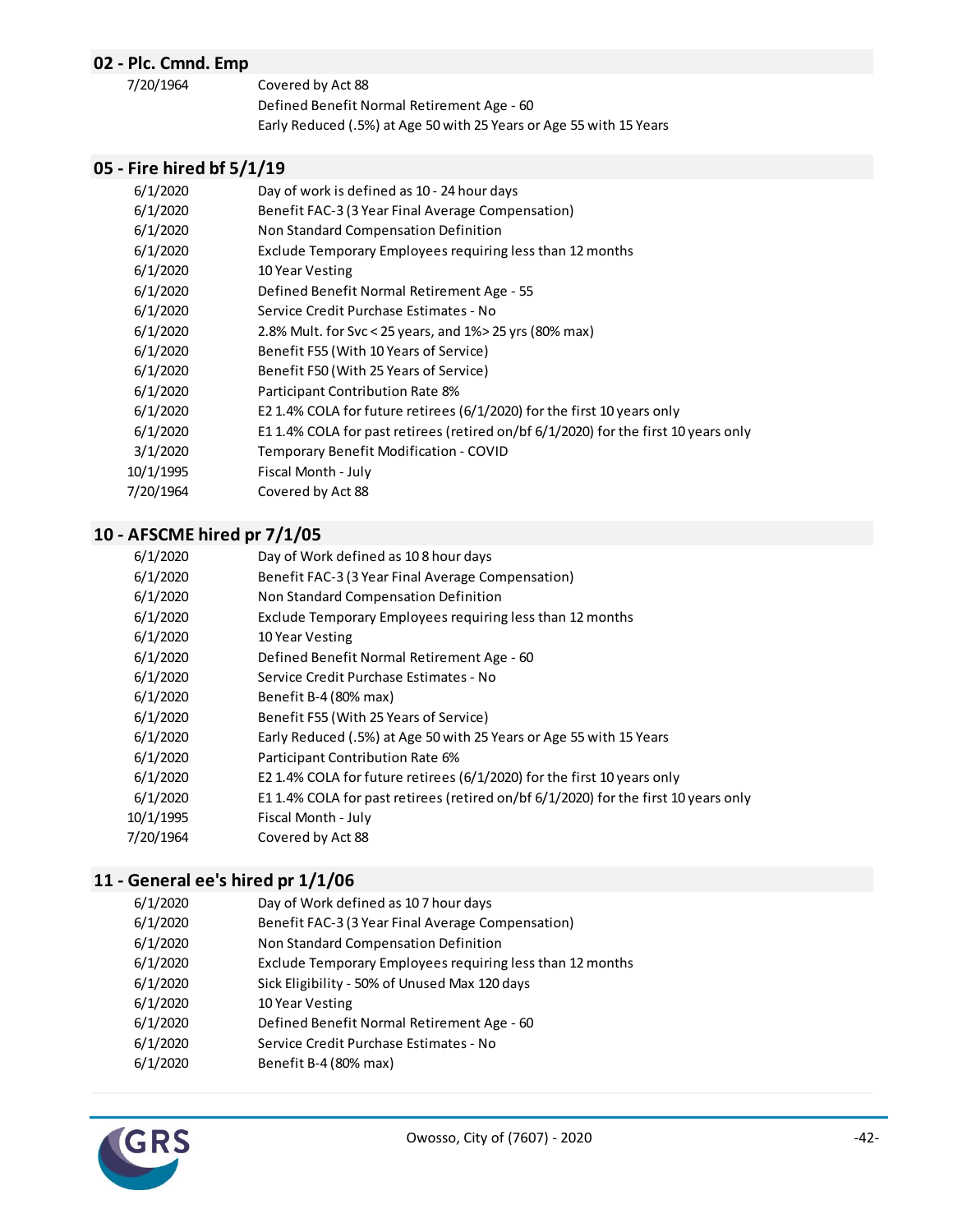### **11 - General ee's hired pr 1/1/06**

| 6/1/2020  | Early Reduced (.5%) at Age 50 with 25 Years or Age 55 with 15 Years                 |
|-----------|-------------------------------------------------------------------------------------|
| 6/1/2020  | Participant Contribution Rate 6%                                                    |
| 6/1/2020  | E2 1.4% COLA for future retirees (6/1/2020) for the first 10 years only             |
| 6/1/2020  | E1 1.4% COLA for past retirees (retired on/bf 6/1/2020) for the first 10 years only |
| 3/1/2020  | Temporary Benefit Modification - COVID                                              |
| 10/1/1995 | Fiscal Month - July                                                                 |
| 7/20/1964 | Covered by Act 88                                                                   |
|           |                                                                                     |

### **20 - POLC - NonSupervisory**

| 6/1/2020  | E1 1.4% COLA for past retirees (retired on/bf 6/1/2020) for the first 10 years only |
|-----------|-------------------------------------------------------------------------------------|
| 7/1/2019  | Day of work defined as 120 Hours a Month for All employees.                         |
| 7/1/2019  | Benefit FAC-3 (3 Year Final Average Compensation)                                   |
| 7/1/2019  | Non Standard Compensation Definition                                                |
| 7/1/2019  | Exclude Temporary Employees requiring less than 12 months                           |
| 7/1/2019  | Sick Eligibility - 480 hrs max at 50% of pay                                        |
| 7/1/2019  | 10 Year Vesting                                                                     |
| 7/1/2019  | Defined Benefit Normal Retirement Age - 55                                          |
| 7/1/2019  | Service Credit Purchase Estimates - No                                              |
| 7/1/2019  | 2.8% Multiplier (80% max)                                                           |
| 7/1/2019  | Early Reduced (.5%) at Age 50 with 25 Years or Age 55 with 15 Years                 |
| 7/1/2019  | Benefit F50 (With 25 Years of Service)                                              |
| 7/1/2019  | Participant Contribution Rate 10%                                                   |
| 7/1/2019  | E2 1.4% COLA for future retirees (7/1/2019) for the first 10 years only             |
| 10/1/1995 | Fiscal Month - July                                                                 |
| 7/20/1964 | Covered by Act 88                                                                   |
|           |                                                                                     |

### **HB - IAFF hired aft 5/1/19**

| 5/1/2019  | DB Exempt from Social Security                              |
|-----------|-------------------------------------------------------------|
| 5/1/2019  | Day of work defined as 120 Hours a Month for All employees. |
| 5/1/2019  | Benefit FAC-3 (3 Year Final Average Compensation)           |
| 5/1/2019  | Non Standard Compensation Definition                        |
| 5/1/2019  | 6 Year Vesting                                              |
| 5/1/2019  | Defined Benefit Normal Retirement Age - 60                  |
| 5/1/2019  | Base Wages & Included/Excluded                              |
| 5/1/2019  | 1.5% Multiplier                                             |
| 5/1/2019  | Benefit F55 (With 25 Years of Service)                      |
| 10/1/1995 | Fiscal Month - July                                         |
| 7/20/1964 | Covered by ACT 88                                           |

# **S1 - Surplus Assoc. 20 & HA**<br>10/1/1995 Fiscal Mo

Fiscal Month - July

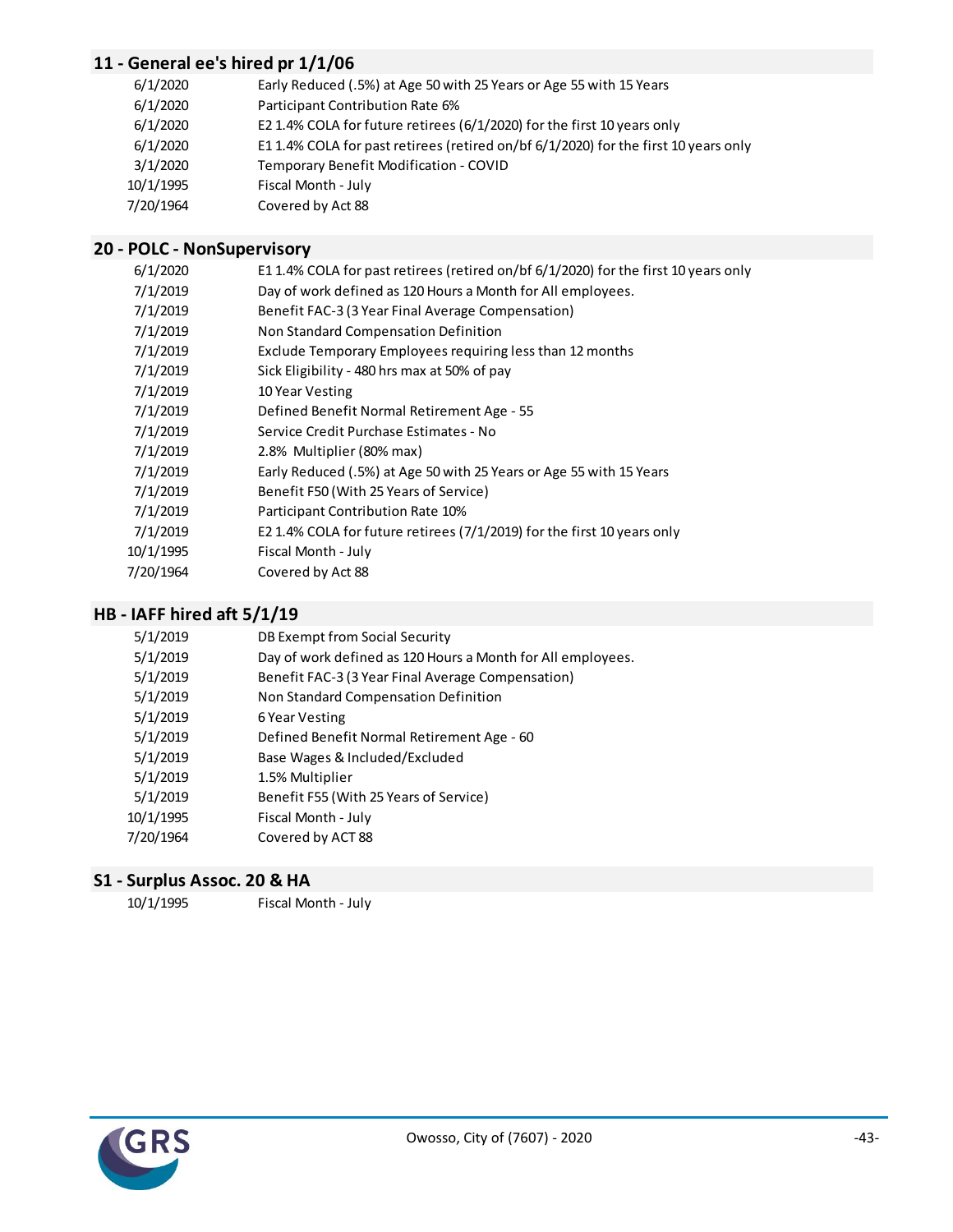# **Plan Provisions, Actuarial Assumptions, and Actuarial Funding Method**

Details on MERS plan provisions, actuarial assumptions, and actuarial methodology can be found in the Appendix. Some actuarial assumptions are specific to this municipality and its divisions. These are listed below.

| <b>Division</b>                   | <b>FAC Increase</b><br><b>Assumption</b> |
|-----------------------------------|------------------------------------------|
| 01 - AFSCME Council               | 4.00%                                    |
| 02 - Plc. Cmnd. Emp               | 4.00%                                    |
| 05 - Fire hired bf 5/1/19         | 4.00%                                    |
| 10 - AFSCME hired pr 7/1/05       | 8.00%                                    |
| 11 - General ee's hired pr 1/1/06 | 8.00%                                    |
| 20 - POLC - NonSupervisory        | 10.00%                                   |
| HB - IAFF hired aft 5/1/19        | $0.00\%$                                 |
|                                   |                                          |

#### **Increase in Final Average Compensation**

## **Miscellaneous and Technical Assumptions**

Loads – None.

**Amortization Policy for Closed Not Linked Divisions:** The default funding policy for closed not linked divisions, including open divisions with zero active members, is to follow a non-accelerated amortization, where each closed period decreases by one-year each year until the period is exhausted. In select instances, closed not linked division(s) may follow an accelerated amortization policy.

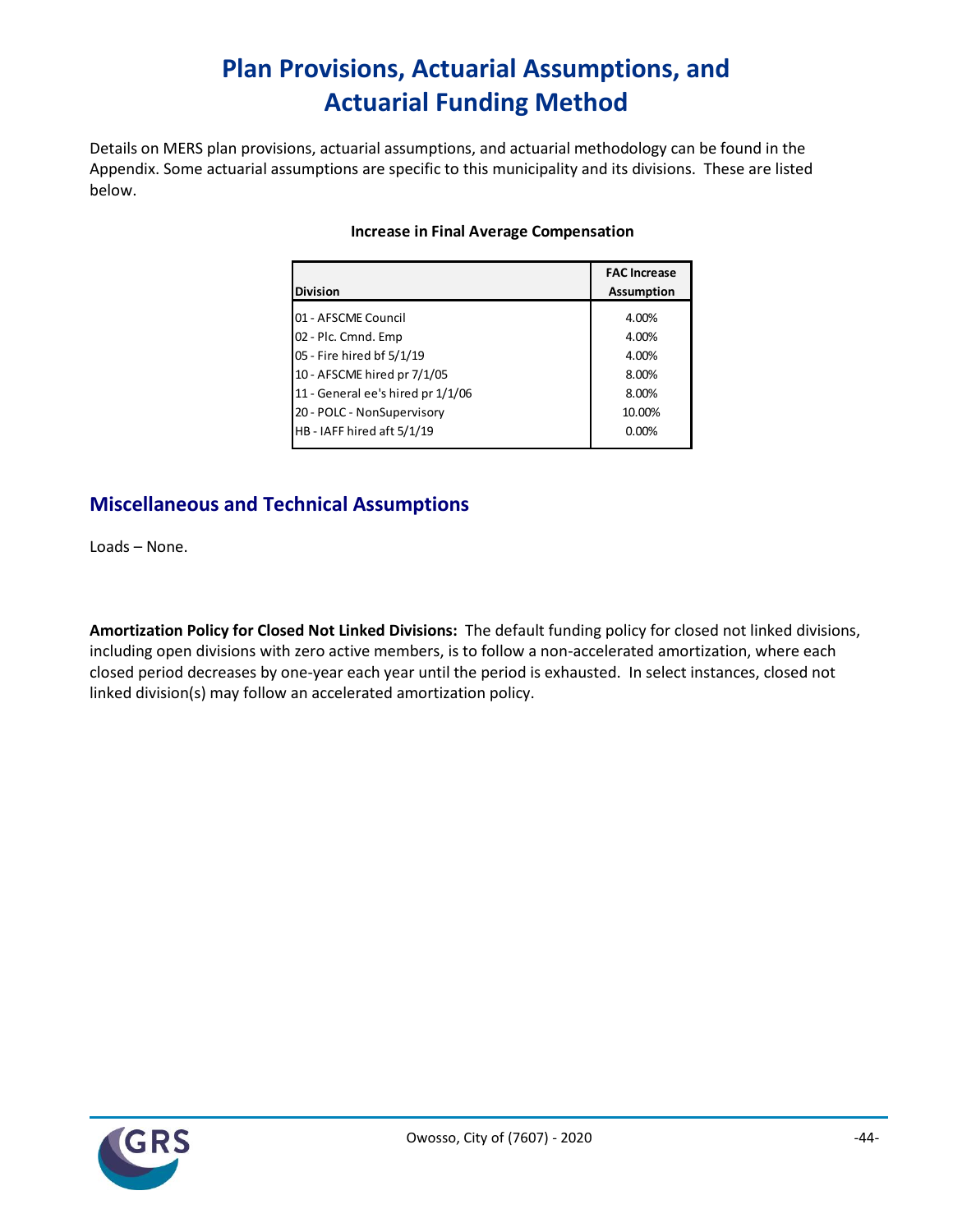# **Risk Commentary**

Determination of the accrued liability, the employer contribution, and the funded ratio requires the use of assumptions regarding future economic and demographic experience. Risk measures, as illustrated in this report, are intended to aid in the understanding of the effects of future experience differing from the assumptions used in the course of the actuarial valuation. Risk measures may also help with illustrating the potential volatility in the accrued liability, the actuarially determined contribution and the funded ratio that result from the differences between actual experience and the actuarial assumptions.

Future actuarial measurements may differ significantly from the current measurements presented in this report due to such factors as the following: plan experience differing from that anticipated by the economic or demographic assumptions; changes in economic or demographic assumptions due to changing conditions; increases or decreases expected as part of the natural operation of the methodology used for these measurements (such as the end of an amortization period, or additional cost or contribution requirements based on the Plan's funded status); and changes in plan provisions or applicable law. The scope of an actuarial valuation does not include an analysis of the potential range of such future measurements.

Examples of risk that may reasonably be anticipated to significantly affect the plan's future financial condition include:

- **Investment Risk** actual investment returns may differ from the expected returns;
- **Asset/Liability Mismatch** changes in asset values may not match changes in liabilities, thereby altering the gap between the accrued liability and assets and consequently altering the funded status and contribution requirements;
- **Salary and Payroll Risk** actual salaries and total payroll may differ from expected, resulting in actual future accrued liability and contributions differing from expected;
- **Longevity Risk** members may live longer or shorter than expected and receive pensions for a period of time other than assumed; and
- **Other Demographic Risks –** members may terminate, retire or become disabled at times or with benefits other than assumed resulting in actual future accrued liability and contributions differing from expected.

The effects of certain trends in experience can generally be anticipated. For example, if the investment return since the most recent actuarial valuation is less (or more) than the assumed rate, the cost of the plan can be expected to increase (or decrease). Likewise, if longevity is improving (or worsening), increases (or decreases) in cost can be anticipated.

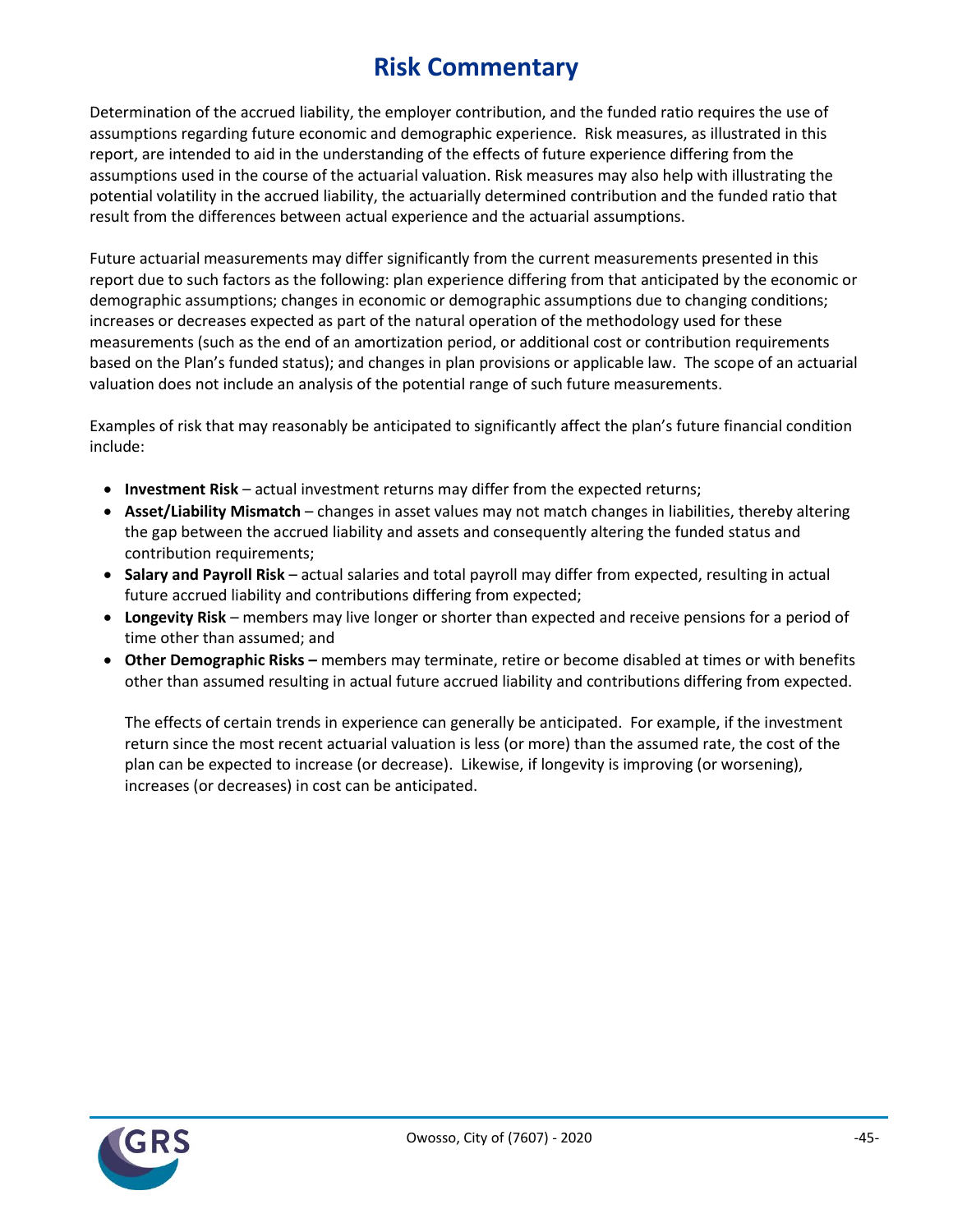#### **PLAN MATURITY MEASURES**

Risks facing a pension plan evolve over time. A young plan with virtually no investments and paying few benefits may experience little investment risk. An older plan with a large number of members in pay status and a significant trust may be much more exposed to investment risk. Generally accepted plan maturity measures include the following:

|                                                           | 12/31/2020 | 12/31/2019 | 12/31/2018 |
|-----------------------------------------------------------|------------|------------|------------|
| 1. Ratio of the market value of assets to total payroll   | 12.8       | 6.6        | 6.9        |
| 2. Ratio of actuarial accrued liability to payroll        | 14.5       | 8.2        | 12.2       |
| 3. Ratio of actives to retirees and beneficiaries         | 0.4        | 0.7        | 0.4        |
| 4. Ratio of market value of assets to benefit payments    | 18.1       | 15.6       | 7.4        |
| 5. Ratio of net cash flow to market value of assets (boy) | 291.6%     | 185.2%     | $-6.5%$    |

#### **RATIO OF MARKET VALUE OF ASSETS TO TOTAL PAYROLL**

The relationship between assets and payroll is a useful indicator of the potential volatility of contributions. For example, if the market value of assets is 2.0 times the payroll, a return on assets 5% different than assumed would equal 10% of payroll. A higher (lower) or increasing (decreasing) level of this maturity measure generally indicates a higher (lower) or increasing (decreasing) volatility in plan sponsor contributions as a percentage of payroll.

#### **RATIO OF ACTUARIAL ACCRUED LIABILITY TO PAYROLL**

The relationship between actuarial accrued liability and payroll is a useful indicator of the potential volatility of contributions for a fully funded plan. A funding policy that targets a funded ratio of 100% is expected to result in the ratio of assets to payroll and the ratio of liability to payroll converging over time.

#### **RATIO OF ACTIVES TO RETIREES AND BENEFICIARIES**

A young plan with many active members and few retirees will have a high ratio of actives to retirees. A mature open plan may have close to the same number of actives to retirees resulting in a ratio near 1.0. A super-mature or closed plan may have significantly more retirees than actives resulting in a ratio below 1.0.

#### **RATIO OF MARKET VALUE OF ASSETS TO BENEFIT PAYMENTS**

The MERS' Actuarial Policy requires a total minimum contribution equal to the excess (if any) of three times the expected annual benefit payments over the projected market value of assets as of the participating municipality or court's Fiscal Year for which the contribution applies. The ratio of market value of assets to benefit payments as of the valuation date provides an indication of whether the division is at risk for triggering the minimum contribution rule in the near term. If the division triggers this minimum contribution rule, the required employer contributions could increase dramatically relative to previous valuations.

#### **RATIO OF NET CASH FLOW TO MARKET VALUE OF ASSETS**

A positive net cash flow means contributions exceed benefits and expenses. A negative cash flow means existing funds are being used to make payments. A certain amount of negative net cash flow is generally expected to occur when benefits are prefunded through a qualified trust. Large negative net cash flows as a percent of assets may indicate a super-mature plan or a need for additional contributions.